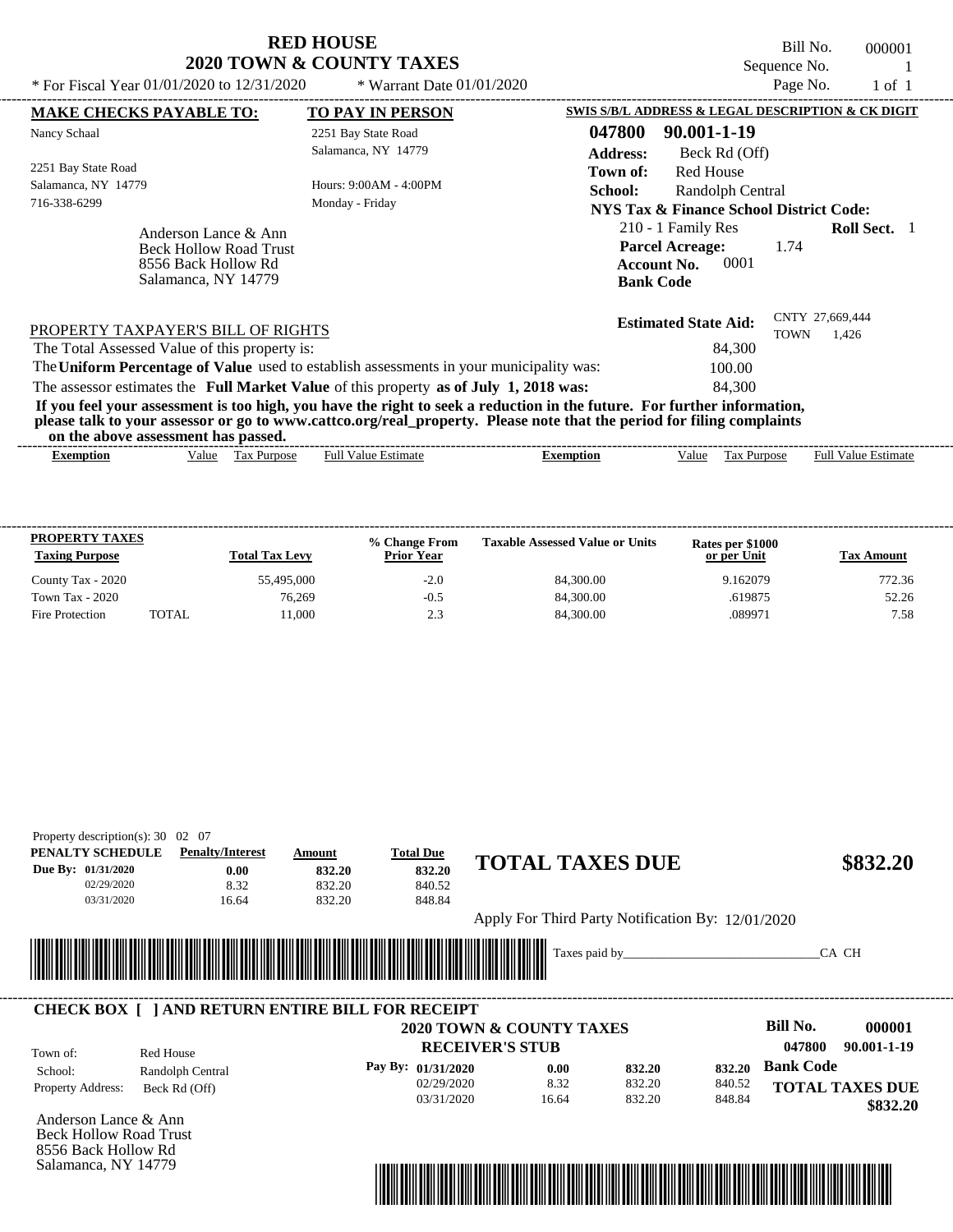| <b>RED HOUSE</b>         |  |  |  |  |  |  |
|--------------------------|--|--|--|--|--|--|
| 2020 TOWN & COUNTY TAXES |  |  |  |  |  |  |

Bill No. 000002 Sequence No. 2<br>Page No. 2 1 of 1 \* For Fiscal Year  $01/01/2020$  to  $12/31/2020$  \* Warrant Date  $01/01/2020$  Page No. 1 of 1

| <b>MAKE CHECKS PAYABLE TO:</b>                                                     | <b>TO PAY IN PERSON</b>                                                                                                                                                                                                                          |                 | SWIS S/B/L ADDRESS & LEGAL DESCRIPTION & CK DIGIT                                              |                                |                     |
|------------------------------------------------------------------------------------|--------------------------------------------------------------------------------------------------------------------------------------------------------------------------------------------------------------------------------------------------|-----------------|------------------------------------------------------------------------------------------------|--------------------------------|---------------------|
| Nancy Schaal                                                                       | 2251 Bay State Road                                                                                                                                                                                                                              | 047800          | $90.001 - 1 - 8$                                                                               |                                |                     |
|                                                                                    | Salamanca, NY 14779                                                                                                                                                                                                                              | <b>Address:</b> | 2052 Bay State Rd                                                                              |                                |                     |
| 2251 Bay State Road                                                                |                                                                                                                                                                                                                                                  | Town of:        | Red House                                                                                      |                                |                     |
| Salamanca, NY 14779                                                                | Hours: $9:00AM - 4:00PM$                                                                                                                                                                                                                         | <b>School:</b>  | Randolph Central                                                                               |                                |                     |
| 716-338-6299                                                                       | Monday - Friday                                                                                                                                                                                                                                  |                 | NYS Tax & Finance School District Code:                                                        |                                |                     |
| Booth Tamara A<br><b>Booth Brian R</b><br>2052 Bay State Rd<br>Salamanca, NY 14779 |                                                                                                                                                                                                                                                  |                 | 210 - 1 Family Res<br><b>Parcel Acreage:</b><br>0034<br><b>Account No.</b><br><b>Bank Code</b> | 7.47                           | <b>Roll Sect.</b> 1 |
| PROPERTY TAXPAYER'S BILL OF RIGHTS                                                 |                                                                                                                                                                                                                                                  |                 | <b>Estimated State Aid:</b>                                                                    | CNTY 27,669,444<br><b>TOWN</b> | 1,426               |
| The Total Assessed Value of this property is:                                      |                                                                                                                                                                                                                                                  |                 | 99,700                                                                                         |                                |                     |
|                                                                                    | The Uniform Percentage of Value used to establish assessments in your municipality was:                                                                                                                                                          |                 | 100.00                                                                                         |                                |                     |
|                                                                                    | The assessor estimates the Full Market Value of this property as of July 1, 2018 was:                                                                                                                                                            |                 | 99.700                                                                                         |                                |                     |
| on the above assessment has passed.                                                | If you feel your assessment is too high, you have the right to seek a reduction in the future. For further information,<br>please talk to your assessor or go to www.cattco.org/real_property. Please note that the period for filing complaints |                 |                                                                                                |                                |                     |

| - vn the above assessment has basseu. |       |                |                                  |           |       |                                                       |                                           |
|---------------------------------------|-------|----------------|----------------------------------|-----------|-------|-------------------------------------------------------|-------------------------------------------|
| Exemption                             | value | ax:<br>Purpose | Estimate<br>Full<br>$\mathbf{u}$ | exemption | Value | $\overline{\phantom{a}}$<br>Purpose<br>$\sim$<br>1 ал | $\rm{Full}$ $\rm{V}$<br>Estimate<br>Value |
|                                       |       |                |                                  |           |       |                                                       |                                           |

| <b>PROPERTY TAXES</b><br><b>Taxing Purpose</b> |       | <b>Total Tax Levy</b> | % Change From<br><b>Prior Year</b> | <b>Taxable Assessed Value or Units</b> | Rates per \$1000<br>or per Unit | Tax Amount |
|------------------------------------------------|-------|-----------------------|------------------------------------|----------------------------------------|---------------------------------|------------|
| County Tax - 2020                              |       | 55.495,000            | $-2.0$                             | 99,700.00                              | 9.162079                        | 913.46     |
| Town Tax - 2020                                |       | 76.269                | $-0.5$                             | 99,700.00                              | .619875                         | 61.80      |
| Fire Protection                                | TOTAL | 11.000                | 2.3                                | 99,700.00                              | .089971                         | 8.97       |

| PENALTY SCHEDULE    | <b>Penalty/Interest</b>                                 | Amount                                                  | <b>Total Due</b>       | <b>TOTAL TAXES DUE</b>                            |        |          |                  | \$984.23               |
|---------------------|---------------------------------------------------------|---------------------------------------------------------|------------------------|---------------------------------------------------|--------|----------|------------------|------------------------|
| Due By: 01/31/2020  | 0.00                                                    | 984.23                                                  | 984.23                 |                                                   |        |          |                  |                        |
| 02/29/2020          | 9.84                                                    | 984.23                                                  | 994.07                 |                                                   |        |          |                  |                        |
| 03/31/2020          | 19.68                                                   | 984.23                                                  | 1,003.91               |                                                   |        |          |                  |                        |
|                     |                                                         |                                                         |                        | Apply For Third Party Notification By: 12/01/2020 |        |          |                  |                        |
|                     |                                                         |                                                         |                        |                                                   |        |          |                  |                        |
|                     |                                                         | <u> 1989 - Johann Barbara, martin bashkar bashkar t</u> |                        | Taxes paid by                                     |        |          | CA CH            |                        |
|                     |                                                         |                                                         |                        |                                                   |        |          |                  |                        |
|                     | <b>CHECK BOX [ ] AND RETURN ENTIRE BILL FOR RECEIPT</b> |                                                         |                        |                                                   |        |          |                  |                        |
|                     |                                                         |                                                         |                        | <b>2020 TOWN &amp; COUNTY TAXES</b>               |        |          | <b>Bill No.</b>  | 000002                 |
| Town of:            | Red House                                               |                                                         | <b>RECEIVER'S STUB</b> |                                                   |        |          | 047800           | $90.001 - 1 - 8$       |
| School:             | Randolph Central                                        |                                                         | Pay By: 01/31/2020     | 0.00                                              | 984.23 | 984.23   | <b>Bank Code</b> |                        |
| Property Address:   | 2052 Bay State Rd                                       |                                                         | 02/29/2020             | 9.84                                              | 984.23 | 994.07   |                  | <b>TOTAL TAXES DUE</b> |
|                     |                                                         |                                                         | 03/31/2020             | 19.68                                             | 984.23 | 1,003.91 |                  | \$984.23               |
| Booth Tamara A      |                                                         |                                                         |                        |                                                   |        |          |                  |                        |
| Booth Brian R       |                                                         |                                                         |                        |                                                   |        |          |                  |                        |
| 2052 Bay State Rd   |                                                         |                                                         |                        |                                                   |        |          |                  |                        |
| Salamanca, NY 14779 |                                                         |                                                         |                        |                                                   |        |          |                  |                        |

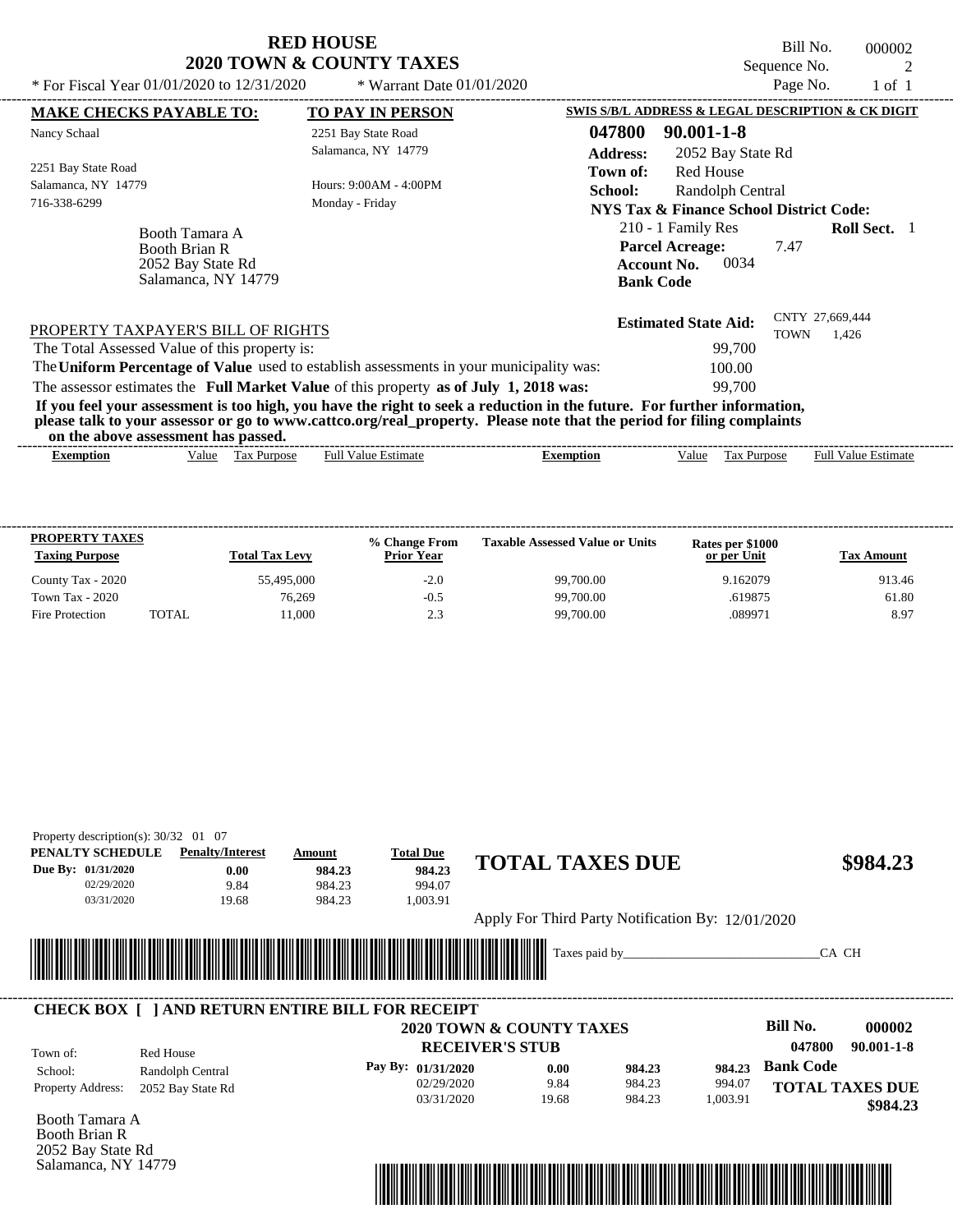| * For Fiscal Year 01/01/2020 to 12/31/2020                                                                                                                                 | <b>RED HOUSE</b><br><b>2020 TOWN &amp; COUNTY TAXES</b><br>* Warrant Date $01/01/2020$                                                                                                                                                                                                                                                                                                                                               | Bill No.<br>000003<br>Sequence No.<br>3<br>Page No.<br>$1$ of $1$                                                                                                                                                                                                                                                                                       |
|----------------------------------------------------------------------------------------------------------------------------------------------------------------------------|--------------------------------------------------------------------------------------------------------------------------------------------------------------------------------------------------------------------------------------------------------------------------------------------------------------------------------------------------------------------------------------------------------------------------------------|---------------------------------------------------------------------------------------------------------------------------------------------------------------------------------------------------------------------------------------------------------------------------------------------------------------------------------------------------------|
| <b>MAKE CHECKS PAYABLE TO:</b><br>Nancy Schaal<br>2251 Bay State Road<br>Salamanca, NY 14779<br>716-338-6299<br>Camp Li Lo Li Inc<br>8811 Sunfish Rd<br>Randolph, NY 14772 | <b>TO PAY IN PERSON</b><br>2251 Bay State Road<br>Salamanca, NY 14779<br>Hours: 9:00AM - 4:00PM<br>Monday - Friday                                                                                                                                                                                                                                                                                                                   | SWIS S/B/L ADDRESS & LEGAL DESCRIPTION & CK DIGIT<br>047800<br>81.000-1-4.2<br><b>Address:</b><br>Sunfish Rd<br><b>Red House</b><br>Town of:<br>Randolph Central<br>School:<br>NYS Tax & Finance School District Code:<br>910 - Priv forest<br><b>Roll Sect.</b> 1<br><b>Parcel Acreage:</b><br>77.40<br>0342<br><b>Account No.</b><br><b>Bank Code</b> |
| PROPERTY TAXPAYER'S BILL OF RIGHTS<br>The Total Assessed Value of this property is:                                                                                        | The Uniform Percentage of Value used to establish assessments in your municipality was:<br>The assessor estimates the Full Market Value of this property as of July 1, 2018 was:<br>If you feel your assessment is too high, you have the right to seek a reduction in the future. For further information,<br>please talk to your assessor or go to www.cattco.org/real_property. Please note that the period for filing complaints | CNTY 27,669,444<br><b>Estimated State Aid:</b><br><b>TOWN</b><br>1,426<br>62,900<br>100.00<br>62,900                                                                                                                                                                                                                                                    |

| -<br>on          | ___<br>the above assessment has passed.                                          |                  |                      |                            |
|------------------|----------------------------------------------------------------------------------|------------------|----------------------|----------------------------|
| <b>Exemption</b> | <sup>-</sup> <sup>11</sup> Value Estimate<br><u>Value</u><br>Tax Purpose<br>Full | <b>⊻xemption</b> | Value<br>Tax Purpose | <b>Full Value Estimate</b> |
| Religious        | CO/TOWN/SCH<br>34,595<br>-595                                                    |                  |                      |                            |

| <b>PROPERTY TAXES</b><br><b>Taxing Purpose</b> |       | <b>Total Tax Levv</b> | % Change From<br><b>Prior Year</b> | <b>Taxable Assessed Value or Units</b> | Rates per \$1000<br>or per Unit | <b>Tax Amount</b> |
|------------------------------------------------|-------|-----------------------|------------------------------------|----------------------------------------|---------------------------------|-------------------|
| County Tax - 2020                              |       | 55,495,000            | $-2.0$                             | 28,305.00                              | 9.162079                        | 259.33            |
| Town Tax - 2020                                |       | 76.269                | $-0.5$                             | 28,305.00                              | .619875                         | 17.55             |
| <b>School Relevy</b>                           |       |                       |                                    |                                        |                                 | 311.37            |
| Fire Protection                                | TOTAL | 11.000                | 2.3                                | 28,305.00                              | .089971                         | 2.55              |

| PENALTY SCHEDULE<br>Due By: 01/31/2020<br>02/29/2020 | <b>Penalty/Interest</b><br>0.00<br>5.91                 | Amount<br>590.80<br>590.80 | <b>Total Due</b><br>590.80<br>596.71                  | <b>TOTAL TAXES DUE</b>                            |        |        |                  | \$590.80               |
|------------------------------------------------------|---------------------------------------------------------|----------------------------|-------------------------------------------------------|---------------------------------------------------|--------|--------|------------------|------------------------|
| 03/31/2020                                           | 11.82                                                   | 590.80                     | 602.62                                                |                                                   |        |        |                  |                        |
|                                                      |                                                         |                            |                                                       | Apply For Third Party Notification By: 12/01/2020 |        |        |                  |                        |
|                                                      |                                                         |                            |                                                       |                                                   |        |        |                  |                        |
|                                                      |                                                         |                            |                                                       | Taxes paid by                                     |        |        |                  | CA CH                  |
| <b>III</b> III                                       |                                                         |                            | <u> 1989 - Johann Stoff, fransk politik (f. 1989)</u> |                                                   |        |        |                  |                        |
|                                                      |                                                         |                            |                                                       |                                                   |        |        |                  |                        |
|                                                      | <b>CHECK BOX     AND RETURN ENTIRE BILL FOR RECEIPT</b> |                            |                                                       |                                                   |        |        |                  |                        |
|                                                      |                                                         |                            | <b>2020 TOWN &amp; COUNTY TAXES</b>                   |                                                   |        |        | Bill No.         | 000003                 |
|                                                      | Red House                                               |                            | <b>RECEIVER'S STUB</b>                                |                                                   |        |        | 047800           | 81.000-1-4.2           |
| Town of:<br>School:                                  |                                                         |                            | Pay By: 01/31/2020                                    | 0.00                                              | 590.80 | 590.80 | <b>Bank Code</b> |                        |
| Property Address:                                    | Randolph Central<br>Sunfish Rd                          |                            | 02/29/2020                                            | 5.91                                              | 590.80 | 596.71 |                  | <b>TOTAL TAXES DUE</b> |



Randolph, NY 14772

**RED HOUSE**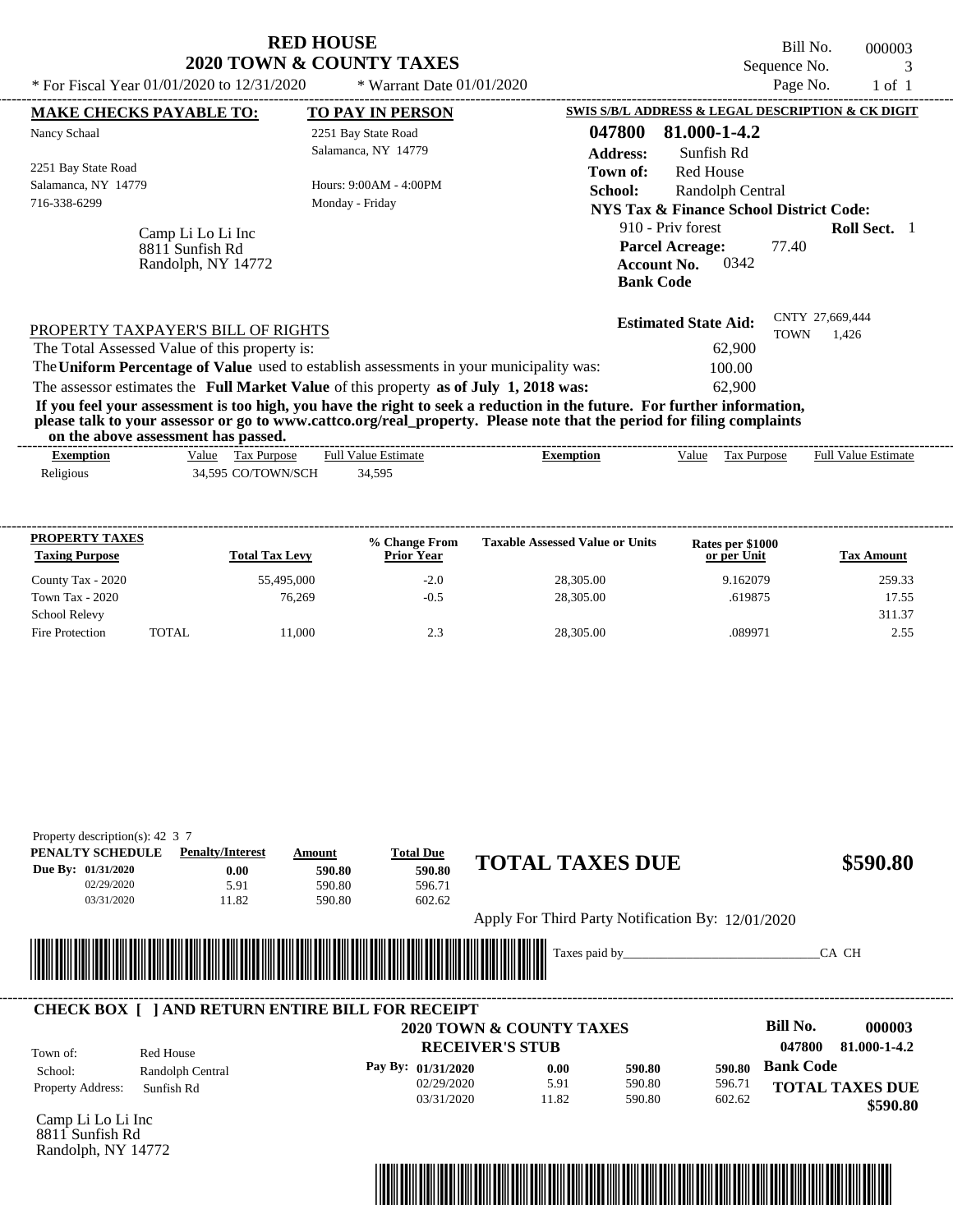| <b>RED HOUSE</b>                    |
|-------------------------------------|
| <b>2020 TOWN &amp; COUNTY TAXES</b> |

Bill No. 000004 Sequence No. 4<br>Page No. 1 of 1

| * For Fiscal Year $01/01/2020$ to $12/31/2020$                                                                                                                                                                                                                                          | * Warrant Date 01/01/2020                  | Page No.<br>$1$ of $1$                                                                                                                             |
|-----------------------------------------------------------------------------------------------------------------------------------------------------------------------------------------------------------------------------------------------------------------------------------------|--------------------------------------------|----------------------------------------------------------------------------------------------------------------------------------------------------|
| <b>MAKE CHECKS PAYABLE TO:</b>                                                                                                                                                                                                                                                          | <b>TO PAY IN PERSON</b>                    | SWIS S/B/L ADDRESS & LEGAL DESCRIPTION & CK DIGIT                                                                                                  |
| Nancy Schaal                                                                                                                                                                                                                                                                            | 2251 Bay State Road<br>Salamanca, NY 14779 | 047800<br>90.001-1-34<br><b>Address:</b><br>Lonkto Hollow Rd                                                                                       |
| 2251 Bay State Road<br>Salamanca, NY 14779<br>716-338-6299                                                                                                                                                                                                                              | Hours: 9:00AM - 4:00PM<br>Monday - Friday  | Red House<br>Town of:<br><b>School:</b><br>Randolph Central<br>NYS Tax & Finance School District Code:                                             |
| Economou Harris<br>Economou Joseph G<br>4010 Rockledge Rd<br>Bloomington, IL 61704                                                                                                                                                                                                      |                                            | 260 - Seasonal res<br><b>Roll Sect.</b> 1<br><b>Parcel Dimensions:</b> $132.00 \text{ X}$ 148.50<br>0057<br><b>Account No.</b><br><b>Bank Code</b> |
| PROPERTY TAXPAYER'S BILL OF RIGHTS<br>The Total Assessed Value of this property is:                                                                                                                                                                                                     |                                            | CNTY 27,669,444<br><b>Estimated State Aid:</b><br>TOWN<br>1,426<br>69,000                                                                          |
| The Uniform Percentage of Value used to establish assessments in your municipality was:<br>The assessor estimates the Full Market Value of this property as of July 1, 2018 was:                                                                                                        |                                            | 100.00<br>69,000                                                                                                                                   |
| If you feel your assessment is too high, you have the right to seek a reduction in the future. For further information,<br>please talk to your assessor or go to www.cattco.org/real_property. Please note that the period for filing complaints<br>on the above assessment has passed. |                                            |                                                                                                                                                    |

| vn me above assessment nas basseu. |       |                               |                         |           |      |                                                    |                                       |
|------------------------------------|-------|-------------------------------|-------------------------|-----------|------|----------------------------------------------------|---------------------------------------|
| Exemption                          | value | –<br>l ax<br>Purpose<br>_____ | Estimate<br>Full<br>מוי | Exemption | alue | $\overline{\phantom{a}}$<br><b>Purpose</b><br>ι αλ | $\text{Full V}$<br>Estimate<br>, alue |
|                                    |       |                               |                         |           |      |                                                    |                                       |

| <b>PROPERTY TAXES</b><br><b>Taxing Purpose</b> |       | <b>Total Tax Levy</b> | % Change From<br><b>Prior Year</b> | <b>Taxable Assessed Value or Units</b> | Rates per \$1000<br>or per Unit | <b>Tax Amount</b> |
|------------------------------------------------|-------|-----------------------|------------------------------------|----------------------------------------|---------------------------------|-------------------|
| County Tax - 2020                              |       | 55,495,000            | $-2.0$                             | 69,000.00                              | 9.162079                        | 632.18            |
| Town Tax - 2020                                |       | 76.269                | $-0.5$                             | 69,000.00                              | .619875                         | 42.77             |
| Fire Protection                                | TOTAL | 11.000                | 2.3                                | 69,000.00                              | .089971                         | 6.21              |

| PENALTY SCHEDULE    | <b>Penalty/Interest</b>                                 | Amount                      | <b>Total Due</b>                    | <b>TOTAL TAXES DUE</b>                            |        |        |                  | \$681.16                           |
|---------------------|---------------------------------------------------------|-----------------------------|-------------------------------------|---------------------------------------------------|--------|--------|------------------|------------------------------------|
| Due By: 01/31/2020  | 0.00                                                    | 681.16                      | 681.16                              |                                                   |        |        |                  |                                    |
| 02/29/2020          | 6.81                                                    | 681.16                      | 687.97                              |                                                   |        |        |                  |                                    |
| 03/31/2020          | 13.62                                                   | 681.16                      | 694.78                              |                                                   |        |        |                  |                                    |
|                     |                                                         |                             |                                     | Apply For Third Party Notification By: 12/01/2020 |        |        |                  |                                    |
|                     |                                                         |                             |                                     |                                                   |        |        |                  |                                    |
|                     |                                                         |                             |                                     | Taxes paid by                                     |        |        |                  | CA CH                              |
|                     |                                                         |                             |                                     |                                                   |        |        |                  |                                    |
|                     |                                                         | <u> Tanzania (h. 1888).</u> |                                     |                                                   |        |        |                  |                                    |
|                     |                                                         |                             |                                     |                                                   |        |        |                  |                                    |
|                     | <b>CHECK BOX [ ] AND RETURN ENTIRE BILL FOR RECEIPT</b> |                             |                                     |                                                   |        |        |                  |                                    |
|                     |                                                         |                             | <b>2020 TOWN &amp; COUNTY TAXES</b> |                                                   |        |        | Bill No.         | 000004                             |
|                     |                                                         |                             | <b>RECEIVER'S STUB</b>              |                                                   |        |        | 047800           | 90.001-1-34                        |
| Town of:<br>School: | Red House                                               |                             | Pay By: 01/31/2020                  | 0.00                                              | 681.16 | 681.16 | <b>Bank Code</b> |                                    |
|                     | Randolph Central                                        |                             | 02/29/2020                          | 6.81                                              | 681.16 | 687.97 |                  |                                    |
| Property Address:   | Lonkto Hollow Rd                                        |                             | 03/31/2020                          | 13.62                                             | 681.16 | 694.78 |                  | <b>TOTAL TAXES DUE</b><br>\$681.16 |

4010 Rockledge Rd Bloomington, IL 61704

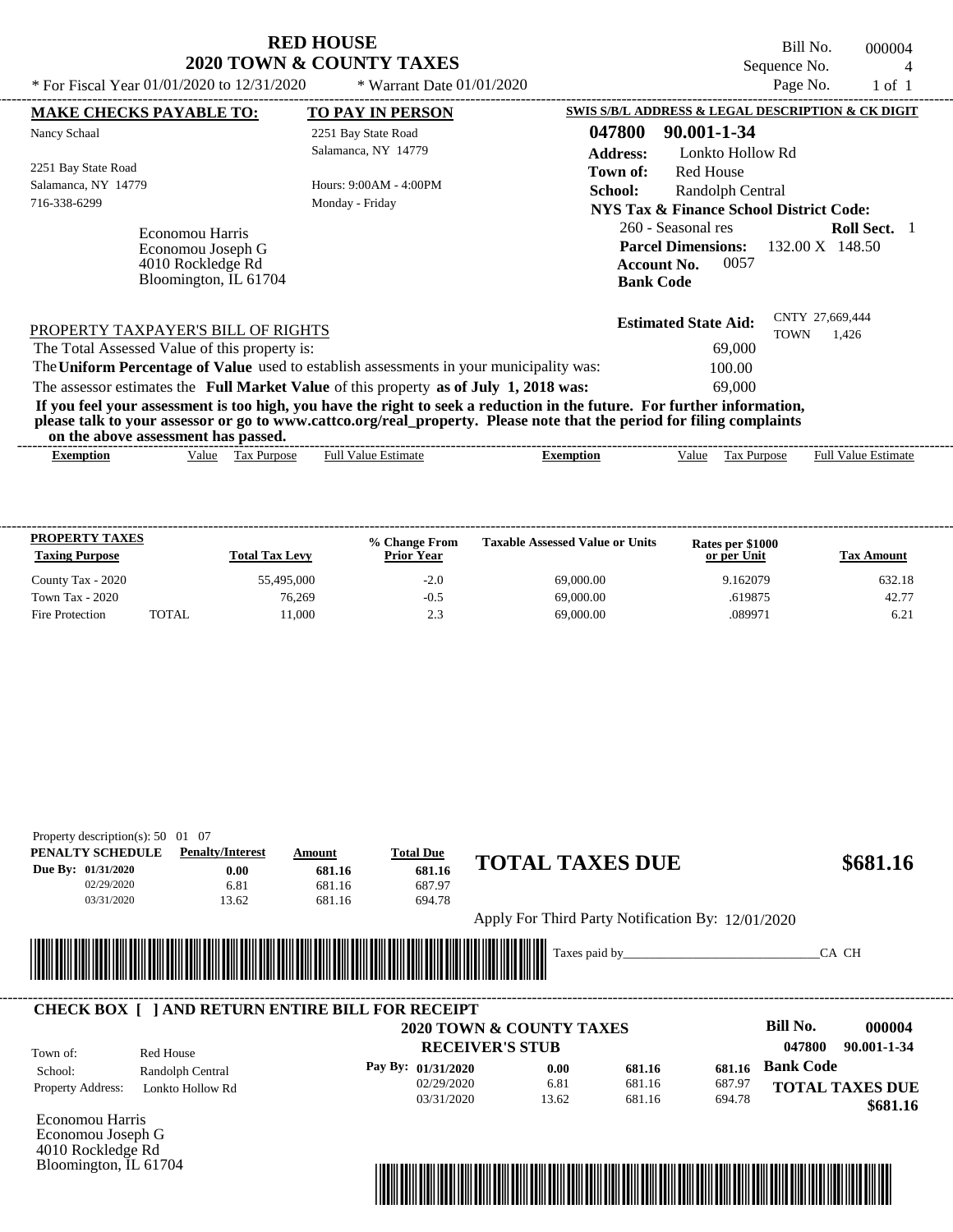|                                                                                         | <b>RED HOUSE</b><br><b>2020 TOWN &amp; COUNTY TAXES</b> | Bill No.<br>000005<br>Sequence No.<br>5                                                                                                                                                                                                          |
|-----------------------------------------------------------------------------------------|---------------------------------------------------------|--------------------------------------------------------------------------------------------------------------------------------------------------------------------------------------------------------------------------------------------------|
| * For Fiscal Year 01/01/2020 to 12/31/2020                                              | * Warrant Date $01/01/2020$                             | Page No.<br>$1$ of $1$                                                                                                                                                                                                                           |
| <b>MAKE CHECKS PAYABLE TO:</b>                                                          | <b>TO PAY IN PERSON</b>                                 | SWIS S/B/L ADDRESS & LEGAL DESCRIPTION & CK DIGIT                                                                                                                                                                                                |
| Nancy Schaal                                                                            | 2251 Bay State Road                                     | 047800<br>90.001-1-38.1                                                                                                                                                                                                                          |
|                                                                                         | Salamanca, NY 14779                                     | <b>Address:</b><br>2030 Bay State Rd                                                                                                                                                                                                             |
| 2251 Bay State Road                                                                     |                                                         | <b>Red House</b><br>Town of:                                                                                                                                                                                                                     |
| Salamanca, NY 14779                                                                     | Hours: 9:00AM - 4:00PM                                  | School:<br>Randolph Central                                                                                                                                                                                                                      |
| 716-338-6299                                                                            | Monday - Friday                                         | <b>NYS Tax &amp; Finance School District Code:</b>                                                                                                                                                                                               |
| Foreman Sheila<br>30 Pine Hill Dr<br>Alfred, NY 14802                                   |                                                         | 311 - Res vac land<br><b>Roll Sect.</b> 1<br><b>Parcel Acreage:</b><br>2.80<br>0035<br><b>Account No.</b><br><b>Bank Code</b>                                                                                                                    |
| PROPERTY TAXPAYER'S BILL OF RIGHTS<br>The Total Assessed Value of this property is:     |                                                         | CNTY 27,669,444<br><b>Estimated State Aid:</b><br><b>TOWN</b><br>1,426<br>10,100                                                                                                                                                                 |
| The Uniform Percentage of Value used to establish assessments in your municipality was: |                                                         | 100.00                                                                                                                                                                                                                                           |
| The assessor estimates the Full Market Value of this property as of July 1, 2018 was:   |                                                         | 10,100                                                                                                                                                                                                                                           |
| on the above assessment has nassed                                                      |                                                         | If you feel your assessment is too high, you have the right to seek a reduction in the future. For further information,<br>please talk to your assessor or go to www.cattco.org/real_property. Please note that the period for filing complaints |

| the<br>on<br>above | -passed.<br>has<br>assessment  |                        |         |                         |                          |                             |
|--------------------|--------------------------------|------------------------|---------|-------------------------|--------------------------|-----------------------------|
| Exemption          | √alue<br>`ax<br><b>Purpose</b> | Estimate<br>Full<br>ша | emption | $\sim$ $\sim$<br>V alue | $\sim$<br>urpose<br>∡ax. | Full $V$<br>Estimate<br>alu |
|                    |                                |                        |         |                         |                          |                             |

| <b>PROPERTY TAXES</b><br><b>Taxing Purpose</b> |       | <b>Total Tax Levy</b> | % Change From<br><b>Prior Year</b> | <b>Taxable Assessed Value or Units</b> | Rates per \$1000<br>or per Unit | <b>Tax Amount</b> |
|------------------------------------------------|-------|-----------------------|------------------------------------|----------------------------------------|---------------------------------|-------------------|
| County Tax - 2020                              |       | 55,495,000            | $-2.0$                             | 10.100.00                              | 9.162079                        | 92.54             |
| Town Tax - 2020                                |       | 76.269                | $-0.5$                             | 10.100.00                              | .619875                         | 6.26              |
| Fire Protection                                | TOTAL | 11.000                | 2.3                                | 10.100.00                              | .089971                         | 0.91              |

| PENALTY SCHEDULE   | <b>Penalty/Interest</b>                                 | Amount                                                                                                               |       | <b>Total Due</b>                    | <b>TOTAL TAXES DUE</b>                            |       |        |                  |                        |
|--------------------|---------------------------------------------------------|----------------------------------------------------------------------------------------------------------------------|-------|-------------------------------------|---------------------------------------------------|-------|--------|------------------|------------------------|
| Due By: 01/31/2020 | 0.00                                                    |                                                                                                                      | 99.71 | 99.71                               |                                                   |       |        |                  | \$99.71                |
| 02/29/2020         | 1.00                                                    |                                                                                                                      | 99.71 | 100.71                              |                                                   |       |        |                  |                        |
| 03/31/2020         | 1.99                                                    |                                                                                                                      | 99.71 | 101.70                              |                                                   |       |        |                  |                        |
|                    |                                                         |                                                                                                                      |       |                                     | Apply For Third Party Notification By: 12/01/2020 |       |        |                  |                        |
|                    |                                                         |                                                                                                                      |       |                                     |                                                   |       |        |                  |                        |
|                    |                                                         |                                                                                                                      |       |                                     |                                                   |       |        |                  |                        |
|                    |                                                         |                                                                                                                      |       |                                     | Taxes paid by                                     |       |        |                  | CA CH                  |
|                    |                                                         | <u> Tanzania di Baratta di Baratta di Baratta di Baratta di Baratta di Baratta di Baratta di Baratta di Baratta </u> |       |                                     |                                                   |       |        |                  |                        |
|                    |                                                         |                                                                                                                      |       |                                     |                                                   |       |        |                  |                        |
|                    | <b>CHECK BOX [ ] AND RETURN ENTIRE BILL FOR RECEIPT</b> |                                                                                                                      |       |                                     |                                                   |       |        |                  |                        |
|                    |                                                         |                                                                                                                      |       | <b>2020 TOWN &amp; COUNTY TAXES</b> |                                                   |       |        | Bill No.         | 000005                 |
| Town of:           | Red House                                               |                                                                                                                      |       | <b>RECEIVER'S STUB</b>              |                                                   |       |        | 047800           | 90.001-1-38.1          |
| School:            | Randolph Central                                        |                                                                                                                      |       | Pay By: 01/31/2020                  | 0.00                                              | 99.71 | 99.71  | <b>Bank Code</b> |                        |
| Property Address:  | 2030 Bay State Rd                                       |                                                                                                                      |       | 02/29/2020                          | 1.00                                              | 99.71 | 100.71 |                  | <b>TOTAL TAXES DUE</b> |



30 Pine Hill Dr Alfred, NY 14802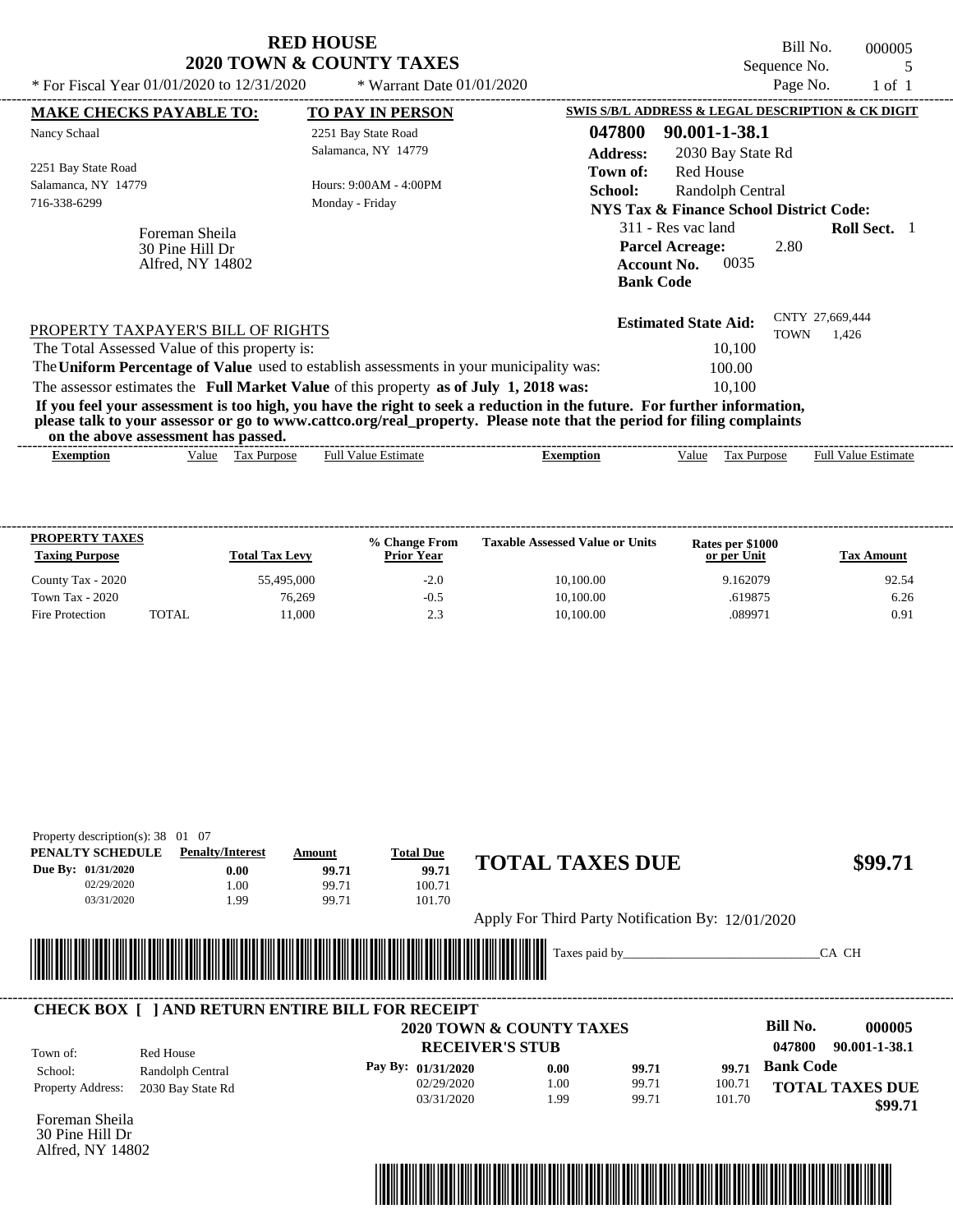| <b>RED HOUSE</b>                    |  |
|-------------------------------------|--|
| <b>2020 TOWN &amp; COUNTY TAXES</b> |  |

Bill No. 000006 Sequence No. 6<br>Page No. 1 of 1

| * For Fiscal Year 01/01/2020 to 12/31/2020                                            | * Warrant Date $01/01/2020$                                                             |                                                                                                                                                                                                                                                  | Page No.<br>$1$ of $1$                  |
|---------------------------------------------------------------------------------------|-----------------------------------------------------------------------------------------|--------------------------------------------------------------------------------------------------------------------------------------------------------------------------------------------------------------------------------------------------|-----------------------------------------|
| <b>MAKE CHECKS PAYABLE TO:</b>                                                        | <b>TO PAY IN PERSON</b>                                                                 | SWIS S/B/L ADDRESS & LEGAL DESCRIPTION & CK DIGIT                                                                                                                                                                                                |                                         |
| Nancy Schaal                                                                          | 2251 Bay State Road<br>Salamanca, NY 14779                                              | 047800<br>$90.001 - 1 - 3$<br><b>Address:</b><br>2219 Bay State Rd                                                                                                                                                                               |                                         |
| 2251 Bay State Road<br>Salamanca, NY 14779<br>716-338-6299                            | Hours: $9:00AM - 4:00PM$<br>Monday - Friday                                             | <b>Red House</b><br>Town of:<br>School:<br>Randolph Central<br>NYS Tax & Finance School District Code:                                                                                                                                           |                                         |
| France Family Trust 1<br>France Llewellyn<br>2219 Bay State Rd<br>Salamanca, NY 14779 |                                                                                         | 210 - 1 Family Res<br><b>Parcel Acreage:</b><br>0021<br><b>Account No.</b><br><b>Bank Code</b>                                                                                                                                                   | <b>Roll Sect.</b> 1<br>5.34             |
| PROPERTY TAXPAYER'S BILL OF RIGHTS<br>The Total Assessed Value of this property is:   |                                                                                         | <b>Estimated State Aid:</b><br>78,500                                                                                                                                                                                                            | CNTY 27,669,444<br><b>TOWN</b><br>1,426 |
|                                                                                       | The Uniform Percentage of Value used to establish assessments in your municipality was: | 100.00                                                                                                                                                                                                                                           |                                         |
|                                                                                       | The assessor estimates the Full Market Value of this property as of July 1, 2018 was:   | 78,500                                                                                                                                                                                                                                           |                                         |
| on the above assessment has passed.                                                   |                                                                                         | If you feel your assessment is too high, you have the right to seek a reduction in the future. For further information,<br>please talk to your assessor or go to www.cattco.org/real_property. Please note that the period for filing complaints |                                         |
| Value<br><b>Exemption</b>                                                             | <b>Full Value Estimate</b><br>Tax Purpose                                               | Value<br>Tax Purpose<br><b>Exemption</b>                                                                                                                                                                                                         | <b>Full Value Estimate</b>              |
|                                                                                       |                                                                                         |                                                                                                                                                                                                                                                  |                                         |

| <b>PROPERTY TAXES</b><br><b>Taxing Purpose</b> |       | <b>Total Tax Levy</b> | % Change From<br><b>Prior Year</b> | <b>Taxable Assessed Value or Units</b> | Rates per \$1000<br>or per Unit | Tax Amount |
|------------------------------------------------|-------|-----------------------|------------------------------------|----------------------------------------|---------------------------------|------------|
| County Tax - 2020                              |       | 55,495,000            | $-2.0$                             | 78,500.00                              | 9.162079                        | 719.22     |
| Town Tax - 2020                                |       | 76.269                | $-0.5$                             | 78,500.00                              | .619875                         | 48.66      |
| Fire Protection                                | TOTAL | 11.000                | 2.3                                | 78,500.00                              | .089971                         | 7.06       |

| PENALTY SCHEDULE                    | <b>Penalty/Interest</b>                                | Amount | <b>Total Due</b>                                                                                                     | <b>TOTAL TAXES DUE</b> |                                                   |        | \$774.94                   |
|-------------------------------------|--------------------------------------------------------|--------|----------------------------------------------------------------------------------------------------------------------|------------------------|---------------------------------------------------|--------|----------------------------|
| Due By: 01/31/2020                  | 0.00                                                   | 774.94 | 774.94                                                                                                               |                        |                                                   |        |                            |
| 02/29/2020                          | 7.75                                                   | 774.94 | 782.69                                                                                                               |                        |                                                   |        |                            |
| 03/31/2020                          | 15.50                                                  | 774.94 | 790.44                                                                                                               |                        |                                                   |        |                            |
|                                     |                                                        |        |                                                                                                                      |                        | Apply For Third Party Notification By: 12/01/2020 |        |                            |
|                                     |                                                        |        |                                                                                                                      |                        |                                                   |        |                            |
|                                     |                                                        |        |                                                                                                                      |                        |                                                   |        |                            |
|                                     |                                                        |        |                                                                                                                      | Taxes paid by          |                                                   |        | CA CH                      |
|                                     |                                                        |        | <u> Tanzania di Baratta di Baratta di Baratta di Baratta di Baratta di Baratta di Baratta di Baratta di Baratta </u> |                        |                                                   |        |                            |
|                                     |                                                        |        |                                                                                                                      |                        |                                                   |        |                            |
|                                     | <b>CHECK BOX   JAND RETURN ENTIRE BILL FOR RECEIPT</b> |        |                                                                                                                      |                        |                                                   |        |                            |
|                                     |                                                        |        | <b>2020 TOWN &amp; COUNTY TAXES</b>                                                                                  |                        |                                                   |        | Bill No.<br>000006         |
|                                     |                                                        |        | <b>RECEIVER'S STUB</b>                                                                                               |                        |                                                   |        | 047800<br>$90.001 - 1 - 3$ |
| Town of:                            | Red House                                              |        |                                                                                                                      | 0.00                   | 774.94                                            | 774.94 | <b>Bank Code</b>           |
| School:<br><b>Property Address:</b> | Randolph Central<br>2219 Bay State Rd                  |        | Pay By: 01/31/2020<br>02/29/2020                                                                                     | 7.75                   | 774.94                                            | 782.69 | <b>TOTAL TAXES DUE</b>     |

France Family Trust 1 France Llewellyn 2219 Bay State Rd Salamanca, NY 14779

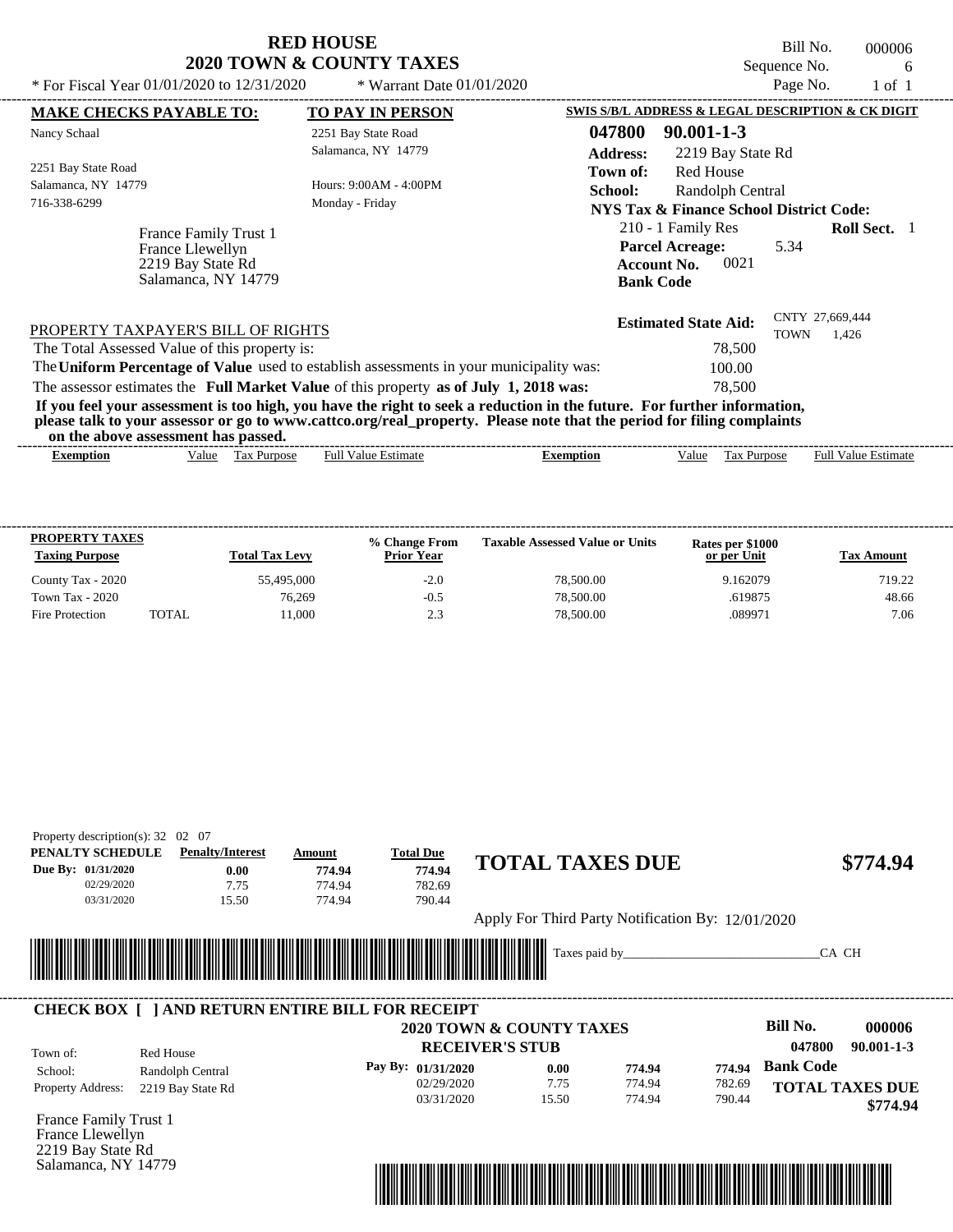Bill No. 000007 Sequence No. 22222 \* For Fiscal Year  $01/01/2020$  to  $12/31/2020$  \* Warrant Date  $01/01/2020$  Page No. 1 of 1

| * For Fiscal Year 01/01/2020 to 12/31/2020                                                                       | * Warrant Date $01/01/2020$                                                                                                                                                                                                                                                                                                               | Page No.<br>1 of 1                                                                                                                                                                                                  |
|------------------------------------------------------------------------------------------------------------------|-------------------------------------------------------------------------------------------------------------------------------------------------------------------------------------------------------------------------------------------------------------------------------------------------------------------------------------------|---------------------------------------------------------------------------------------------------------------------------------------------------------------------------------------------------------------------|
| <b>MAKE CHECKS PAYABLE TO:</b>                                                                                   | <b>TO PAY IN PERSON</b>                                                                                                                                                                                                                                                                                                                   | SWIS S/B/L ADDRESS & LEGAL DESCRIPTION & CK DIGIT                                                                                                                                                                   |
| Nancy Schaal                                                                                                     | 2251 Bay State Road<br>Salamanca, NY 14779                                                                                                                                                                                                                                                                                                | 047800<br>$90.001 - 1 - 6$<br><b>Address:</b><br>2103 Bay State Rd                                                                                                                                                  |
| 2251 Bay State Road<br>Salamanca, NY 14779<br>716-338-6299<br>France Harry G<br>France Jane S<br>France Daniel S | Hours: 9:00AM - 4:00PM<br>Monday - Friday                                                                                                                                                                                                                                                                                                 | Red House<br>Town of:<br><b>School:</b><br>Randolph Central<br>NYS Tax & Finance School District Code:<br>210 - 1 Family Res<br><b>Roll Sect.</b> 1<br><b>Parcel Acreage:</b><br>8.72<br>0019<br><b>Account No.</b> |
| 2103 Bay State Rd<br>Salamanca, NY 14779                                                                         |                                                                                                                                                                                                                                                                                                                                           | <b>Bank Code</b>                                                                                                                                                                                                    |
| PROPERTY TAXPAYER'S BILL OF RIGHTS<br>The Total Assessed Value of this property is:                              | The Uniform Percentage of Value used to establish assessments in your municipality was:                                                                                                                                                                                                                                                   | CNTY 27,669,444<br><b>Estimated State Aid:</b><br>TOWN<br>1,426<br>72,200                                                                                                                                           |
|                                                                                                                  | The assessor estimates the Full Market Value of this property as of July 1, 2018 was:<br>If you feel your assessment is too high, you have the right to seek a reduction in the future. For further information,<br>please talk to your assessor or go to www.cattco.org/real_property. Please note that the period for filing complaints | 100.00<br>72,200                                                                                                                                                                                                    |

**on the above assessment has passed.**

| Full $V$<br>√alue<br>alue<br>Purpose<br>Estimate<br>ax:<br>Estimate<br>Ful<br>Value<br>$\sim$<br>Purpose<br>Exemption<br>Exemption<br>٦1Α<br>1 as | ----- | ,,,,<br>. v | . азэсээнісні наз базэса. |  |  | -------------- |
|---------------------------------------------------------------------------------------------------------------------------------------------------|-------|-------------|---------------------------|--|--|----------------|
|                                                                                                                                                   |       |             |                           |  |  |                |

| <b>PROPERTY TAXES</b><br><b>Taxing Purpose</b> |       | <b>Total Tax Levy</b> | % Change From<br><b>Prior Year</b> | <b>Taxable Assessed Value or Units</b> | Rates per \$1000<br>or per Unit | <b>Tax Amount</b> |
|------------------------------------------------|-------|-----------------------|------------------------------------|----------------------------------------|---------------------------------|-------------------|
| County Tax - 2020                              |       | 55,495,000            | $-2.0$                             | 72,200.00                              | 9.162079                        | 661.50            |
| Town Tax - 2020                                |       | 76.269                | $-0.5$                             | 72,200.00                              | .619875                         | 44.75             |
| Fire Protection                                | TOTAL | 11.000                | 2.3                                | 72,200.00                              | .089971                         | 6.50              |

| PENALTY SCHEDULE   | <b>Penalty/Interest</b>                                                                                                | Amount | <b>Total Due</b> |                                                   |          |
|--------------------|------------------------------------------------------------------------------------------------------------------------|--------|------------------|---------------------------------------------------|----------|
| Due By: 01/31/2020 | 0.00                                                                                                                   | 712.75 | 712.75           | <b>TOTAL TAXES DUE</b>                            | \$712.75 |
| 02/29/2020         | 7.13                                                                                                                   | 712.75 | 719.88           |                                                   |          |
| 03/31/2020         | 14.26                                                                                                                  | 712.75 | 727.01           |                                                   |          |
|                    |                                                                                                                        |        |                  | Apply For Third Party Notification By: 12/01/2020 |          |
|                    | <u> 1989 - Andrea Stadt British Stadt British Stadt British Stadt British Stadt British Stadt British Stadt Britis</u> |        |                  | Taxes paid by                                     | CA CH    |



France Harry G France Jane S France Daniel S 2103 Bay State Rd Salamanca, NY 14779

Property description(s): 32 02 07

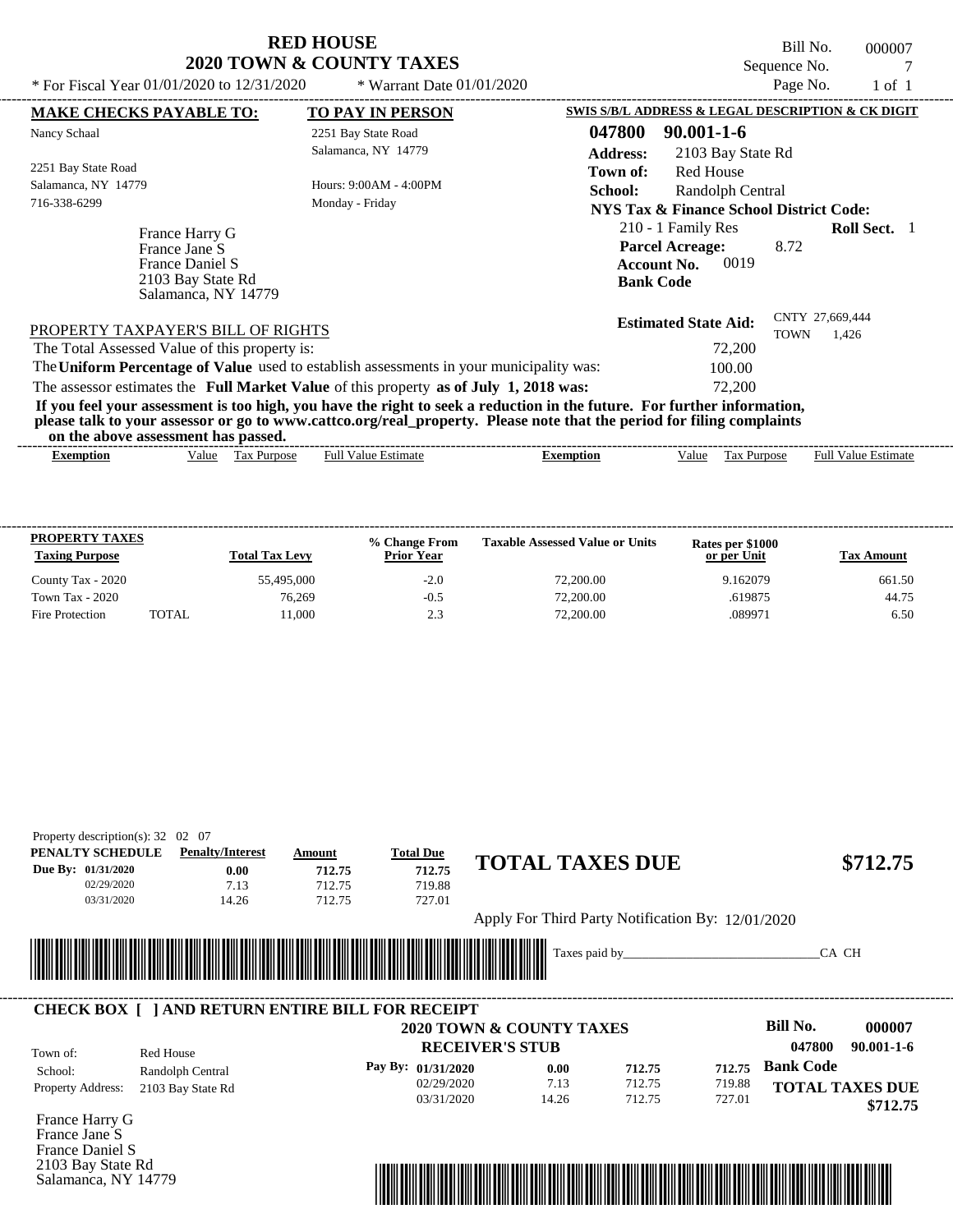| * For Fiscal Year 01/01/2020 to 12/31/2020            | KED HOUSE<br><b>2020 TOWN &amp; COUNTY TAXES</b><br>* Warrant Date $01/01/2020$                                                                                                                                                                                                                  |                 |                                                                                               | Bill No.<br>Sequence No.<br>Page No. | 000008<br>8<br>$1$ of $1$ |
|-------------------------------------------------------|--------------------------------------------------------------------------------------------------------------------------------------------------------------------------------------------------------------------------------------------------------------------------------------------------|-----------------|-----------------------------------------------------------------------------------------------|--------------------------------------|---------------------------|
| <b>MAKE CHECKS PAYABLE TO:</b>                        | <b>TO PAY IN PERSON</b>                                                                                                                                                                                                                                                                          |                 | SWIS S/B/L ADDRESS & LEGAL DESCRIPTION & CK DIGIT                                             |                                      |                           |
| Nancy Schaal                                          | 2251 Bay State Road                                                                                                                                                                                                                                                                              | 047800          | 81.000-1-5                                                                                    |                                      |                           |
|                                                       | Salamanca, NY 14779                                                                                                                                                                                                                                                                              | <b>Address:</b> | Sunfish Rd                                                                                    |                                      |                           |
| 2251 Bay State Road                                   |                                                                                                                                                                                                                                                                                                  | Town of:        | <b>Red House</b>                                                                              |                                      |                           |
| Salamanca, NY 14779                                   | Hours: 9:00AM - 4:00PM                                                                                                                                                                                                                                                                           | School:         | Randolph Central                                                                              |                                      |                           |
| 716-338-6299                                          | Monday - Friday                                                                                                                                                                                                                                                                                  |                 | NYS Tax & Finance School District Code:                                                       |                                      |                           |
| France Todd<br>10540 Lebanon Rd<br>Randolph, NY 14772 |                                                                                                                                                                                                                                                                                                  |                 | 910 - Priv forest<br><b>Parcel Acreage:</b><br>0018<br><b>Account No.</b><br><b>Bank Code</b> | 9.79                                 | <b>Roll Sect.</b> 1       |
| PROPERTY TAXPAYER'S BILL OF RIGHTS                    |                                                                                                                                                                                                                                                                                                  |                 | <b>Estimated State Aid:</b>                                                                   | CNTY 27,669,444<br><b>TOWN</b>       | 1.426                     |
| The Total Assessed Value of this property is:         |                                                                                                                                                                                                                                                                                                  |                 | 9,800                                                                                         |                                      |                           |
|                                                       | The Uniform Percentage of Value used to establish assessments in your municipality was:                                                                                                                                                                                                          |                 | 100.00                                                                                        |                                      |                           |
|                                                       | The assessor estimates the Full Market Value of this property as of July 1, 2018 was:                                                                                                                                                                                                            |                 | 9.800                                                                                         |                                      |                           |
| on the above assessment has passed.                   | If you feel your assessment is too high, you have the right to seek a reduction in the future. For further information,<br>please talk to your assessor or go to www.cattco.org/real_property. Please note that the period for filing complaints                                                 |                 |                                                                                               |                                      |                           |
|                                                       | $\mathbf{v}$ and $\mathbf{v}$ and $\mathbf{v}$ and $\mathbf{v}$ and $\mathbf{v}$ and $\mathbf{v}$ and $\mathbf{v}$ and $\mathbf{v}$ and $\mathbf{v}$ and $\mathbf{v}$ and $\mathbf{v}$ and $\mathbf{v}$ and $\mathbf{v}$ and $\mathbf{v}$ and $\mathbf{v}$ and $\mathbf{v}$ and $\mathbf{v}$ and |                 |                                                                                               |                                      |                           |

**% Change From Taxable Assessed Value or Units**

County Tax - 2020 55,495,000 55,495,000 -2.0 9,800.00 9,800.00 9.162079 89.79 Town Tax - 2020 20 20 20 20 20 20 20 20 30 2010 10:00 2010 10:00 2010 10:00 2010 10:00 2010 10:00 2010 10:00 20 Fire Protection TOTAL 11,000 2.3 9,800.00 0.88 0.89971 0.88

----------------------------------------------------------------------------------------------------------------------------------------------------------------------------------------------------

**or per Unit Rates per \$1000**

**Exemption** Value Tax Purpose Full Value Estimate

**Pue TOTAL TAXES DUE** \$96.74

Apply For Third Party Notification By: 12/01/2020

96.74 96.74

\*04780000000800000000009674\*

**96.74**

**Tax Amount**

**Bill No. 000008**

**TOTAL TAXES DUE**

**047800 81.000-1-5**

 **\$96.74**

**Bank Code 96.74**

97.71 98.67

Taxes paid by\_\_\_\_\_\_\_\_\_\_\_\_\_\_\_\_\_\_\_\_\_\_\_\_\_\_\_\_\_\_\_CA CH

**Exemption** Value Tax Purpose

**Taxing Purpose Total Tax Levy Prior Year** 

**RED HOUSE** 

**PENALTY SCHEDULE Penalty/Interest Amount Total Due**

0.97 1.93 **0.00**

**CHECK BOX [ ] AND RETURN ENTIRE BILL FOR RECEIPT**

\*04780000000800000000009674\*

96.74 96.74 **96.74**

Full Value Estimate

97.71 98.67

**Pay By: 01/31/2020** 02/29/2020 03/31/2020

**RECEIVER'S STUB**

----------------------------------------------------------------------------------------------------------------------------------------------------------------------------------------------------

 **2020 TOWN & COUNTY TAXES**

0.97 1.93

**0.00**

**PROPERTY TAXES**

**Due By: 01/31/2020** 02/29/2020 03/31/2020

Property description(s): 42 03 07

France Todd

Town of:

10540 Lebanon Rd

Randolph, NY 14772

Property Address: Sunfish Rd

School: Randolph Central

Red House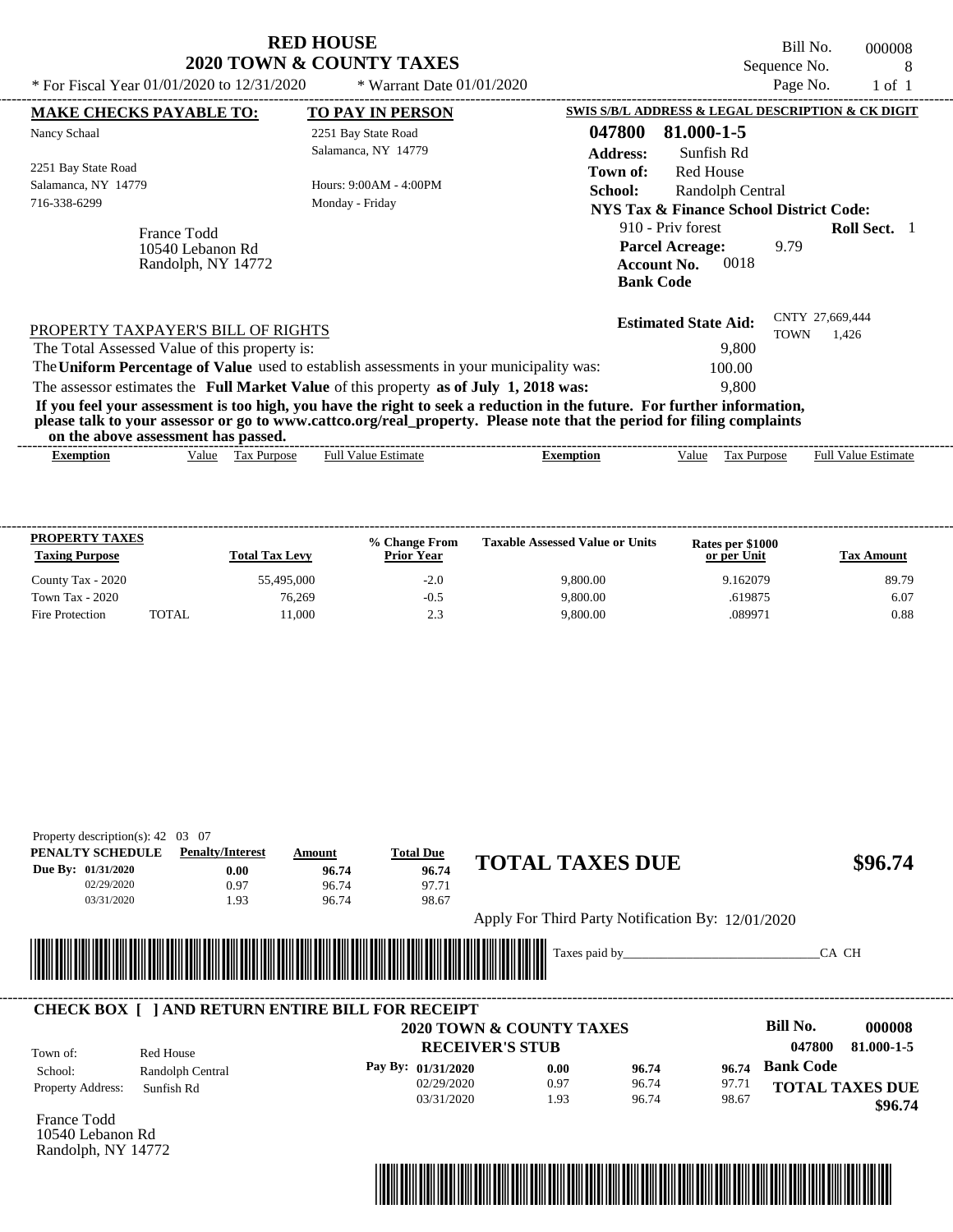| * For Fiscal Year 01/01/2020 to 12/31/2020                                                                                                                                                                                                                                                                                                                                       | <b>RED HOUSE</b><br><b>2020 TOWN &amp; COUNTY TAXES</b><br>* Warrant Date 01/01/2020 | Bill No.<br>000009<br>Sequence No.<br>9<br>Page No.<br>$1$ of $1$                                                             |
|----------------------------------------------------------------------------------------------------------------------------------------------------------------------------------------------------------------------------------------------------------------------------------------------------------------------------------------------------------------------------------|--------------------------------------------------------------------------------------|-------------------------------------------------------------------------------------------------------------------------------|
| <b>MAKE CHECKS PAYABLE TO:</b>                                                                                                                                                                                                                                                                                                                                                   | <b>TO PAY IN PERSON</b>                                                              | SWIS S/B/L ADDRESS & LEGAL DESCRIPTION & CK DIGIT                                                                             |
| Nancy Schaal                                                                                                                                                                                                                                                                                                                                                                     | 2251 Bay State Road<br>Salamanca, NY 14779                                           | 047800<br>90.001-1-38.2<br><b>Address:</b><br><b>Bay State Rd</b>                                                             |
| 2251 Bay State Road<br>Salamanca, NY 14779<br>716-338-6299                                                                                                                                                                                                                                                                                                                       | Hours: $9:00AM - 4:00PM$<br>Monday - Friday                                          | <b>Red House</b><br>Town of:<br>School:<br>Randolph Central<br><b>NYS Tax &amp; Finance School District Code:</b>             |
| Greaser Sheila S<br>1000 Pine Ridge Terrace<br>River Falls, WI 54022                                                                                                                                                                                                                                                                                                             |                                                                                      | 311 - Res vac land<br><b>Roll Sect.</b> 1<br><b>Parcel Acreage:</b><br>2.10<br>0035<br><b>Account No.</b><br><b>Bank Code</b> |
| PROPERTY TAXPAYER'S BILL OF RIGHTS<br>The Total Assessed Value of this property is:<br>The Uniform Percentage of Value used to establish assessments in your municipality was:                                                                                                                                                                                                   |                                                                                      | CNTY 27,669,444<br><b>Estimated State Aid:</b><br><b>TOWN</b><br>1,426<br>7,600<br>100.00                                     |
| The assessor estimates the Full Market Value of this property as of July 1, 2018 was:<br>If you feel your assessment is too high, you have the right to seek a reduction in the future. For further information,<br>please talk to your assessor or go to www.cattco.org/real_property. Please note that the period for filing complaints<br>on the above assessment has passed. |                                                                                      | 7.600                                                                                                                         |

| -<br>Full $V$<br>√alue<br>'alue<br>Estimate<br><b>Purpose</b><br>lax<br>, alue<br>Ful<br><b>Purpose</b><br>Exemption<br>emption | Estimate |
|---------------------------------------------------------------------------------------------------------------------------------|----------|

| <b>PROPERTY TAXES</b><br><b>Taxing Purpose</b> |        | <b>Total Tax Levy</b> | % Change From<br><b>Prior Year</b> | <b>Taxable Assessed Value or Units</b> | <b>Rates per \$1000<br/>or per Unit</b> | <b>Tax Amount</b> |
|------------------------------------------------|--------|-----------------------|------------------------------------|----------------------------------------|-----------------------------------------|-------------------|
|                                                |        |                       |                                    |                                        |                                         |                   |
| County Tax - 2020                              |        | 55,495,000            | $-2.0$                             | 7,600.00                               | 9.162079                                | 69.63             |
| Town Tax $-2020$                               |        | 76.269                | $-0.5$                             | 7,600.00                               | .619875                                 | 4.71              |
| <b>School Relevy</b>                           |        |                       |                                    |                                        |                                         | 83.60             |
| Fire Protection                                | TOTAL. | 11,000                | 2.3                                | 7.600.00                               | .089971                                 | 0.68              |

| PENALTY SCHEDULE    | <b>Penalty/Interest</b>                                 | Amount                     | <b>Total Due</b>       | <b>TOTAL TAXES DUE</b>                            |        |                           |
|---------------------|---------------------------------------------------------|----------------------------|------------------------|---------------------------------------------------|--------|---------------------------|
| Due By: 01/31/2020  | 0.00                                                    | 158.62                     | 158.62                 |                                                   |        | \$158.62                  |
| 02/29/2020          | 1.59                                                    | 158.62                     | 160.21                 |                                                   |        |                           |
| 03/31/2020          | 3.17                                                    | 158.62                     | 161.79                 |                                                   |        |                           |
|                     |                                                         |                            |                        | Apply For Third Party Notification By: 12/01/2020 |        |                           |
|                     |                                                         |                            |                        |                                                   |        |                           |
|                     |                                                         |                            |                        |                                                   |        |                           |
|                     |                                                         |                            |                        | Taxes paid by                                     |        | CA CH                     |
|                     |                                                         | <u> Timbul Manazarta (</u> |                        |                                                   |        |                           |
|                     |                                                         |                            |                        |                                                   |        |                           |
|                     | <b>CHECK BOX   ] AND RETURN ENTIRE BILL FOR RECEIPT</b> |                            |                        |                                                   |        | <b>Bill No.</b><br>000009 |
|                     |                                                         |                            | <b>RECEIVER'S STUB</b> | <b>2020 TOWN &amp; COUNTY TAXES</b>               |        | 047800<br>90.001-1-38.2   |
| Town of:<br>School: | Red House                                               |                            | Pay By: 01/31/2020     | 158.62<br>0.00                                    | 158.62 | <b>Bank Code</b>          |
| Property Address:   | Randolph Central<br>Bay State Rd                        |                            | 02/29/2020             | 158.62<br>1.59                                    | 160.21 | <b>TOTAL TAXES DUE</b>    |

Greaser Sheila S 1000 Pine Ridge Terrace River Falls, WI 54022



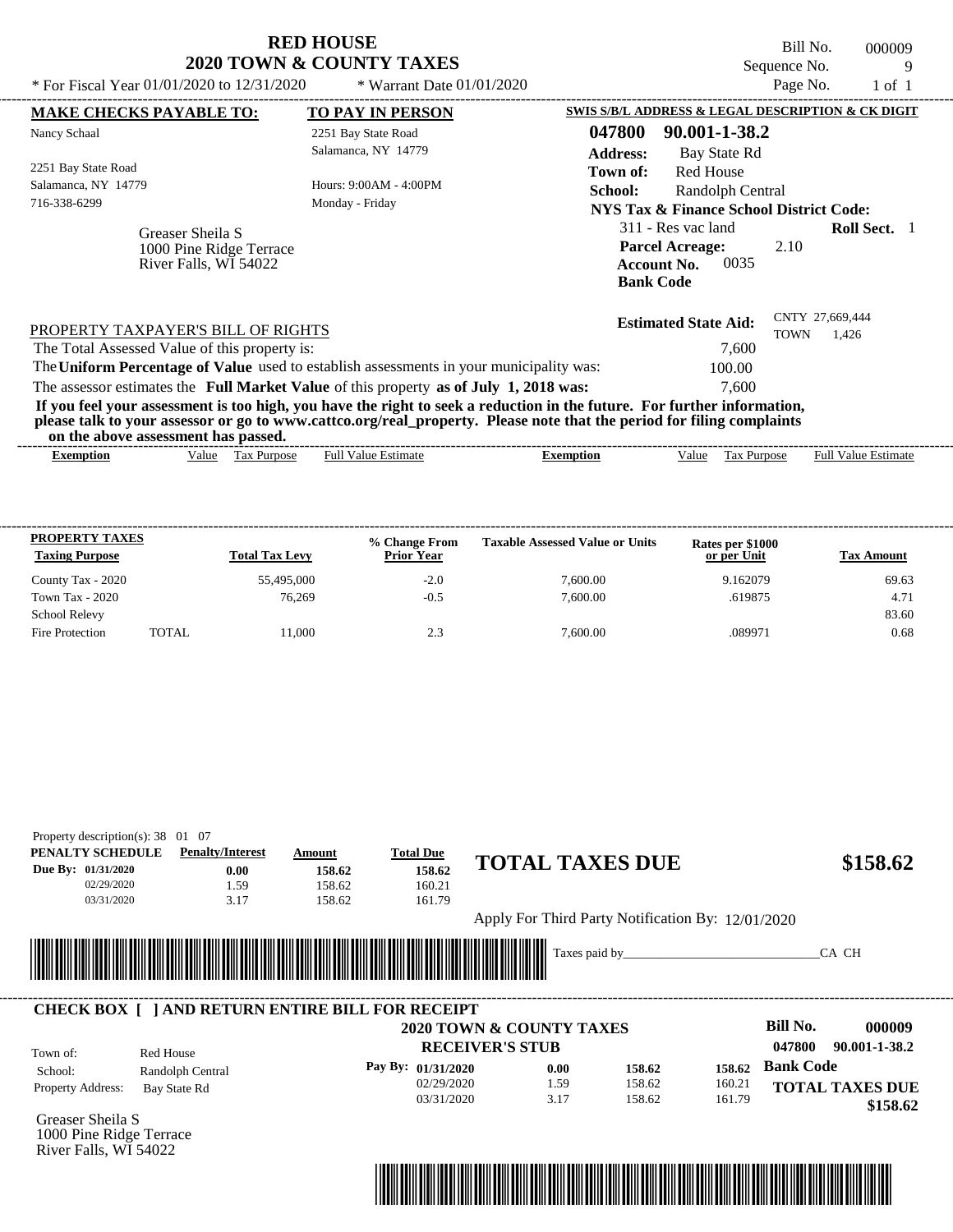| * For Fiscal Year 01/01/2020 to 12/31/2020                                                                                                                                                                                                                                                                                                                                       | <b>RED HOUSE</b><br><b>2020 TOWN &amp; COUNTY TAXES</b><br>* Warrant Date $01/01/2020$ | Bill No.<br>000010<br>Sequence No.<br>10<br>Page No.<br>$1$ of $1$                                                            |
|----------------------------------------------------------------------------------------------------------------------------------------------------------------------------------------------------------------------------------------------------------------------------------------------------------------------------------------------------------------------------------|----------------------------------------------------------------------------------------|-------------------------------------------------------------------------------------------------------------------------------|
| <b>MAKE CHECKS PAYABLE TO:</b>                                                                                                                                                                                                                                                                                                                                                   | <b>TO PAY IN PERSON</b>                                                                | SWIS S/B/L ADDRESS & LEGAL DESCRIPTION & CK DIGIT                                                                             |
| Nancy Schaal                                                                                                                                                                                                                                                                                                                                                                     | 2251 Bay State Road<br>Salamanca, NY 14779                                             | 047800<br>90.001-1-38.3<br><b>Address:</b><br>2030 Bay State Rd                                                               |
| 2251 Bay State Road<br>Salamanca, NY 14779<br>716-338-6299                                                                                                                                                                                                                                                                                                                       | Hours: $9:00AM - 4:00PM$<br>Monday - Friday                                            | <b>Red House</b><br>Town of:<br><b>School:</b><br>Randolph Central<br><b>NYS Tax &amp; Finance School District Code:</b>      |
| Greaser Sheila S<br>1000 Pine Ridge Terrace<br>River Falls, WI 54022                                                                                                                                                                                                                                                                                                             |                                                                                        | 210 - 1 Family Res<br><b>Roll Sect.</b> 1<br><b>Parcel Acreage:</b><br>1.20<br>0035<br><b>Account No.</b><br><b>Bank Code</b> |
| PROPERTY TAXPAYER'S BILL OF RIGHTS<br>The Total Assessed Value of this property is:<br>The Uniform Percentage of Value used to establish assessments in your municipality was:                                                                                                                                                                                                   |                                                                                        | CNTY 27,669,444<br><b>Estimated State Aid:</b><br><b>TOWN</b><br>1.426<br>65,100<br>100.00                                    |
| The assessor estimates the Full Market Value of this property as of July 1, 2018 was:<br>If you feel your assessment is too high, you have the right to seek a reduction in the future. For further information,<br>please talk to your assessor or go to www.cattco.org/real_property. Please note that the period for filing complaints<br>on the above assessment has passed. |                                                                                        | 65,100                                                                                                                        |

| - vn the above assessment has basseu. |       |                |                                  |           |       |                                                       |                                           |
|---------------------------------------|-------|----------------|----------------------------------|-----------|-------|-------------------------------------------------------|-------------------------------------------|
| Exemption                             | value | ax:<br>Purpose | Estimate<br>Full<br>$\mathbf{u}$ | exemption | Value | $\overline{\phantom{a}}$<br>Purpose<br>$\sim$<br>1 ал | $\rm{Full}$ $\rm{V}$<br>Estimate<br>Value |
|                                       |       |                |                                  |           |       |                                                       |                                           |

| <b>PROPERTY TAXES</b> |        |                       | % Change From     | <b>Taxable Assessed Value or Units</b> | <b>Rates per \$1000<br/>or per Unit</b> |                   |
|-----------------------|--------|-----------------------|-------------------|----------------------------------------|-----------------------------------------|-------------------|
| <b>Taxing Purpose</b> |        | <b>Total Tax Levy</b> | <b>Prior Year</b> |                                        |                                         | <b>Tax Amount</b> |
| County Tax - 2020     |        | 55,495,000            | $-2.0$            | 65,100.00                              | 9.162079                                | 596.45            |
| Town Tax $-2020$      |        | 76.269                | $-0.5$            | 65,100.00                              | .619875                                 | 40.35             |
| <b>School Relevy</b>  |        |                       |                   |                                        |                                         | 716.13            |
| Fire Protection       | TOTAL. | 11,000                | 2.3               | 65,100.00                              | .089971                                 | 5.86              |

| PENALTY SCHEDULE<br>Due By: 01/31/2020<br>02/29/2020<br>03/31/2020 | <b>Penalty/Interest</b><br>0.00<br>13.59<br>27.18 | Amount<br>1,358.79<br>1,358.79<br>1.358.79                                                                           | <b>Total Due</b><br>1,358.79<br>1,372.38<br>1,385.97          | <b>TOTAL TAXES DUE</b>                            |  |                    | \$1,358.79              |
|--------------------------------------------------------------------|---------------------------------------------------|----------------------------------------------------------------------------------------------------------------------|---------------------------------------------------------------|---------------------------------------------------|--|--------------------|-------------------------|
|                                                                    |                                                   |                                                                                                                      |                                                               | Apply For Third Party Notification By: 12/01/2020 |  |                    |                         |
| <b>III</b> III                                                     |                                                   | <u> Tanzania di Baratta di Baratta di Baratta di Baratta di Baratta di Baratta di Baratta di Baratta di Baratta </u> |                                                               | Taxes paid by                                     |  |                    | CA CH                   |
| Town of:                                                           | Red House                                         | <b>CHECK BOX     AND RETURN ENTIRE BILL FOR RECEIPT</b>                                                              | <b>2020 TOWN &amp; COUNTY TAXES</b><br><b>RECEIVER'S STUB</b> |                                                   |  | Bill No.<br>047800 | 000010<br>90.001-1-38.3 |

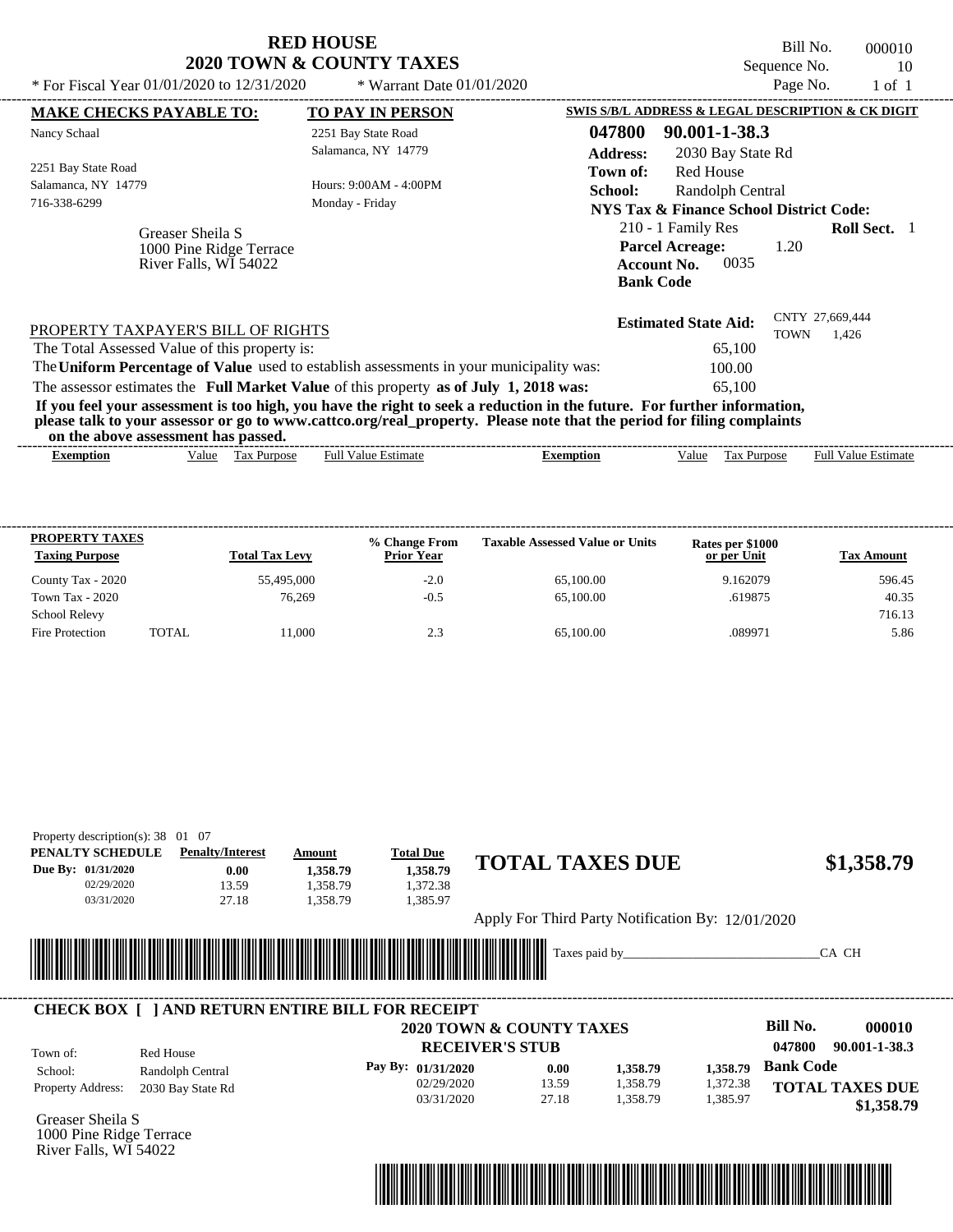| * For Fiscal Year $01/01/2020$ to $12/31/2020$                                        | <b>RED HOUSE</b><br>2020 TOWN & COUNTY TAXES<br>* Warrant Date $01/01/2020$                                             |                                                                                                | Bill No.<br>Sequence No.<br>Page No.    | 000011<br>11<br>$1$ of $1$ |  |
|---------------------------------------------------------------------------------------|-------------------------------------------------------------------------------------------------------------------------|------------------------------------------------------------------------------------------------|-----------------------------------------|----------------------------|--|
| <b>MAKE CHECKS PAYABLE TO:</b>                                                        | <b>TO PAY IN PERSON</b>                                                                                                 | SWIS S/B/L ADDRESS & LEGAL DESCRIPTION & CK DIGIT                                              |                                         |                            |  |
| Nancy Schaal                                                                          | 2251 Bay State Road<br>Salamanca, NY 14779                                                                              | 90.001-1-38.4<br>047800<br><b>Address:</b><br>Bay State Rd                                     |                                         |                            |  |
| 2251 Bay State Road                                                                   |                                                                                                                         | Red House<br>Town of:                                                                          |                                         |                            |  |
| Salamanca, NY 14779                                                                   | Hours: 9:00AM - 4:00PM                                                                                                  | <b>School:</b><br>Randolph Central                                                             |                                         |                            |  |
| 716-338-6299                                                                          | Monday - Friday                                                                                                         |                                                                                                | NYS Tax & Finance School District Code: |                            |  |
| Hubbard Marvin R<br>Virginia Hubbard<br>9182 Tangerine St<br>San Ramo, CA 94583       |                                                                                                                         | 311 - Res vac land<br><b>Parcel Acreage:</b><br>0035<br><b>Account No.</b><br><b>Bank Code</b> | 3.00                                    | <b>Roll Sect.</b> 1        |  |
| PROPERTY TAXPAYER'S BILL OF RIGHTS<br>The Total Assessed Value of this property is:   |                                                                                                                         | <b>Estimated State Aid:</b><br>9,200                                                           | CNTY 27,669,444<br>TOWN                 | 1,426                      |  |
|                                                                                       | The Uniform Percentage of Value used to establish assessments in your municipality was:                                 | 100.00                                                                                         |                                         |                            |  |
| The assessor estimates the Full Market Value of this property as of July 1, 2018 was: |                                                                                                                         | 9,200                                                                                          |                                         |                            |  |
|                                                                                       | If you feel your assessment is too high, you have the right to seek a reduction in the future. For further information, |                                                                                                |                                         |                            |  |

**please talk to your assessor or go to www.cattco.org/real\_property. Please note that the period for filing complaints**

| or<br>the<br>sessment<br>ass<br>above |                       |                |        |           |               |                         |
|---------------------------------------|-----------------------|----------------|--------|-----------|---------------|-------------------------|
| *xemption                             | √alue<br>ax<br>.rdose | Estimat<br>Ful | ıptıon | -<br>alue | 'urdos<br>151 | Full<br>Estimate<br>alu |

| <b>PROPERTY TAXES</b><br><b>Taxing Purpose</b> |       | <b>Total Tax Levy</b> | % Change From<br><b>Prior Year</b> | <b>Taxable Assessed Value or Units</b> | Rates per \$1000<br>or per Unit | <b>Tax Amount</b> |
|------------------------------------------------|-------|-----------------------|------------------------------------|----------------------------------------|---------------------------------|-------------------|
| County Tax - 2020                              |       | 55,495,000            | $-2.0$                             | 9.200.00                               | 9.162079                        | 84.29             |
| Town Tax - 2020                                |       | 76.269                | $-0.5$                             | 9.200.00                               | .619875                         | 5.70              |
| Fire Protection                                | TOTAL | 11.000                | 2.3                                | 9.200.00                               | .089971                         | 0.83              |

| PENALTY SCHEDULE   | <b>Penalty/Interest</b>                                 | Amount | <b>Total Due</b>            |                                                   |       |                           |
|--------------------|---------------------------------------------------------|--------|-----------------------------|---------------------------------------------------|-------|---------------------------|
| Due By: 01/31/2020 | 0.00                                                    | 90.82  | 90.82                       | <b>TOTAL TAXES DUE</b>                            |       | \$90.82                   |
| 02/29/2020         | 0.91                                                    | 90.82  | 91.73                       |                                                   |       |                           |
| 03/31/2020         | 1.82                                                    | 90.82  | 92.64                       |                                                   |       |                           |
|                    |                                                         |        |                             | Apply For Third Party Notification By: 12/01/2020 |       |                           |
|                    |                                                         |        |                             |                                                   |       |                           |
|                    |                                                         |        |                             |                                                   |       |                           |
|                    |                                                         |        |                             | Taxes paid by                                     |       | CA CH                     |
|                    |                                                         |        | <u> Maria Maria Maria I</u> |                                                   |       |                           |
|                    |                                                         |        |                             |                                                   |       |                           |
|                    | <b>CHECK BOX [ ] AND RETURN ENTIRE BILL FOR RECEIPT</b> |        |                             |                                                   |       |                           |
|                    |                                                         |        |                             | <b>2020 TOWN &amp; COUNTY TAXES</b>               |       | <b>Bill No.</b><br>000011 |
| Town of:           | Red House                                               |        | <b>RECEIVER'S STUB</b>      |                                                   |       | 047800<br>90.001-1-38.4   |
| School:            |                                                         |        | Pay By: 01/31/2020          | 0.00<br>90.82                                     | 90.82 | <b>Bank Code</b>          |
| Property Address:  | Randolph Central<br><b>Bay State Rd</b>                 |        | 02/29/2020                  | 0.91<br>90.82                                     | 91.73 | <b>TOTAL TAXES DUE</b>    |

Hubbard Marvin R Virginia Hubbard 9182 Tangerine St San Ramo, CA 94583

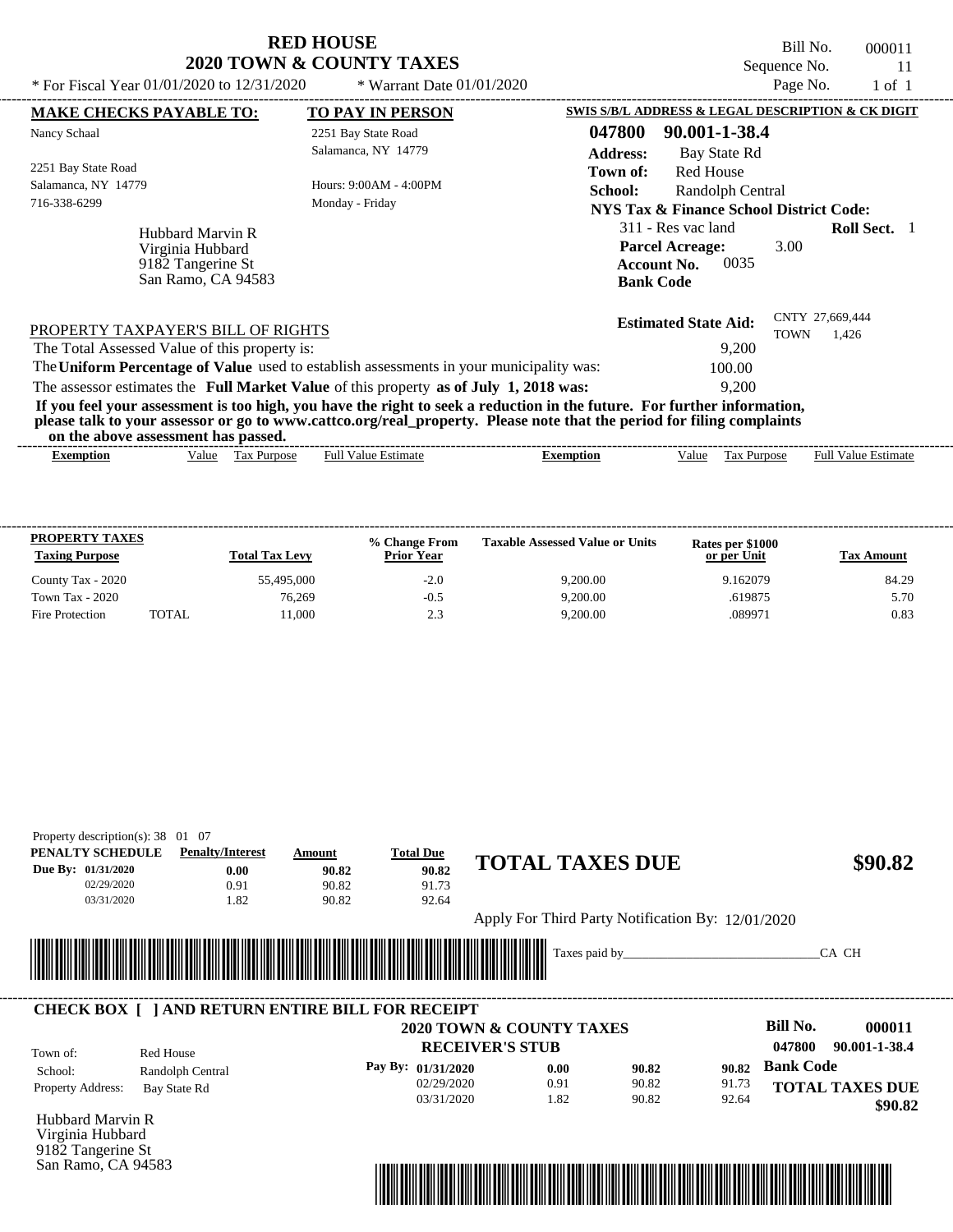Bill No. 000012 Sequence No. 12<br>Page No. 1 of 1

| * For Fiscal Year $01/01/2020$ to $12/31/2020$                                                                       | * Warrant Date $01/01/2020$                                                                                                                                                                                                                      | Page No.<br>$1$ of $1$                                                                                                        |
|----------------------------------------------------------------------------------------------------------------------|--------------------------------------------------------------------------------------------------------------------------------------------------------------------------------------------------------------------------------------------------|-------------------------------------------------------------------------------------------------------------------------------|
| <b>MAKE CHECKS PAYABLE TO:</b>                                                                                       | <b>TO PAY IN PERSON</b>                                                                                                                                                                                                                          | SWIS S/B/L ADDRESS & LEGAL DESCRIPTION & CK DIGIT                                                                             |
| Nancy Schaal                                                                                                         | 2251 Bay State Road                                                                                                                                                                                                                              | 047800<br>90.001-1-15                                                                                                         |
|                                                                                                                      | Salamanca, NY 14779                                                                                                                                                                                                                              | <b>Address:</b><br>Beck Rd                                                                                                    |
| 2251 Bay State Road                                                                                                  |                                                                                                                                                                                                                                                  | Town of:<br>Red House                                                                                                         |
| Salamanca, NY 14779                                                                                                  | Hours: 9:00AM - 4:00PM                                                                                                                                                                                                                           | <b>School:</b><br>Randolph Central                                                                                            |
| 716-338-6299                                                                                                         | Monday - Friday                                                                                                                                                                                                                                  | <b>NYS Tax &amp; Finance School District Code:</b>                                                                            |
| Hubbard, Marvin Tyler Hubbard,<br>Hubbard Jacob Tyler<br>Virginia Hubbard<br>9182 Tangerine St<br>San Ramo, CA 94583 |                                                                                                                                                                                                                                                  | 260 - Seasonal res<br><b>Roll Sect.</b> 1<br><b>Parcel Acreage:</b><br>1.46<br>0037<br><b>Account No.</b><br><b>Bank Code</b> |
| PROPERTY TAXPAYER'S BILL OF RIGHTS                                                                                   |                                                                                                                                                                                                                                                  | CNTY 27,669,444<br><b>Estimated State Aid:</b><br><b>TOWN</b><br>1,426                                                        |
| The Total Assessed Value of this property is:                                                                        |                                                                                                                                                                                                                                                  | 21,900                                                                                                                        |
|                                                                                                                      | The Uniform Percentage of Value used to establish assessments in your municipality was:                                                                                                                                                          | 100.00                                                                                                                        |
|                                                                                                                      | The assessor estimates the Full Market Value of this property as of July 1, 2018 was:                                                                                                                                                            | 21,900                                                                                                                        |
|                                                                                                                      | If you feel your assessment is too high, you have the right to seek a reduction in the future. For further information,<br>please talk to your assessor or go to www.cattco.org/real_property. Please note that the period for filing complaints |                                                                                                                               |

**on the above assessment has passed.**

| vu uv<br>. азэсээнісні наз базэса. |       |                       |                  |         |      |                |                             |
|------------------------------------|-------|-----------------------|------------------|---------|------|----------------|-----------------------------|
| Exemption                          | Value | 'ax<br><b>Purpose</b> | -Estimate<br>Ful | emption | alue | <b>Purpose</b> | Full $V$<br>Estimate<br>alu |
|                                    |       |                       |                  |         |      |                |                             |

| <b>PROPERTY TAXES</b><br><b>Taxing Purpose</b> |       | <b>Total Tax Levy</b> | % Change From<br><b>Prior Year</b> | <b>Taxable Assessed Value or Units</b> | Rates per \$1000<br>or per Unit | <b>Tax Amount</b> |
|------------------------------------------------|-------|-----------------------|------------------------------------|----------------------------------------|---------------------------------|-------------------|
| County Tax - 2020                              |       | 55,495,000            | $-2.0$                             | 21,900.00                              | 9.162079                        | 200.65            |
| Town Tax - 2020                                |       | 76.269                | $-0.5$                             | 21,900.00                              | .619875                         | 13.58             |
| Fire Protection                                | TOTAL | 11.000                | 2.3                                | 21,900.00                              | .089971                         | 1.97              |

| Property description(s): $30\quad02\quad07$ |                         |        |                  |                                                   |          |
|---------------------------------------------|-------------------------|--------|------------------|---------------------------------------------------|----------|
| PENALTY SCHEDULE                            | <b>Penalty/Interest</b> | Amount | <b>Total Due</b> |                                                   |          |
| <b>Due By: 01/31/2020</b>                   | $0.00\,$                | 216.20 | 216.20           | <b>TOTAL TAXES DUE</b>                            | \$216.20 |
| 02/29/2020                                  | 2.16                    | 216.20 | 218.36           |                                                   |          |
| 03/31/2020                                  | 4.32                    | 216.20 | 220.52           |                                                   |          |
|                                             |                         |        |                  | Apply For Third Party Notification By: 12/01/2020 |          |



#### **RECEIVER'S STUB Bill No. 000012 Bank Code 216.20** Property Address: Beck Rd Red House School: Randolph Central **TOTAL TAXES DUE \$216.20 2020 TOWN & COUNTY TAXES 047800 90.001-1-15 Pay By: 01/31/2020** 02/29/2020 03/31/2020 2.16 4.32 **0.00** 216.20 216.20 **216.20** 218.36 220.52 Town of: ---------------------------------------------------------------------------------------------------------------------------------------------------------------------------------------------------- **CHECK BOX [ ] AND RETURN ENTIRE BILL FOR RECEIPT**

Hubbard, Marvin Tyler Hubbard, Hubbard Jacob Tyler Virginia Hubbard 9182 Tangerine St San Ramo, CA 94583



Taxes paid by\_\_\_\_\_\_\_\_\_\_\_\_\_\_\_\_\_\_\_\_\_\_\_\_\_\_\_\_\_\_\_CA CH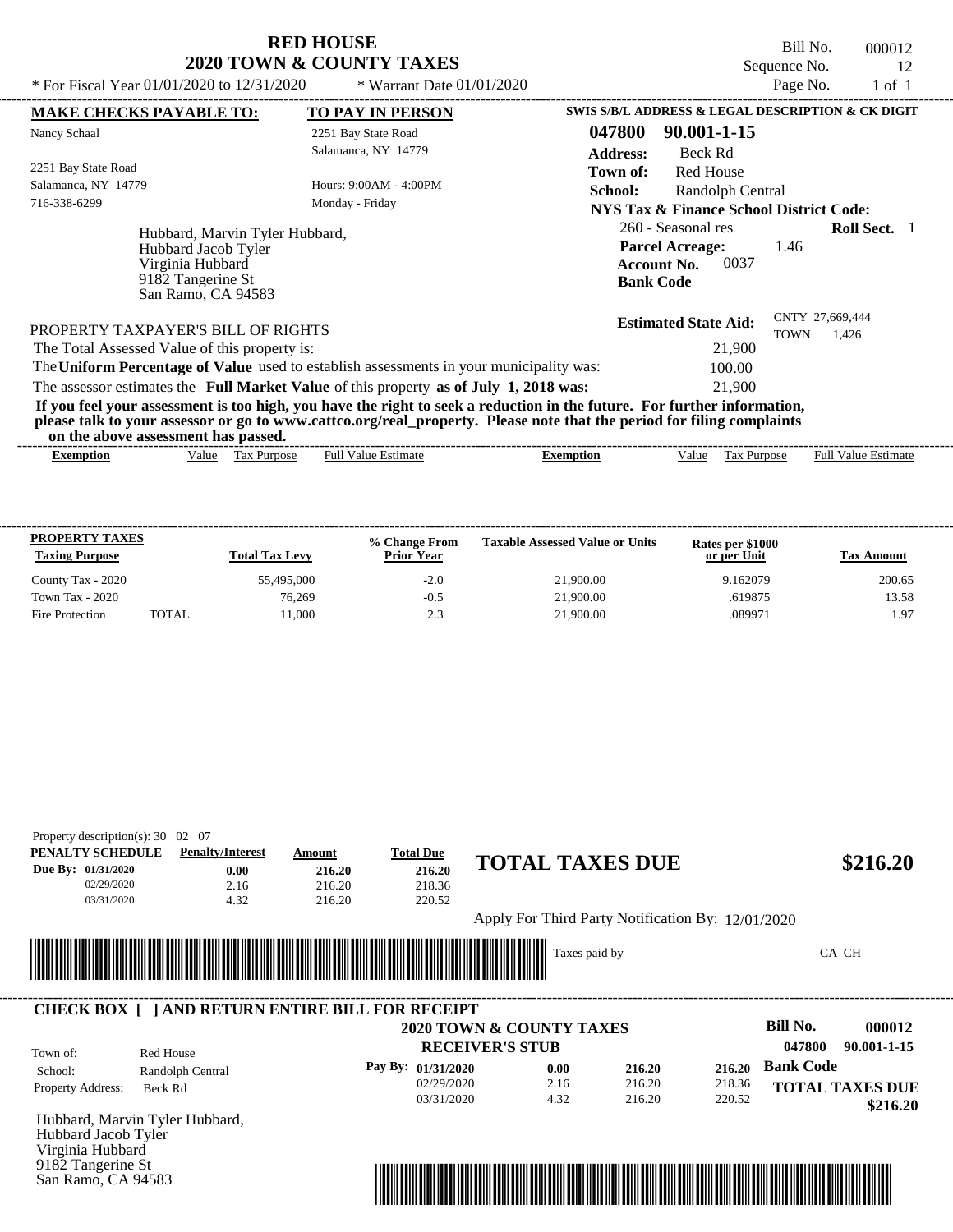Bill No. 000013 Sequence No. 13<br>Page No. 1 of 1

 **\$1,296.18**

| * For Fiscal Year $01/01/2020$ to $12/31/2020$                                                                                                       | * Warrant Date $01/01/2020$                                                                                                                                                                                                                      |                                                                                       | Page No.                                | $1$ of $1$                 |
|------------------------------------------------------------------------------------------------------------------------------------------------------|--------------------------------------------------------------------------------------------------------------------------------------------------------------------------------------------------------------------------------------------------|---------------------------------------------------------------------------------------|-----------------------------------------|----------------------------|
| <b>MAKE CHECKS PAYABLE TO:</b>                                                                                                                       | <b>TO PAY IN PERSON</b>                                                                                                                                                                                                                          | SWIS S/B/L ADDRESS & LEGAL DESCRIPTION & CK DIGIT                                     |                                         |                            |
| Nancy Schaal                                                                                                                                         | 2251 Bay State Road                                                                                                                                                                                                                              | 047800                                                                                | 81.000-1-1                              |                            |
|                                                                                                                                                      | Salamanca, NY 14779                                                                                                                                                                                                                              | <b>Address:</b>                                                                       | Sunfish Rd                              |                            |
| 2251 Bay State Road                                                                                                                                  |                                                                                                                                                                                                                                                  | Town of:                                                                              | <b>Red House</b>                        |                            |
| Salamanca, NY 14779                                                                                                                                  | Hours: 9:00AM - 4:00PM                                                                                                                                                                                                                           | School:                                                                               | Randolph Central                        |                            |
| 716-338-6299                                                                                                                                         | Monday - Friday                                                                                                                                                                                                                                  |                                                                                       | NYS Tax & Finance School District Code: |                            |
| John Hancock Life Ins<br>John Hancock Varible Life Insf<br><b>Hancock Forest Management</b><br>13950 Ballantyne Corporate PIS<br>Charlotte, NC 28277 |                                                                                                                                                                                                                                                  | 910 - Priv forest<br><b>Parcel Acreage:</b><br><b>Account No.</b><br><b>Bank Code</b> | 187.08<br>0031                          | <b>Roll Sect.</b> 1        |
| PROPERTY TAXPAYER'S BILL OF RIGHTS                                                                                                                   |                                                                                                                                                                                                                                                  | <b>Estimated State Aid:</b>                                                           | <b>TOWN</b>                             | CNTY 27,669,444<br>1,426   |
| The Total Assessed Value of this property is:                                                                                                        |                                                                                                                                                                                                                                                  |                                                                                       | 131,300                                 |                            |
|                                                                                                                                                      | The Uniform Percentage of Value used to establish assessments in your municipality was:                                                                                                                                                          |                                                                                       | 100.00                                  |                            |
|                                                                                                                                                      | The assessor estimates the Full Market Value of this property as of July 1, 2018 was:                                                                                                                                                            |                                                                                       | 131.300                                 |                            |
| on the above assessment has passed.                                                                                                                  | If you feel your assessment is too high, you have the right to seek a reduction in the future. For further information,<br>please talk to your assessor or go to www.cattco.org/real_property. Please note that the period for filing complaints |                                                                                       |                                         |                            |
| Value Tax Purpose<br>Exemption                                                                                                                       | <b>Full Value Estimate</b>                                                                                                                                                                                                                       | <b>Exemption</b><br>Value                                                             | <b>Tax Purpose</b>                      | <b>Full Value Estimate</b> |

| <b>PROPERTY TAXES</b><br><b>Taxing Purpose</b> |              | <b>Total Tax Levy</b> | % Change From<br><b>Prior Year</b> | <b>Taxable Assessed Value or Units</b> | Rates per \$1000<br>or per Unit | Tax Amount |
|------------------------------------------------|--------------|-----------------------|------------------------------------|----------------------------------------|---------------------------------|------------|
| County Tax - 2020                              |              | 55,495,000            | $-2.0$                             | 131,300.00                             | 9.162079                        | 1.202.98   |
| Town Tax - 2020                                |              | 76.269                | $-0.5$                             | 131,300.00                             | .619875                         | 81.39      |
| Fire Protection                                | <b>TOTAL</b> | 11.000                | 2.3                                | 131,300.00                             | .089971                         | 11.81      |

| Property description(s): $54 \quad 03 \quad 07$<br>PENALTY SCHEDULE | <b>Penalty/Interest</b>                                | Amount                                               | <b>Total Due</b>       |                                                   |          |          |                  |                        |
|---------------------------------------------------------------------|--------------------------------------------------------|------------------------------------------------------|------------------------|---------------------------------------------------|----------|----------|------------------|------------------------|
| Due By: 01/31/2020                                                  | 0.00                                                   | 1.296.18                                             | 1.296.18               | <b>TOTAL TAXES DUE</b>                            |          |          |                  | \$1,296.18             |
| 02/29/2020                                                          | 12.96                                                  | 1.296.18                                             | 1.309.14               |                                                   |          |          |                  |                        |
| 03/31/2020                                                          | 25.92                                                  | 1.296.18                                             | 1,322.10               |                                                   |          |          |                  |                        |
|                                                                     |                                                        |                                                      |                        | Apply For Third Party Notification By: 12/01/2020 |          |          |                  |                        |
|                                                                     |                                                        |                                                      |                        | Taxes paid by                                     |          |          | CA CH            |                        |
|                                                                     | <b>CHECK BOX   JAND RETURN ENTIRE BILL FOR RECEIPT</b> | <u> 1989 - Johann Stoff, Amerikaansk politiker (</u> |                        |                                                   |          |          |                  |                        |
|                                                                     |                                                        |                                                      |                        | <b>2020 TOWN &amp; COUNTY TAXES</b>               |          |          | <b>Bill No.</b>  | 000013                 |
|                                                                     |                                                        |                                                      | <b>RECEIVER'S STUB</b> |                                                   |          |          | 047800           | 81.000-1-1             |
| School:                                                             | Red House<br>Randolph Central                          |                                                      | Pay By: 01/31/2020     | 0.00                                              | 1,296.18 | 1,296.18 | <b>Bank Code</b> |                        |
| Town of:<br>Property Address:                                       | Sunfish Rd                                             |                                                      | 02/29/2020             | 12.96                                             | 1,296.18 | 1,309.14 |                  | <b>TOTAL TAXES DUE</b> |

John Hancock Life Ins John Hancock Varible Life Insf Hancock Forest Management 13950 Ballantyne Corporate PlS Charlotte, NC 28277

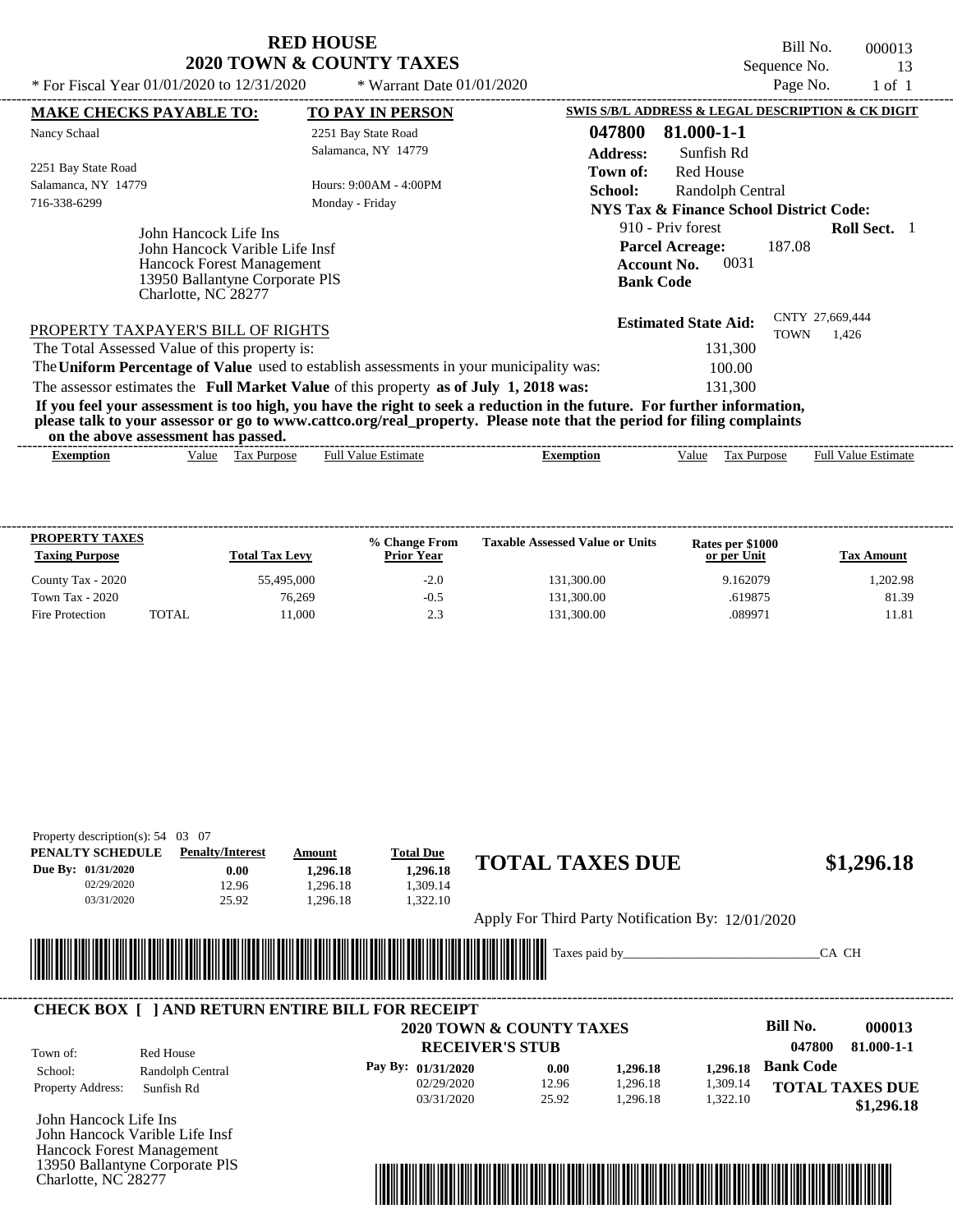| <b>RED HOUSE</b>                    |  |  |  |  |  |
|-------------------------------------|--|--|--|--|--|
| <b>2020 TOWN &amp; COUNTY TAXES</b> |  |  |  |  |  |

Bill No. 000014 Sequence No. 14<br>Page No. 1 of 1

| * For Fiscal Year 01/01/2020 to 12/31/2020                                                                                                                                                                                                                                              | * Warrant Date $01/01/2020$ |                                                                                               | Page No.                       | 1 of 1                     |
|-----------------------------------------------------------------------------------------------------------------------------------------------------------------------------------------------------------------------------------------------------------------------------------------|-----------------------------|-----------------------------------------------------------------------------------------------|--------------------------------|----------------------------|
| <b>MAKE CHECKS PAYABLE TO:</b>                                                                                                                                                                                                                                                          | <b>TO PAY IN PERSON</b>     | SWIS S/B/L ADDRESS & LEGAL DESCRIPTION & CK DIGIT                                             |                                |                            |
| Nancy Schaal                                                                                                                                                                                                                                                                            | 2251 Bay State Road         | 047800<br>81.000-1-2                                                                          |                                |                            |
|                                                                                                                                                                                                                                                                                         | Salamanca, NY 14779         | <b>Address:</b><br>Sunfish Rd (Off)                                                           |                                |                            |
| 2251 Bay State Road                                                                                                                                                                                                                                                                     |                             | <b>Red House</b><br>Town of:                                                                  |                                |                            |
| Salamanca, NY 14779                                                                                                                                                                                                                                                                     | Hours: 9:00AM - 4:00PM      | School:<br>Randolph Central                                                                   |                                |                            |
| 716-338-6299                                                                                                                                                                                                                                                                            | Monday - Friday             | NYS Tax & Finance School District Code:                                                       |                                |                            |
| John Hancock Life Ins Co<br>John Hancock Varible Life Ins<br>John Hancock Timber Resource<br>13950 Ballantyne Corporate PIS<br>Charlotte, NC 28277                                                                                                                                      |                             | 910 - Priv forest<br><b>Parcel Acreage:</b><br>0032<br><b>Account No.</b><br><b>Bank Code</b> | 200.00                         | <b>Roll Sect.</b> 1        |
| PROPERTY TAXPAYER'S BILL OF RIGHTS                                                                                                                                                                                                                                                      |                             | <b>Estimated State Aid:</b>                                                                   | CNTY 27,669,444<br><b>TOWN</b> | 1.426                      |
| The Total Assessed Value of this property is:                                                                                                                                                                                                                                           |                             | 128,800                                                                                       |                                |                            |
| The Uniform Percentage of Value used to establish assessments in your municipality was:                                                                                                                                                                                                 |                             | 100.00                                                                                        |                                |                            |
| The assessor estimates the Full Market Value of this property as of July 1, 2018 was:                                                                                                                                                                                                   |                             | 128,800                                                                                       |                                |                            |
| If you feel your assessment is too high, you have the right to seek a reduction in the future. For further information,<br>please talk to your assessor or go to www.cattco.org/real_property. Please note that the period for filing complaints<br>on the above assessment has passed. |                             |                                                                                               |                                |                            |
| Value Tax Purpose<br><b>Exemption</b>                                                                                                                                                                                                                                                   | <b>Full Value Estimate</b>  | <b>Exemption</b><br>Value                                                                     | Tax Purpose                    | <b>Full Value Estimate</b> |

| <b>PROPERTY TAXES</b><br><b>Taxing Purpose</b> |              | <b>Total Tax Levy</b> | % Change From<br><b>Prior Year</b> | <b>Taxable Assessed Value or Units</b> | Rates per \$1000<br>or per Unit | Tax Amount |
|------------------------------------------------|--------------|-----------------------|------------------------------------|----------------------------------------|---------------------------------|------------|
| County Tax - 2020                              |              | 55,495,000            | $-2.0$                             | 128,800.00                             | 9.162079                        | .180.08    |
| Town Tax - 2020                                |              | 76.269                | $-0.5$                             | 128,800.00                             | .619875                         | 79.84      |
| Fire Protection                                | <b>TOTAL</b> | 11.000                | 2.3                                | 128,800.00                             | .089971                         | 11.59      |

| Property description(s): $54 \quad 03 \quad 07$        |                         |          |                  |                                                   |            |
|--------------------------------------------------------|-------------------------|----------|------------------|---------------------------------------------------|------------|
| PENALTY SCHEDULE                                       | <b>Penalty/Interest</b> | Amount   | <b>Total Due</b> |                                                   |            |
| <b>Due By: 01/31/2020</b>                              | 0.00                    | 1,271.51 | 1,271.51         | <b>TOTAL TAXES DUE</b>                            | \$1,271.51 |
| 02/29/2020                                             | 12.72                   | 1,271.51 | 1,284.23         |                                                   |            |
| 03/31/2020                                             | 25.43                   | 1,271.51 | 1,296.94         |                                                   |            |
|                                                        |                         |          |                  | Apply For Third Party Notification By: 12/01/2020 |            |
| <b>IN THE REAL</b>                                     |                         |          |                  | Taxes paid by                                     | CA CH      |
| <b>CHECK BOX   JAND RETURN ENTIRE BILL FOR RECEIPT</b> |                         |          |                  | -----                                             |            |

| Town of:                 | Red House        | <b>2020 TOWN &amp; COUNTY TAXES</b><br><b>RECEIVER'S STUB</b> |       |          |          | <b>Bill No.</b><br>047800 | 000014<br>81.000-1-2   |
|--------------------------|------------------|---------------------------------------------------------------|-------|----------|----------|---------------------------|------------------------|
| School:                  | Randolph Central | Pay By: 01/31/2020                                            | 0.00  | 1,271.51 | 1.271.51 | <b>Bank Code</b>          |                        |
| <b>Property Address:</b> | Sunfish Rd (Off) | 02/29/2020                                                    | 12.72 | 1.271.51 | 1,284.23 |                           | <b>TOTAL TAXES DUE</b> |
| ----                     |                  | 03/31/2020                                                    | 25.43 | 1.271.51 | 1.296.94 |                           | \$1,271.51             |

John Hancock Life Ins Co John Hancock Varible Life Ins John Hancock Timber Resource 13950 Ballantyne Corporate PlS Charlotte, NC 28277

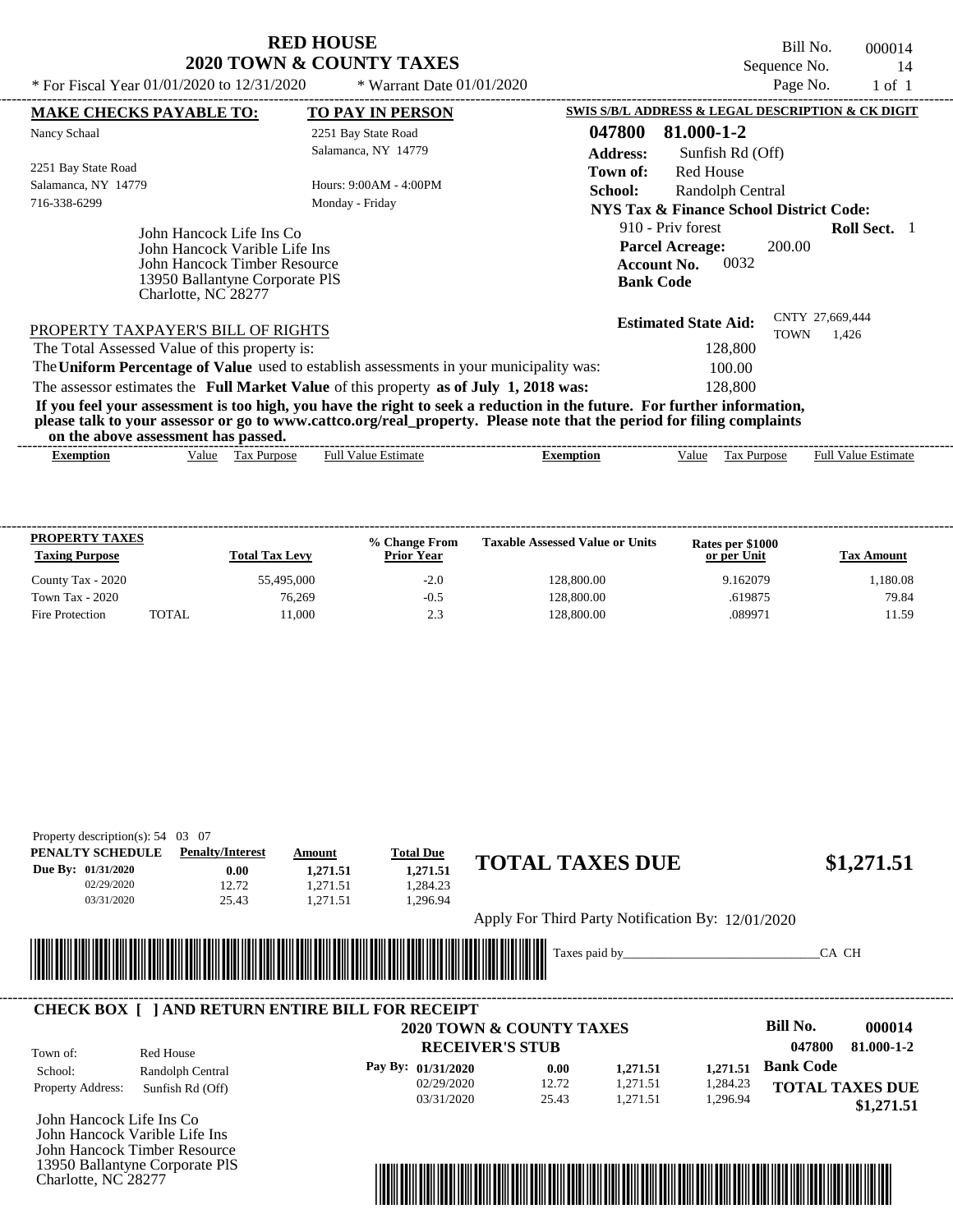|                                                                                                | <b>RED HOUSE</b><br><b>2020 TOWN &amp; COUNTY TAXES</b> | Bill No.<br>000015<br>Sequence No.<br>15                                                                                      |
|------------------------------------------------------------------------------------------------|---------------------------------------------------------|-------------------------------------------------------------------------------------------------------------------------------|
| * For Fiscal Year 01/01/2020 to 12/31/2020                                                     | * Warrant Date $01/01/2020$                             | Page No.<br>$1$ of $1$                                                                                                        |
| <b>MAKE CHECKS PAYABLE TO:</b>                                                                 | <b>TO PAY IN PERSON</b>                                 | SWIS S/B/L ADDRESS & LEGAL DESCRIPTION & CK DIGIT                                                                             |
| Nancy Schaal                                                                                   | 2251 Bay State Road                                     | 047800<br>90.001-1-14                                                                                                         |
|                                                                                                | Salamanca, NY 14779                                     | <b>Address:</b><br>Beck Rd (Off)                                                                                              |
| 2251 Bay State Road                                                                            |                                                         | <b>Red House</b><br>Town of:                                                                                                  |
| Salamanca, NY 14779                                                                            | Hours: 9:00AM - 4:00PM                                  | School:<br>Randolph Central                                                                                                   |
| 716-338-6299                                                                                   | Monday - Friday                                         | NYS Tax & Finance School District Code:                                                                                       |
| <b>Montedoro Charles</b><br><b>Montedoro Catherine</b><br>28 Beverly Ave<br>Lockport, NY 14094 |                                                         | 260 - Seasonal res<br><b>Roll Sect.</b> 1<br><b>Parcel Acreage:</b><br>1.37<br>0046<br><b>Account No.</b><br><b>Bank Code</b> |
| PROPERTY TAXPAYER'S BILL OF RIGHTS<br>The Total Assessed Value of this property is:            |                                                         | CNTY 27,669,444<br><b>Estimated State Aid:</b><br>TOWN<br>1,426<br>45,300                                                     |
| The Uniform Percentage of Value used to establish assessments in your municipality was:        |                                                         | 100.00                                                                                                                        |
| The assessor estimates the Full Market Value of this property as of July 1, 2018 was:          |                                                         | 45,300                                                                                                                        |

**If you feel your assessment is too high, you have the right to seek a reduction in the future. For further information, please talk to your assessor or go to www.cattco.org/real\_property. Please note that the period for filing complaints on the above assessment has passed.** ----------------------------------------------------------------------------------------------------------------------------------------------------------------------------------------------------

| xemption | 'alue | $\overline{\phantom{a}}$<br>Purpose<br>ια | $\sim$<br>-rull <sup>v</sup><br>'alue<br>stimate | Exemption | √alu | Purpose<br>$\mathbf{a}$<br>ι αλ | -------<br>Ful<br>Value<br>stimate |  |
|----------|-------|-------------------------------------------|--------------------------------------------------|-----------|------|---------------------------------|------------------------------------|--|
|          |       |                                           |                                                  |           |      |                                 |                                    |  |

| <b>PROPERTY TAXES</b><br><b>Taxing Purpose</b> |              | <b>Total Tax Levy</b> | % Change From<br><b>Prior Year</b> | <b>Taxable Assessed Value or Units</b> | Rates per \$1000<br>or per Unit | <b>Tax Amount</b> |
|------------------------------------------------|--------------|-----------------------|------------------------------------|----------------------------------------|---------------------------------|-------------------|
| County Tax - 2020                              |              | 55,495,000            | $-2.0$                             | 45,300.00                              | 9.162079                        | 415.04            |
| Town Tax - 2020                                |              | 76.269                | $-0.5$                             | 45,300.00                              | .619875                         | 28.08             |
| Fire Protection                                | <b>TOTAL</b> | 11.000                | 2.3                                | 45,300.00                              | .089971                         | 4.08              |

| Property description(s): $30 \quad 02 \quad 07$ |                                                         |                             |                        |                                                   |        |                        |
|-------------------------------------------------|---------------------------------------------------------|-----------------------------|------------------------|---------------------------------------------------|--------|------------------------|
| PENALTY SCHEDULE                                | <b>Penalty/Interest</b>                                 | Amount                      | <b>Total Due</b>       | <b>TOTAL TAXES DUE</b>                            |        | \$447.20               |
| Due By: 01/31/2020                              | 0.00                                                    | 447.20                      | 447.20                 |                                                   |        |                        |
| 02/29/2020                                      | 4.47                                                    | 447.20                      | 451.67                 |                                                   |        |                        |
| 03/31/2020                                      | 8.94                                                    | 447.20                      | 456.14                 |                                                   |        |                        |
|                                                 |                                                         |                             |                        | Apply For Third Party Notification By: 12/01/2020 |        |                        |
|                                                 |                                                         |                             |                        |                                                   |        |                        |
|                                                 |                                                         |                             |                        |                                                   |        |                        |
|                                                 |                                                         |                             |                        | Taxes paid by                                     |        | CA CH                  |
|                                                 |                                                         | <u> Tanzania (h. 1888).</u> |                        |                                                   |        |                        |
|                                                 | <b>CHECK BOX     AND RETURN ENTIRE BILL FOR RECEIPT</b> |                             |                        |                                                   |        |                        |
|                                                 |                                                         |                             |                        | <b>2020 TOWN &amp; COUNTY TAXES</b>               |        | Bill No.<br>000015     |
|                                                 |                                                         |                             | <b>RECEIVER'S STUB</b> |                                                   |        | 047800<br>90.001-1-14  |
| School:                                         | Red House                                               |                             | Pay By: $01/31/2020$   | 0.00<br>447.20                                    | 447.20 | <b>Bank Code</b>       |
| Town of:<br>Property Address:                   | Randolph Central<br>Beck Rd (Off)                       |                             | 02/29/2020             | 4.47<br>447.20                                    | 451.67 | <b>TOTAL TAXES DUE</b> |

Montedoro Charles Montedoro Catherine 28 Beverly Ave Lockport, NY 14094

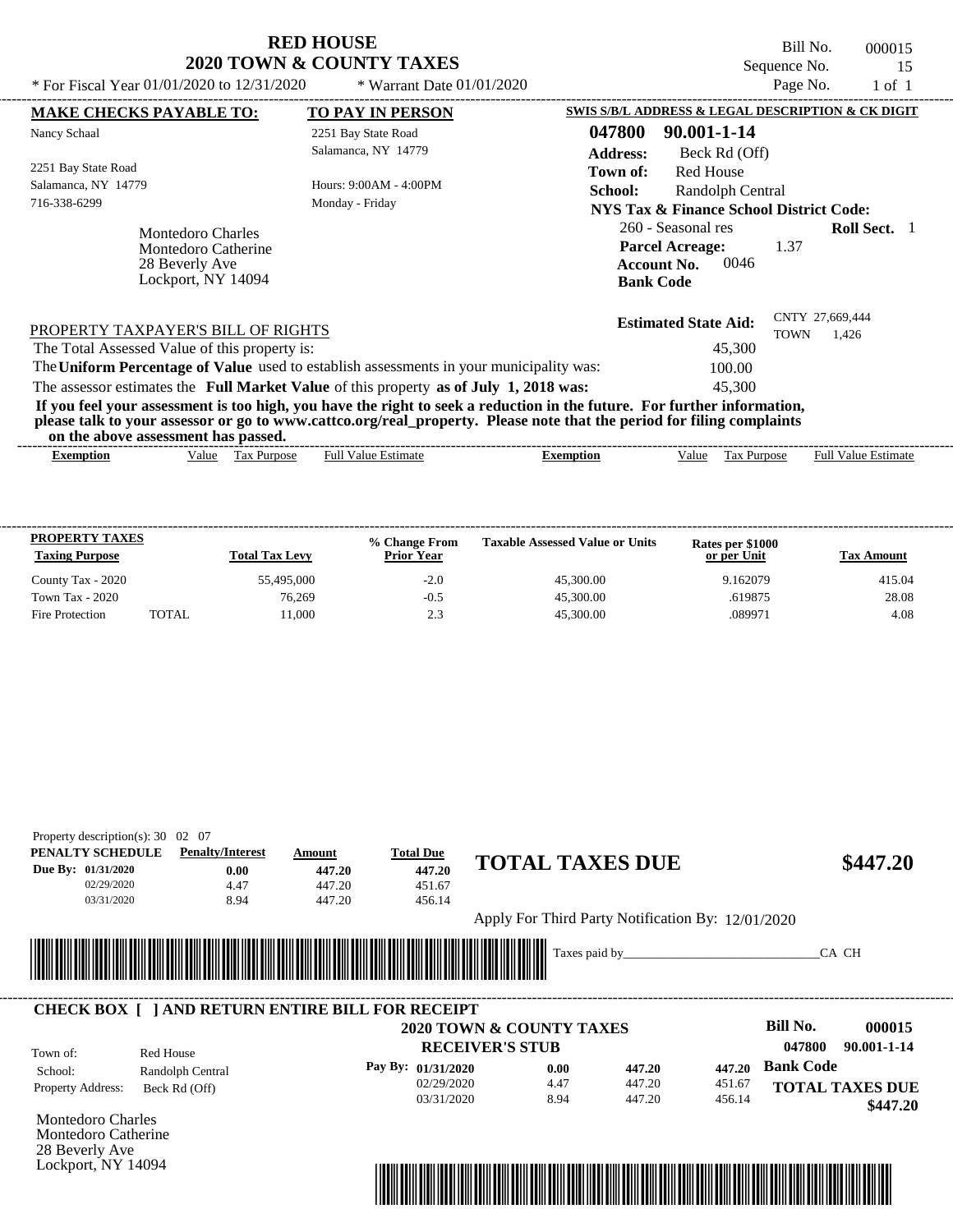Bill No. 000016 Sequence No. 16<br>Page No. 1 of 1

| * For Fiscal Year $01/01/2020$ to $12/31/2020$ | * Warrant Date $01/01/2020$                                                                                             | Page No.<br>1 of 1                                                          |
|------------------------------------------------|-------------------------------------------------------------------------------------------------------------------------|-----------------------------------------------------------------------------|
| <b>MAKE CHECKS PAYABLE TO:</b>                 | <b>TO PAY IN PERSON</b>                                                                                                 | SWIS S/B/L ADDRESS & LEGAL DESCRIPTION & CK DIGIT                           |
| Nancy Schaal                                   | 2251 Bay State Road                                                                                                     | 047800<br>90.001-1-32                                                       |
|                                                | Salamanca, NY 14779                                                                                                     | <b>Address:</b><br>1998 Bay State Rd                                        |
| 2251 Bay State Road                            |                                                                                                                         | Red House<br>Town of:                                                       |
| Salamanca, NY 14779                            | Hours: 9:00AM - 4:00PM                                                                                                  | <b>School:</b><br>Randolph Central                                          |
| 716-338-6299                                   | Monday - Friday                                                                                                         | NYS Tax & Finance School District Code:                                     |
| Nuttall Ronald M<br>Nuttall Michael R          |                                                                                                                         | 210 - 1 Family Res<br><b>Roll Sect.</b> 1<br><b>Parcel Acreage:</b><br>1.18 |
| 23 Newton St                                   |                                                                                                                         | 0048<br><b>Account No.</b>                                                  |
| Salamanaca, NY 14779                           |                                                                                                                         | <b>Bank Code</b>                                                            |
|                                                |                                                                                                                         | CNTY 27,669,444<br><b>Estimated State Aid:</b>                              |
| PROPERTY TAXPAYER'S BILL OF RIGHTS             |                                                                                                                         | TOWN<br>1,426                                                               |
| The Total Assessed Value of this property is:  |                                                                                                                         | 49,000                                                                      |
|                                                | The Uniform Percentage of Value used to establish assessments in your municipality was:                                 | 100.00                                                                      |
|                                                | The assessor estimates the Full Market Value of this property as of July 1, 2018 was:                                   | 49,000                                                                      |
|                                                | If you feel your assessment is too high, you have the right to seek a reduction in the future. For further information, |                                                                             |

**please talk to your assessor or go to www.cattco.org/real\_property. Please note that the period for filing complaints**

|  | on the above assessment has passed. |  |
|--|-------------------------------------|--|

| vn me above assessment nas basseu. |                             |                                                   |                  |                                |                            |
|------------------------------------|-----------------------------|---------------------------------------------------|------------------|--------------------------------|----------------------------|
| Exemption                          | Value<br><b>Tax Purpose</b> | <sup>-</sup> <sup>11</sup> Value Estimate<br>Full | <b>Lxemption</b> | Value<br>$\sim$<br>Tax Purpose | <b>Full Value Estimate</b> |
| Aged $C/t/s$                       | COUNTY<br>24.500            | 24,500                                            | Aged $C/t/s$     | 24,500 TOWN                    | 24,500                     |

| <b>PROPERTY TAXES</b><br><b>Taxing Purpose</b> |       | <b>Total Tax Levy</b> | % Change From<br><b>Prior Year</b> | <b>Taxable Assessed Value or Units</b> | Rates per \$1000<br>or per Unit | Tax Amount    |
|------------------------------------------------|-------|-----------------------|------------------------------------|----------------------------------------|---------------------------------|---------------|
| County Tax - 2020                              |       | 55,495,000            | $-2.0$                             | 24,500.00                              | 9.162079                        | 224.47        |
| Town Tax - 2020                                |       | 76.269                | $-0.5$                             | 24,500.00                              | .619875                         | 15.19         |
| Fire Protection                                | TOTAL | 11.000                | 2.3                                | 49,000.00                              | .089971                         | $4.4^{\circ}$ |

| Property description(s): $64 \quad 01 \quad 07$ |                         |        |                  |                                                   |          |
|-------------------------------------------------|-------------------------|--------|------------------|---------------------------------------------------|----------|
| PENALTY SCHEDULE                                | <b>Penalty/Interest</b> | Amount | <b>Total Due</b> |                                                   |          |
| Due By: 01/31/2020                              | 0.00                    | 244.07 | 244.07           | <b>TOTAL TAXES DUE</b>                            | \$244.07 |
| 02/29/2020                                      | 2.44                    | 244.07 | 246.51           |                                                   |          |
| 03/31/2020                                      | 4.88                    | 244.07 | 248.95           |                                                   |          |
|                                                 |                         |        |                  | Apply For Third Party Notification By: 12/01/2020 |          |
|                                                 |                         |        |                  |                                                   | CA CH    |

|                          |                   | 2020 TOWN & COUNTY TAXES |      |        |        | Bill No.         | 000016                 |
|--------------------------|-------------------|--------------------------|------|--------|--------|------------------|------------------------|
| Town of:                 | Red House         | <b>RECEIVER'S STUB</b>   |      |        |        | 047800           | 90.001-1-32            |
| School:                  | Randolph Central  | Pay By: $01/31/2020$     | 0.00 | 244.07 | 244.07 | <b>Bank Code</b> |                        |
| <b>Property Address:</b> | 1998 Bay State Rd | 02/29/2020               | 2.44 | 244.07 | 246.51 |                  | <b>TOTAL TAXES DUE</b> |
|                          |                   | 03/31/2020               | 4.88 | 244.07 | 248.95 |                  | \$244.07               |

Nuttall Ronald M Nuttall Michael R 23 Newton St Salamanaca, NY 14779

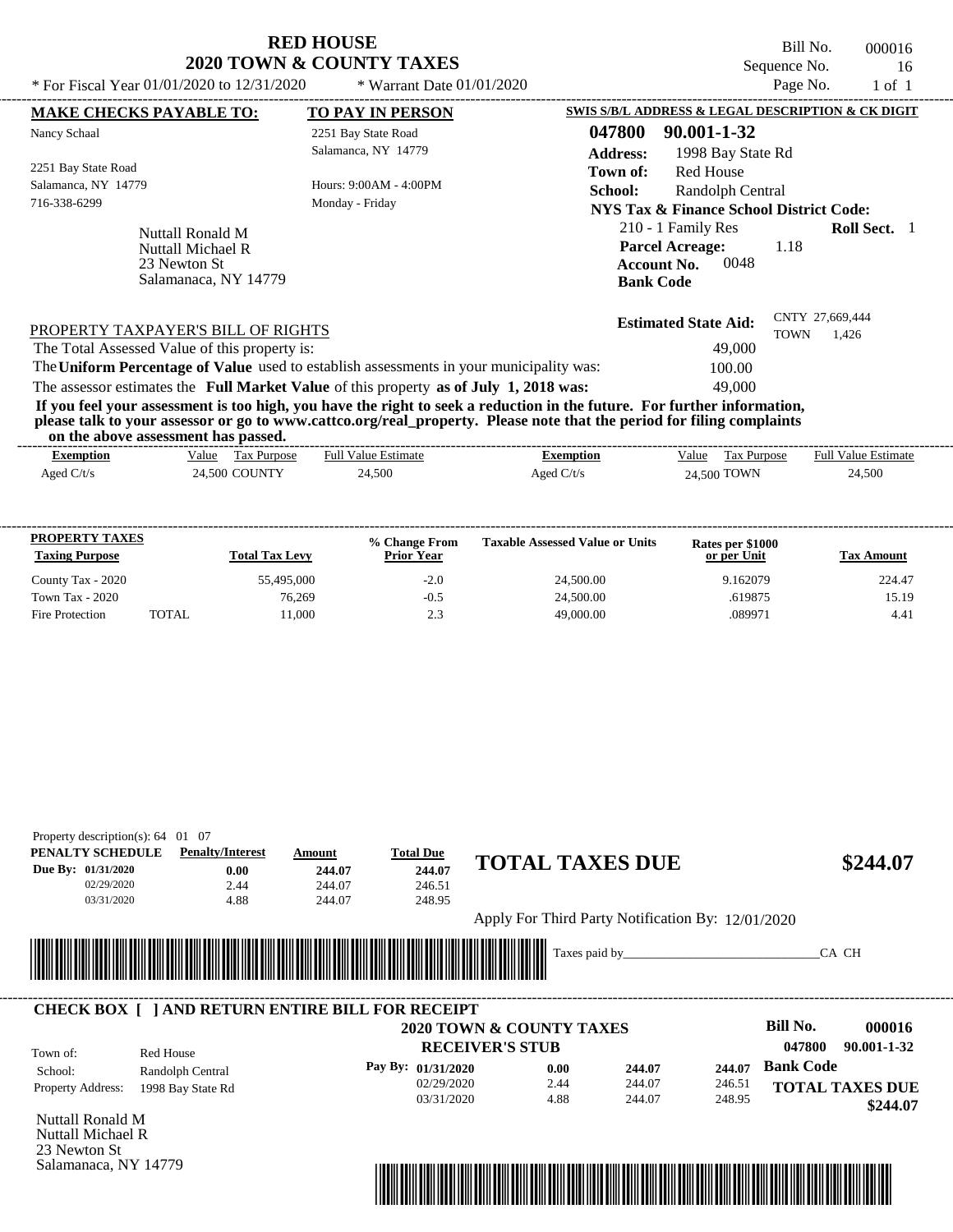Bill No. 000017 Sequence No. 17<br>Page No. 1 of 1

| * For Fiscal Year $01/01/2020$ to $12/31/2020$                                  | * Warrant Date $01/01/2020$                                                             |                                                                                                                                                                                                                                                  | Page No.    | $1$ of $1$                 |  |
|---------------------------------------------------------------------------------|-----------------------------------------------------------------------------------------|--------------------------------------------------------------------------------------------------------------------------------------------------------------------------------------------------------------------------------------------------|-------------|----------------------------|--|
| <b>MAKE CHECKS PAYABLE TO:</b>                                                  | <b>TO PAY IN PERSON</b>                                                                 | SWIS S/B/L ADDRESS & LEGAL DESCRIPTION & CK DIGIT                                                                                                                                                                                                |             |                            |  |
| Nancy Schaal                                                                    | 2251 Bay State Road                                                                     | 047800<br>$90.001 - 1 - 2$                                                                                                                                                                                                                       |             |                            |  |
|                                                                                 | Salamanca, NY 14779                                                                     | <b>Address:</b><br>2251 Bay State Rd                                                                                                                                                                                                             |             |                            |  |
| 2251 Bay State Road                                                             |                                                                                         | <b>Red House</b><br>Town of:                                                                                                                                                                                                                     |             |                            |  |
| Salamanca, NY 14779                                                             | Hours: 9:00AM - 4:00PM                                                                  | School:<br>Randolph Central                                                                                                                                                                                                                      |             |                            |  |
| 716-338-6299                                                                    | Monday - Friday                                                                         | <b>NYS Tax &amp; Finance School District Code:</b>                                                                                                                                                                                               |             |                            |  |
| Schaal Clifford E<br>Schaal Nancy J<br>2251 Bay State Rd<br>Salamanca, NY 14779 |                                                                                         | 210 - 1 Family Res<br><b>Parcel Acreage:</b><br>0049<br><b>Account No.</b><br><b>Bank Code</b>                                                                                                                                                   | 3.05        | <b>Roll Sect.</b> 1        |  |
| PROPERTY TAXPAYER'S BILL OF RIGHTS                                              |                                                                                         | <b>Estimated State Aid:</b>                                                                                                                                                                                                                      | <b>TOWN</b> | CNTY 27,669,444<br>1,426   |  |
| The Total Assessed Value of this property is:                                   |                                                                                         | 97,000                                                                                                                                                                                                                                           |             |                            |  |
|                                                                                 | The Uniform Percentage of Value used to establish assessments in your municipality was: | 100.00                                                                                                                                                                                                                                           |             |                            |  |
|                                                                                 | The assessor estimates the Full Market Value of this property as of July 1, 2018 was:   | 97,000                                                                                                                                                                                                                                           |             |                            |  |
| on the above assessment has passed.                                             |                                                                                         | If you feel your assessment is too high, you have the right to seek a reduction in the future. For further information,<br>please talk to your assessor or go to www.cattco.org/real_property. Please note that the period for filing complaints |             |                            |  |
| Value Tax Purpose<br>Exemption                                                  | <b>Full Value Estimate</b>                                                              | <b>Exemption</b><br>Value                                                                                                                                                                                                                        | Tax Purpose | <b>Full Value Estimate</b> |  |

| <b>PROPERTY TAXES</b><br><b>Taxing Purpose</b> |       | <b>Total Tax Levy</b> | % Change From<br><b>Prior Year</b> | <b>Taxable Assessed Value or Units</b> | Rates per \$1000<br>or per Unit | Tax Amount |
|------------------------------------------------|-------|-----------------------|------------------------------------|----------------------------------------|---------------------------------|------------|
| County Tax - 2020                              |       | 55,495,000            | $-2.0$                             | 97,000.00                              | 9.162079                        | 888.72     |
| Town Tax - 2020                                |       | 76.269                | $-0.5$                             | 97,000.00                              | .619875                         | 60.13      |
| Fire Protection                                | TOTAL | 11.000                | 2.3                                | 97,000.00                              | .089971                         | 8.73       |

| PENALTY SCHEDULE   | <b>Penalty/Interest</b>                                 | Amount                      | <b>Total Due</b>         | <b>TOTAL TAXES DUE</b>              |                                                   | \$957.58                  |
|--------------------|---------------------------------------------------------|-----------------------------|--------------------------|-------------------------------------|---------------------------------------------------|---------------------------|
| Due By: 01/31/2020 | 0.00                                                    | 957.58                      | 957.58                   |                                     |                                                   |                           |
| 02/29/2020         | 9.58                                                    | 957.58                      | 967.16                   |                                     |                                                   |                           |
| 03/31/2020         | 19.15                                                   | 957.58                      | 976.73                   |                                     |                                                   |                           |
|                    |                                                         |                             |                          |                                     | Apply For Third Party Notification By: 12/01/2020 |                           |
|                    |                                                         |                             |                          |                                     |                                                   |                           |
|                    |                                                         |                             |                          |                                     |                                                   |                           |
|                    |                                                         |                             |                          | Taxes paid by                       |                                                   | CA CH                     |
|                    |                                                         | <u> Tanzania (h. 1888).</u> |                          |                                     |                                                   |                           |
|                    |                                                         |                             |                          |                                     |                                                   |                           |
|                    | <b>CHECK BOX     AND RETURN ENTIRE BILL FOR RECEIPT</b> |                             |                          |                                     |                                                   |                           |
|                    |                                                         |                             |                          | <b>2020 TOWN &amp; COUNTY TAXES</b> |                                                   | <b>Bill No.</b><br>000017 |
|                    |                                                         |                             | <b>RECEIVER'S STUB</b>   |                                     |                                                   | 047800<br>90.001-1-2      |
| Town of:           | Red House                                               |                             |                          |                                     |                                                   |                           |
| School:            | Randolph Central                                        |                             | Pay By: 01/31/2020       | 0.00                                | 957.58<br>957.58                                  | <b>Bank Code</b>          |
| Property Address:  | 2251 Bay State Rd                                       |                             | 02/29/2020<br>03/31/2020 | 9.58<br>19.15                       | 957.58<br>967.16<br>957.58<br>976.73              | <b>TOTAL TAXES DUE</b>    |

Schaal Clifford E Schaal Nancy J 2251 Bay State Rd Salamanca, NY 14779

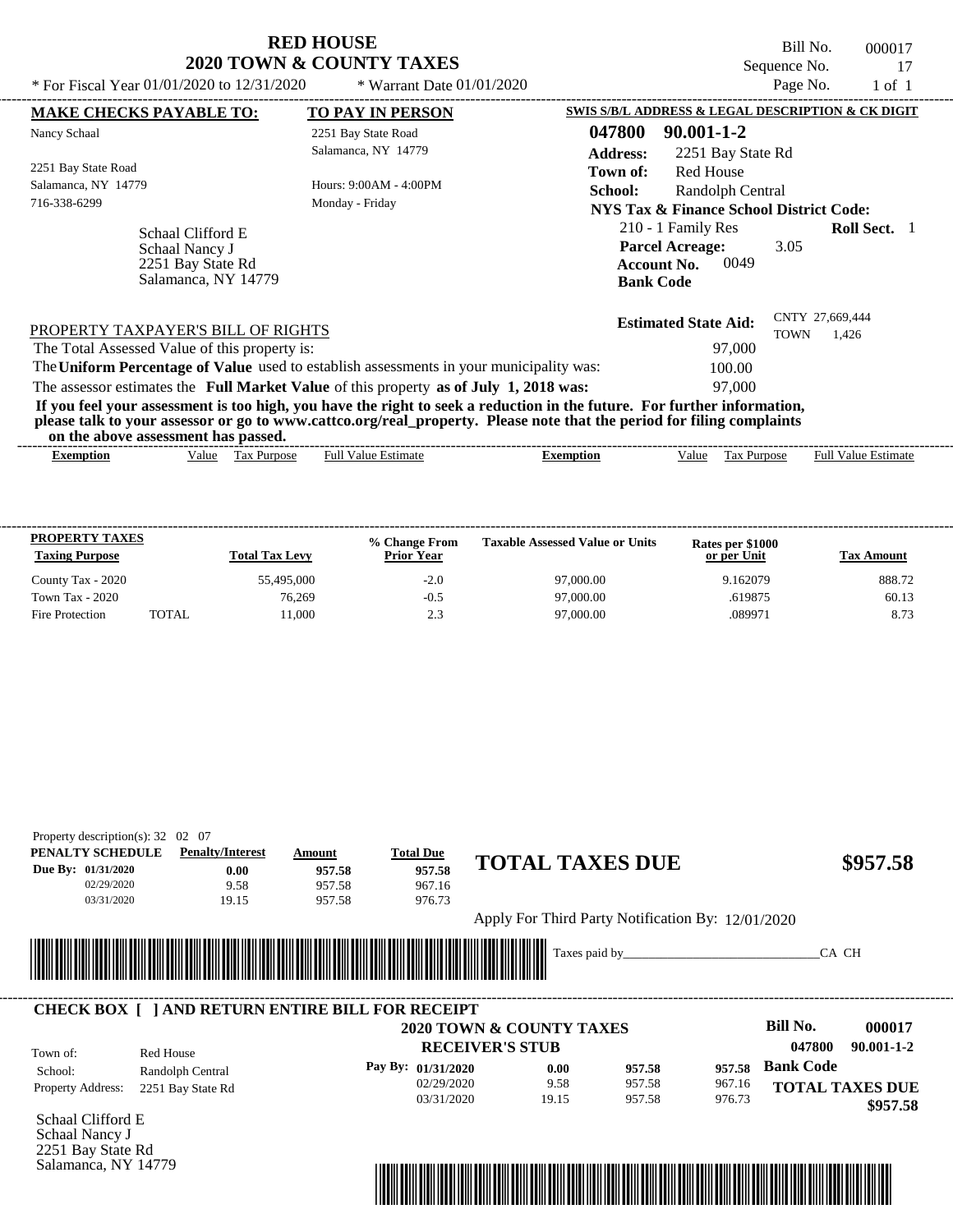| <b>RED HOUSE</b>                    |
|-------------------------------------|
| <b>2020 TOWN &amp; COUNTY TAXES</b> |

Bill No. 000018 Sequence No. 18<br>Page No. 1 of 1

 **\$474.85**

| * For Fiscal Year $01/01/2020$ to $12/31/2020$                                                                                                                                                                                                                                          | * Warrant Date $01/01/2020$ |                  |                                                   | Page No.    | 1 of 1                     |  |
|-----------------------------------------------------------------------------------------------------------------------------------------------------------------------------------------------------------------------------------------------------------------------------------------|-----------------------------|------------------|---------------------------------------------------|-------------|----------------------------|--|
| <b>MAKE CHECKS PAYABLE TO:</b>                                                                                                                                                                                                                                                          | <b>TO PAY IN PERSON</b>     |                  | SWIS S/B/L ADDRESS & LEGAL DESCRIPTION & CK DIGIT |             |                            |  |
| Nancy Schaal                                                                                                                                                                                                                                                                            | 2251 Bay State Road         | 047800           | 90.001-1-4                                        |             |                            |  |
|                                                                                                                                                                                                                                                                                         | Salamanca, NY 14779         | <b>Address:</b>  | 2123 Bay State Rd                                 |             |                            |  |
| 2251 Bay State Road                                                                                                                                                                                                                                                                     |                             | Town of:         | <b>Red House</b>                                  |             |                            |  |
| Salamanca, NY 14779                                                                                                                                                                                                                                                                     | Hours: 9:00AM - 4:00PM      | School:          | Randolph Central                                  |             |                            |  |
| 716-338-6299                                                                                                                                                                                                                                                                            | Monday - Friday             |                  | NYS Tax & Finance School District Code:           |             |                            |  |
| Sienkiewicz Harry                                                                                                                                                                                                                                                                       |                             |                  | 210 - 1 Family Res                                |             | <b>Roll Sect.</b> 1        |  |
| Sienkiewicz Rita                                                                                                                                                                                                                                                                        |                             |                  | <b>Parcel Acreage:</b>                            | 1.39        |                            |  |
| 2123 Bay State Rd                                                                                                                                                                                                                                                                       |                             |                  | 0055<br><b>Account No.</b>                        |             |                            |  |
| Salamanca, NY 14779                                                                                                                                                                                                                                                                     |                             | <b>Bank Code</b> |                                                   |             |                            |  |
| PROPERTY TAXPAYER'S BILL OF RIGHTS                                                                                                                                                                                                                                                      |                             |                  | <b>Estimated State Aid:</b>                       | <b>TOWN</b> | CNTY 27,669,444<br>1.426   |  |
| The Total Assessed Value of this property is:                                                                                                                                                                                                                                           |                             |                  | 48,100                                            |             |                            |  |
| The Uniform Percentage of Value used to establish assessments in your municipality was:                                                                                                                                                                                                 |                             |                  | 100.00                                            |             |                            |  |
| The assessor estimates the Full Market Value of this property as of July 1, 2018 was:                                                                                                                                                                                                   |                             |                  | 48.100                                            |             |                            |  |
| If you feel your assessment is too high, you have the right to seek a reduction in the future. For further information,<br>please talk to your assessor or go to www.cattco.org/real_property. Please note that the period for filing complaints<br>on the above assessment has passed. |                             |                  |                                                   |             |                            |  |
| Value Tax Purpose<br><b>Exemption</b>                                                                                                                                                                                                                                                   | <b>Full Value Estimate</b>  | <b>Exemption</b> | Tax Purpose<br>Value                              |             | <b>Full Value Estimate</b> |  |

| <b>PROPERTY TAXES</b><br><b>Taxing Purpose</b> |       | <b>Total Tax Levy</b> | % Change From<br><b>Prior Year</b> | <b>Taxable Assessed Value or Units</b> | Rates per \$1000<br>or per Unit | Tax Amount |
|------------------------------------------------|-------|-----------------------|------------------------------------|----------------------------------------|---------------------------------|------------|
| County Tax - 2020                              |       | 55,495,000            | $-2.0$                             | 48,100.00                              | 9.162079                        | 440.70     |
| Town Tax - 2020                                |       | 76.269                | $-0.5$                             | 48,100.00                              | .619875                         | 29.82      |
| Fire Protection                                | TOTAL | 11.000                | 2.3                                | 48,100.00                              | .089971                         | 4.33       |

| PENALTY SCHEDULE              | <b>Penalty/Interest</b>                                                                                                                                                        | Amount | <b>Total Due</b>   | <b>TOTAL TAXES DUE</b>                            |        |                            |                        |
|-------------------------------|--------------------------------------------------------------------------------------------------------------------------------------------------------------------------------|--------|--------------------|---------------------------------------------------|--------|----------------------------|------------------------|
| Due By: 01/31/2020            | 0.00                                                                                                                                                                           | 474.85 | 474.85             |                                                   |        |                            | \$474.85               |
| 02/29/2020                    | 4.75                                                                                                                                                                           | 474.85 | 479.60             |                                                   |        |                            |                        |
| 03/31/2020                    | 9.50                                                                                                                                                                           | 474.85 | 484.35             |                                                   |        |                            |                        |
|                               |                                                                                                                                                                                |        |                    | Apply For Third Party Notification By: 12/01/2020 |        |                            |                        |
|                               |                                                                                                                                                                                |        |                    | Taxes paid by                                     |        |                            | CA CH                  |
| <u> Tanzania (</u>            | <u> Tanzania di Baratta di Baratta di Baratta di Baratta di Baratta di Baratta di Baratta di Baratta di Baratta </u><br><b>CHECK BOX   JAND RETURN ENTIRE BILL FOR RECEIPT</b> |        |                    |                                                   |        |                            |                        |
|                               |                                                                                                                                                                                |        |                    | <b>2020 TOWN &amp; COUNTY TAXES</b>               |        | <b>Bill No.</b>            | 000018                 |
|                               |                                                                                                                                                                                |        |                    | <b>RECEIVER'S STUB</b>                            |        | 047800                     | $90.001 - 1 - 4$       |
| School:                       | Red House<br>Randolph Central                                                                                                                                                  |        | Pay By: 01/31/2020 | 0.00                                              | 474.85 | <b>Bank Code</b><br>474.85 |                        |
| Town of:<br>Property Address: | 2123 Bay State Rd                                                                                                                                                              |        | 02/29/2020         | 4.75                                              | 474.85 | 479.60                     | <b>TOTAL TAXES DUE</b> |

Sienkiewicz Harry Sienkiewicz Rita 2123 Bay State Rd Salamanca, NY 14779

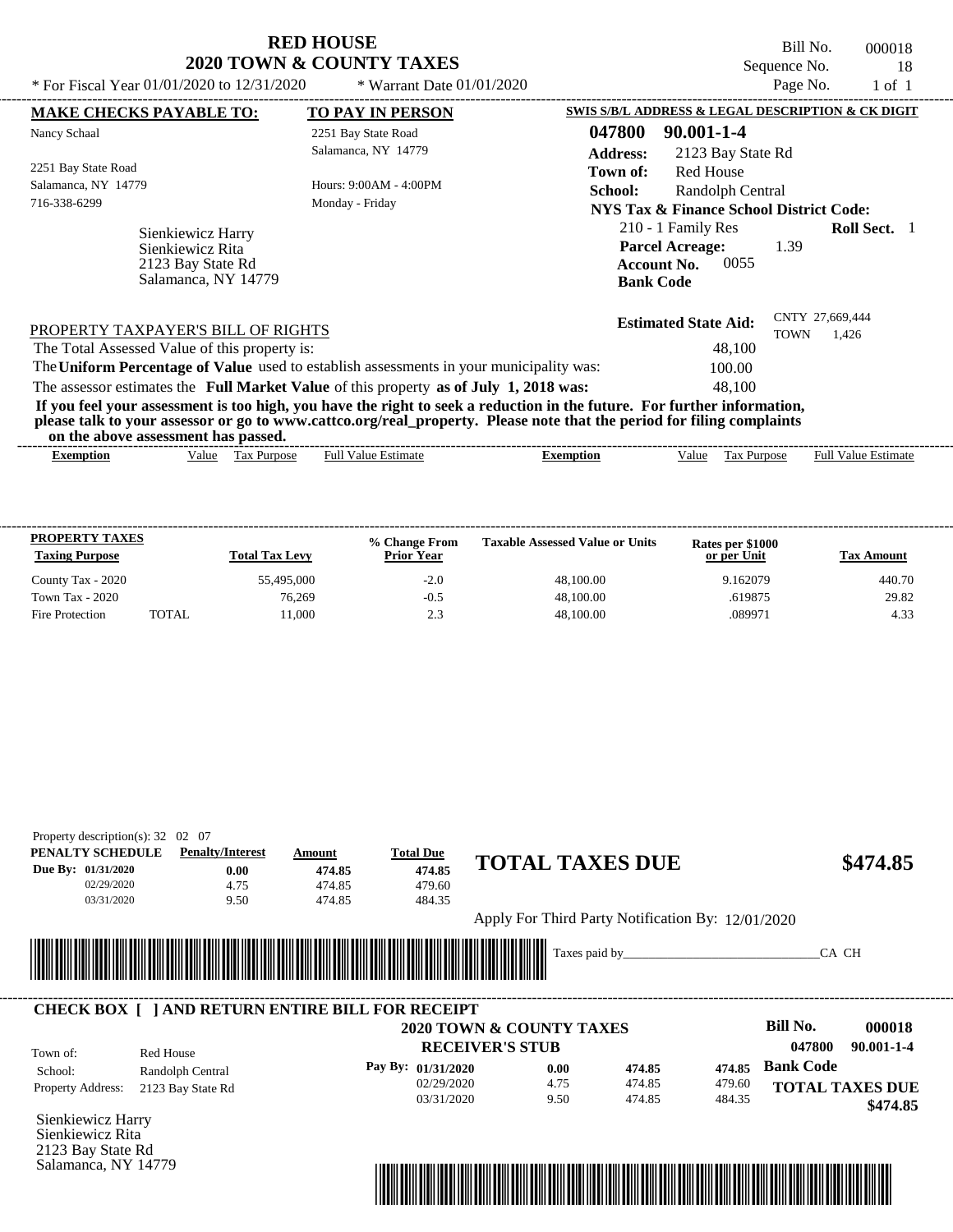| <b>RED HOUSE</b><br>2020 TOWN & COUNTY TAXES                                                                                                                                                                                                                                            |                                     | Bill No.<br>Sequence No.                                          | 000019<br>19                   |                            |
|-----------------------------------------------------------------------------------------------------------------------------------------------------------------------------------------------------------------------------------------------------------------------------------------|-------------------------------------|-------------------------------------------------------------------|--------------------------------|----------------------------|
| * For Fiscal Year $01/01/2020$ to $12/31/2020$                                                                                                                                                                                                                                          | * Warrant Date $01/01/2020$         |                                                                   | Page No.                       | $1$ of $1$                 |
| <b>MAKE CHECKS PAYABLE TO:</b>                                                                                                                                                                                                                                                          | <b>TO PAY IN PERSON</b>             | SWIS S/B/L ADDRESS & LEGAL DESCRIPTION & CK DIGIT                 |                                |                            |
| Nancy Schaal                                                                                                                                                                                                                                                                            | 2251 Bay State Road                 | 047800<br>$109.000 - 2 - 5.71$                                    |                                |                            |
|                                                                                                                                                                                                                                                                                         | Salamanca, NY 14779                 | <b>Address:</b><br>Asp 3 (Off)                                    |                                |                            |
| 2251 Bay State Road                                                                                                                                                                                                                                                                     |                                     | <b>Red House</b><br>Town of:                                      |                                |                            |
| Salamanca, NY 14779                                                                                                                                                                                                                                                                     | Hours: $9:00AM - 4:00PM$<br>School: |                                                                   | Randolph Central               |                            |
| 716-338-6299                                                                                                                                                                                                                                                                            | Monday - Friday                     | <b>NYS Tax &amp; Finance School District Code:</b>                |                                |                            |
| H L Murry Drilling Co<br>6321 W Lake Rd<br>Portland, NY 14769                                                                                                                                                                                                                           |                                     | <b>Parcel Acreage:</b><br>0330<br>Account No.<br><b>Bank Code</b> | 0.01                           |                            |
| PROPERTY TAXPAYER'S BILL OF RIGHTS                                                                                                                                                                                                                                                      |                                     | <b>Estimated State Aid:</b>                                       | CNTY 27,669,444<br><b>TOWN</b> | 1.426                      |
| The Total Assessed Value of this property is:                                                                                                                                                                                                                                           |                                     |                                                                   | $\Omega$                       |                            |
| The Uniform Percentage of Value used to establish assessments in your municipality was:                                                                                                                                                                                                 |                                     | 100.00                                                            |                                |                            |
| The assessor estimates the Full Market Value of this property as of July 1, 2018 was:                                                                                                                                                                                                   |                                     |                                                                   |                                |                            |
| If you feel your assessment is too high, you have the right to seek a reduction in the future. For further information,<br>please talk to your assessor or go to www.cattco.org/real_property. Please note that the period for filing complaints<br>on the above assessment has passed. |                                     |                                                                   |                                |                            |
| Tax Purpose<br><b>Exemption</b><br>Value                                                                                                                                                                                                                                                | <b>Full Value Estimate</b>          | <b>Exemption</b><br>Value                                         | <b>Tax Purpose</b>             | <b>Full Value Estimate</b> |

| <b>PROPERTY TAXES</b><br><b>Taxing Purpose</b> |       | <b>Total Tax Levv</b> | % Change From<br><b>Prior Year</b> | <b>Taxable Assessed Value or Units</b> | Rates per \$1000<br>or per Unit | <b>Tax Amount</b> |
|------------------------------------------------|-------|-----------------------|------------------------------------|----------------------------------------|---------------------------------|-------------------|
| County Tax - 2020                              |       | 55.495,000            | $-2.0$                             | 0.00                                   | 9.162079                        | 0.00              |
| Town Tax - 2020                                |       | 76.269                | $-0.5$                             | 0.00                                   | .619875                         | 0.00              |
| <b>Fire Protection</b>                         | TOTAL | 11.000                | 2.3                                | 0.00                                   | .089971                         | 0.00              |

| Property description(s): Bbls 0<br>PENALTY SCHEDULE<br>Due By: | 5 Oil Wells<br><b>Penalty/Interest</b> | Allegany State Park<br><b>Total Due</b><br>Amount<br><b>TOTAL TAXES DUE</b>                                           | \$0.00                                             |
|----------------------------------------------------------------|----------------------------------------|-----------------------------------------------------------------------------------------------------------------------|----------------------------------------------------|
|                                                                |                                        | Apply For Third Party Notification By: 12/01/2020                                                                     |                                                    |
|                                                                |                                        | <u> 1989 - Johann Maria Barat, martin shkriti mashrida në përfshum në përfshum në përfshum në përfshum në përfshu</u> | CA CH                                              |
|                                                                |                                        | <b>CHECK BOX [ ] AND RETURN ENTIRE BILL FOR RECEIPT</b><br>2020 TOWN & COUNTY TAXES                                   | <b>Bill No.</b><br>000019                          |
| Town of:                                                       | Red House                              | <b>RECEIVER'S STUB</b><br>Pay By:                                                                                     | 047800<br>$109.000 - 2 - 5.71$<br><b>Bank Code</b> |
| School:<br>Property Address:                                   | Randolph Central<br>Asp $3$ (Off)      |                                                                                                                       | <b>TOTAL TAXES DUE</b>                             |
| H L Murry Drilling Co<br>6321 W Lake Rd<br>Portland, NY 14769  |                                        |                                                                                                                       | \$0.00                                             |
|                                                                |                                        |                                                                                                                       | <u> Tanzania (h. 1888).</u>                        |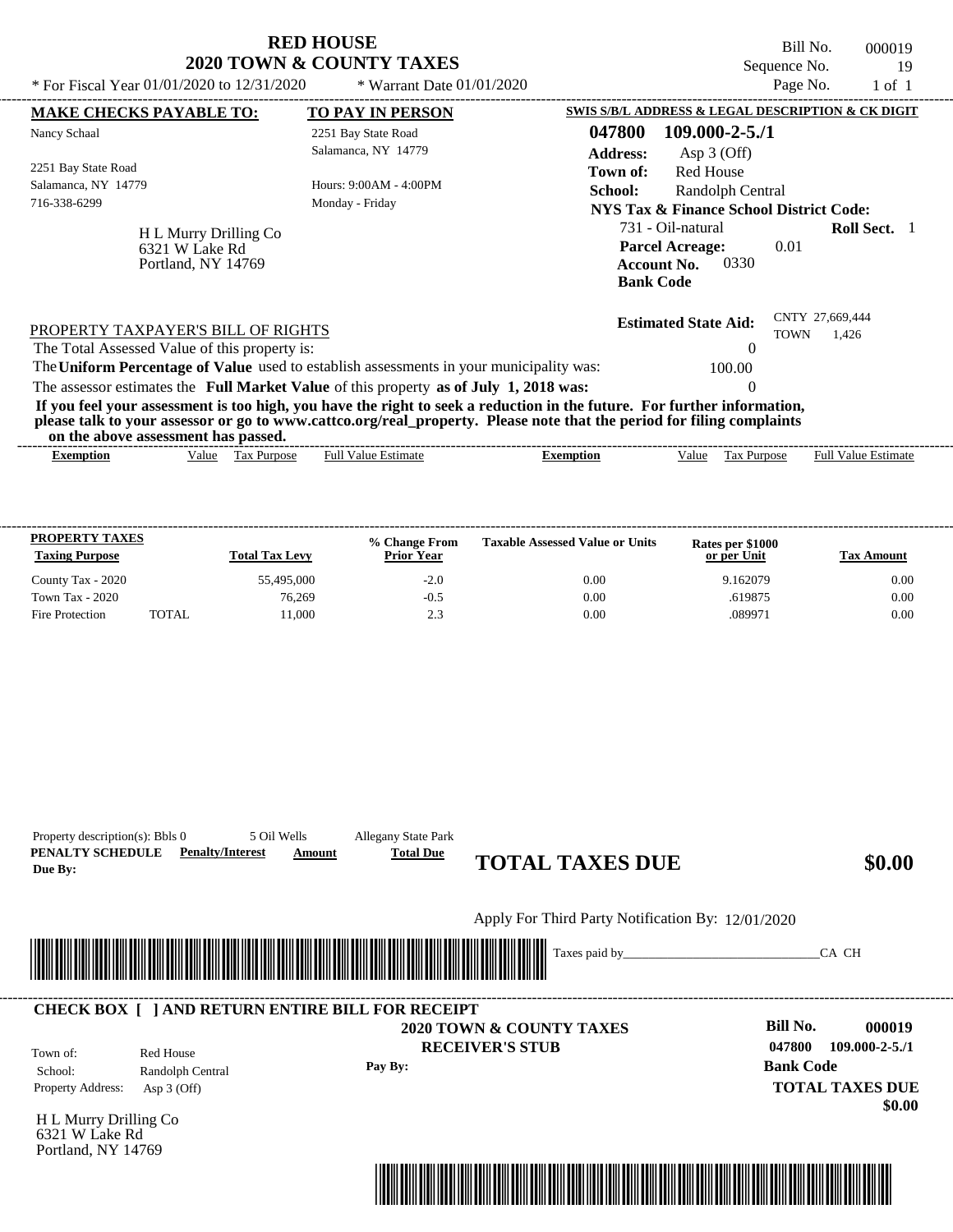|                                                                                         | <b>RED HOUSE</b><br><b>2020 TOWN &amp; COUNTY TAXES</b> |                                                                                                                                                                                                                                                  | Bill No.<br>Sequence No.                | 000020<br>20               |
|-----------------------------------------------------------------------------------------|---------------------------------------------------------|--------------------------------------------------------------------------------------------------------------------------------------------------------------------------------------------------------------------------------------------------|-----------------------------------------|----------------------------|
| * For Fiscal Year $01/01/2020$ to $12/31/2020$                                          | * Warrant Date 01/01/2020                               |                                                                                                                                                                                                                                                  | Page No.                                | $1$ of $1$                 |
| <b>MAKE CHECKS PAYABLE TO:</b>                                                          | <b>TO PAY IN PERSON</b>                                 | SWIS S/B/L ADDRESS & LEGAL DESCRIPTION & CK DIGIT                                                                                                                                                                                                |                                         |                            |
| Nancy Schaal                                                                            | 2251 Bay State Road                                     | 047800<br>$100.000 - 2 - 5.71$                                                                                                                                                                                                                   |                                         |                            |
|                                                                                         | Salamanca, NY 14779                                     | <b>Address:</b><br>Asp $2$ (Off)                                                                                                                                                                                                                 |                                         |                            |
| 2251 Bay State Road                                                                     |                                                         | <b>Red House</b><br>Town of:                                                                                                                                                                                                                     |                                         |                            |
| Salamanca, NY 14779                                                                     | Hours: 9:00AM - 4:00PM                                  | School:<br>Randolph Central                                                                                                                                                                                                                      |                                         |                            |
| 716-338-6299                                                                            | Monday - Friday                                         | NYS Tax & Finance School District Code:                                                                                                                                                                                                          |                                         |                            |
| Walker J J                                                                              |                                                         | $733 - Gas$ well                                                                                                                                                                                                                                 |                                         | Roll Sect. 1               |
| 6630 Limestone Run Rd<br>Limestone, NY 14753                                            |                                                         | <b>Parcel Acreage:</b><br>0062<br>Account No.<br><b>Bank Code</b>                                                                                                                                                                                | 0.01                                    |                            |
| PROPERTY TAXPAYER'S BILL OF RIGHTS<br>The Total Assessed Value of this property is:     |                                                         | <b>Estimated State Aid:</b>                                                                                                                                                                                                                      | CNTY 27,669,444<br><b>TOWN</b><br>1,426 |                            |
| The Uniform Percentage of Value used to establish assessments in your municipality was: |                                                         | 100.00                                                                                                                                                                                                                                           |                                         |                            |
| The assessor estimates the Full Market Value of this property as of July 1, 2018 was:   |                                                         | 0                                                                                                                                                                                                                                                |                                         |                            |
| on the above assessment has passed.                                                     |                                                         | If you feel your assessment is too high, you have the right to seek a reduction in the future. For further information,<br>please talk to your assessor or go to www.cattco.org/real_property. Please note that the period for filing complaints |                                         |                            |
| Value Tax Purpose<br><b>Exemption</b>                                                   | <b>Full Value Estimate</b>                              | Value<br><b>Exemption</b><br>Tax Purpose                                                                                                                                                                                                         |                                         | <b>Full Value Estimate</b> |

| <b>PROPERTY TAXES</b><br><b>Taxing Purpose</b> |              | <b>Total Tax Levy</b> | % Change From<br>Prior Year | <b>Taxable Assessed Value or Units</b> | Rates per \$1000<br>or per Unit | Tax Amount |
|------------------------------------------------|--------------|-----------------------|-----------------------------|----------------------------------------|---------------------------------|------------|
| County Tax - 2020                              |              | 55,495,000            | $-2.0$                      | 0.00                                   | 9.162079                        | 0.00       |
| Town Tax - 2020                                |              | 76.269                | $-0.5$                      | 0.00                                   | .619875                         | 0.00       |
| Fire Protection                                | <b>TOTAL</b> | 11.000                | 2.3                         | 0.00                                   | .089971                         | 0.00       |

|                                                            |                                                | Apply For Third Party Notification By: 12/01/2020                                              |                                                                              |
|------------------------------------------------------------|------------------------------------------------|------------------------------------------------------------------------------------------------|------------------------------------------------------------------------------|
|                                                            |                                                | Taxes paid by_                                                                                 | CA CH                                                                        |
|                                                            |                                                | <b>CHECK BOX [ ] AND RETURN ENTIRE BILL FOR RECEIPT</b><br><b>2020 TOWN &amp; COUNTY TAXES</b> | <b>Bill No.</b><br>000020                                                    |
| Town of:<br>School:<br>Property Address:                   | Red House<br>Randolph Central<br>Asp $2$ (Off) | <b>RECEIVER'S STUB</b><br>Pay By:                                                              | 047800<br>$100.000 - 2 - 5.71$<br><b>Bank Code</b><br><b>TOTAL TAXES DUE</b> |
| Walker J J<br>6630 Limestone Run Rd<br>Limestone, NY 14753 |                                                |                                                                                                | \$0.00                                                                       |
|                                                            |                                                |                                                                                                |                                                                              |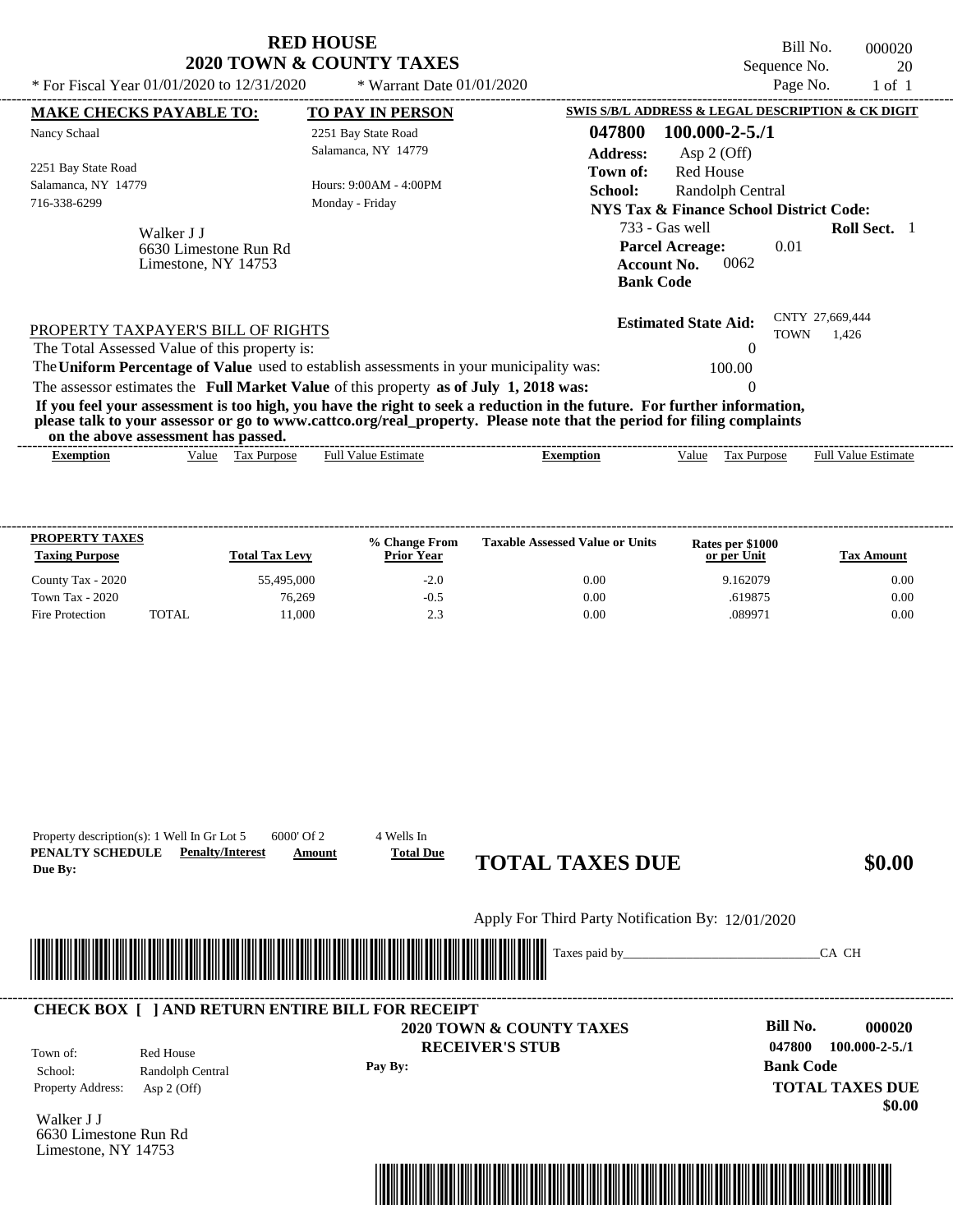|                                                                                                                                                                                                                                                  | <b>RED HOUSE</b>                    |                                                                                                | Bill No.                       | 000021                     |
|--------------------------------------------------------------------------------------------------------------------------------------------------------------------------------------------------------------------------------------------------|-------------------------------------|------------------------------------------------------------------------------------------------|--------------------------------|----------------------------|
|                                                                                                                                                                                                                                                  | <b>2020 TOWN &amp; COUNTY TAXES</b> |                                                                                                | Sequence No.                   | 21                         |
| * For Fiscal Year $01/01/2020$ to $12/31/2020$                                                                                                                                                                                                   | * Warrant Date $01/01/2020$         |                                                                                                | Page No.                       | $1$ of $1$                 |
| <b>MAKE CHECKS PAYABLE TO:</b>                                                                                                                                                                                                                   | <b>TO PAY IN PERSON</b>             | SWIS S/B/L ADDRESS & LEGAL DESCRIPTION & CK DIGIT                                              |                                |                            |
| Nancy Schaal                                                                                                                                                                                                                                     | 2251 Bay State Road                 | 047800<br>578.000-9913-132.350                                                                 |                                |                            |
|                                                                                                                                                                                                                                                  | Salamanca, NY 14779                 | <b>Address:</b><br>Special Franchise                                                           |                                |                            |
| 2251 Bay State Road                                                                                                                                                                                                                              |                                     | <b>Red House</b><br>Town of:                                                                   |                                |                            |
| Salamanca, NY 14779                                                                                                                                                                                                                              | Hours: 9:00AM - 4:00PM              | School:<br>Randolph Central                                                                    |                                |                            |
| 716-338-6299                                                                                                                                                                                                                                     | Monday - Friday                     | <b>NYS Tax &amp; Finance School District Code:</b>                                             |                                |                            |
| Niagara Mohawk Power Corp<br>300 Erie Blyd West<br>Syracuse, NY 13202                                                                                                                                                                            |                                     | $861$ - Elec & gas<br><b>Parcel Acreage:</b><br>0304<br><b>Account No.</b><br><b>Bank Code</b> | 0.00                           | <b>Roll Sect.</b> 5        |
| PROPERTY TAXPAYER'S BILL OF RIGHTS                                                                                                                                                                                                               |                                     | <b>Estimated State Aid:</b>                                                                    | CNTY 27,669,444<br><b>TOWN</b> | 1.426                      |
| The Total Assessed Value of this property is:                                                                                                                                                                                                    |                                     | 118,016                                                                                        |                                |                            |
| The Uniform Percentage of Value used to establish assessments in your municipality was:                                                                                                                                                          |                                     | 100.00                                                                                         |                                |                            |
| The assessor estimates the Full Market Value of this property as of July 1, 2018 was:                                                                                                                                                            |                                     | 118,016                                                                                        |                                |                            |
| If you feel your assessment is too high, you have the right to seek a reduction in the future. For further information,<br>please talk to your assessor or go to www.cattco.org/real_property. Please note that the period for filing complaints |                                     |                                                                                                |                                |                            |
| on the above assessment has passed.                                                                                                                                                                                                              |                                     |                                                                                                |                                |                            |
| Value Tax Purpose<br><b>Exemption</b>                                                                                                                                                                                                            | <b>Full Value Estimate</b>          | <b>Exemption</b><br>Value<br>Tax Purpose                                                       |                                | <b>Full Value Estimate</b> |

| <b>PROPERTY TAXES</b><br><b>Taxing Purpose</b> |              | <b>Total Tax Levy</b> | % Change From<br><b>Prior Year</b> | <b>Taxable Assessed Value or Units</b> | Rates per \$1000<br>or per Unit | Tax Amount |
|------------------------------------------------|--------------|-----------------------|------------------------------------|----------------------------------------|---------------------------------|------------|
| County Tax - 2020                              |              | 55,495,000            | $-2.0$                             | 118,016.00                             | 9.162079                        | 1.081.27   |
| Town Tax - 2020                                |              | 76.269                | $-0.5$                             | 118.016.00                             | .619875                         | 73.16      |
| Fire Protection                                | <b>TOTAL</b> | 11.000                | 2.3                                | 118.016.00                             | .089971                         | 10.62      |

|                                          | Property description(s): Red House Town                 | 1.0000 - Randolph          |                      |                                                   |          |          |                                      |
|------------------------------------------|---------------------------------------------------------|----------------------------|----------------------|---------------------------------------------------|----------|----------|--------------------------------------|
| PENALTY SCHEDULE                         | <b>Penalty/Interest</b>                                 | Amount                     | <b>Total Due</b>     |                                                   |          |          |                                      |
| Due By: 01/31/2020                       | 0.00                                                    | 1,165.05                   | 1,165.05             | <b>TOTAL TAXES DUE</b>                            |          |          | \$1,165.05                           |
| 02/29/2020                               | 11.65                                                   | 1,165.05                   | 1,176.70             |                                                   |          |          |                                      |
| 03/31/2020                               | 23.30                                                   | 1,165.05                   | 1,188.35             |                                                   |          |          |                                      |
|                                          |                                                         |                            |                      | Apply For Third Party Notification By: 12/01/2020 |          |          |                                      |
|                                          |                                                         |                            |                      | Taxes paid by_                                    |          |          | CA CH                                |
|                                          |                                                         | <u> Timbul Manazarta (</u> |                      |                                                   |          |          |                                      |
|                                          |                                                         |                            |                      |                                                   |          |          |                                      |
|                                          |                                                         |                            |                      |                                                   |          |          |                                      |
|                                          |                                                         |                            |                      |                                                   |          |          |                                      |
|                                          | <b>CHECK BOX [ ] AND RETURN ENTIRE BILL FOR RECEIPT</b> |                            |                      | <b>2020 TOWN &amp; COUNTY TAXES</b>               |          |          | Bill No.<br>000021                   |
|                                          |                                                         |                            |                      | <b>RECEIVER'S STUB</b>                            |          | 047800   | 578.000-9913-132.350                 |
| Town of:<br>School:                      | Red House                                               |                            | Pay By: $01/31/2020$ | 0.00                                              | 1,165.05 | 1,165.05 | <b>Bank Code</b>                     |
|                                          | Randolph Central                                        |                            | 02/29/2020           | 11.65                                             | 1,165.05 | 1,176.70 |                                      |
| Property Address:                        | Special Franchise                                       |                            | 03/31/2020           | 23.30                                             | 1,165.05 | 1,188.35 |                                      |
| Niagara Mohawk Power Corp                |                                                         |                            |                      |                                                   |          |          |                                      |
| 300 Erie Blyd West<br>Syracuse, NY 13202 |                                                         |                            |                      |                                                   |          |          | <b>TOTAL TAXES DUE</b><br>\$1,165.05 |

\*04780000002100000000116505\*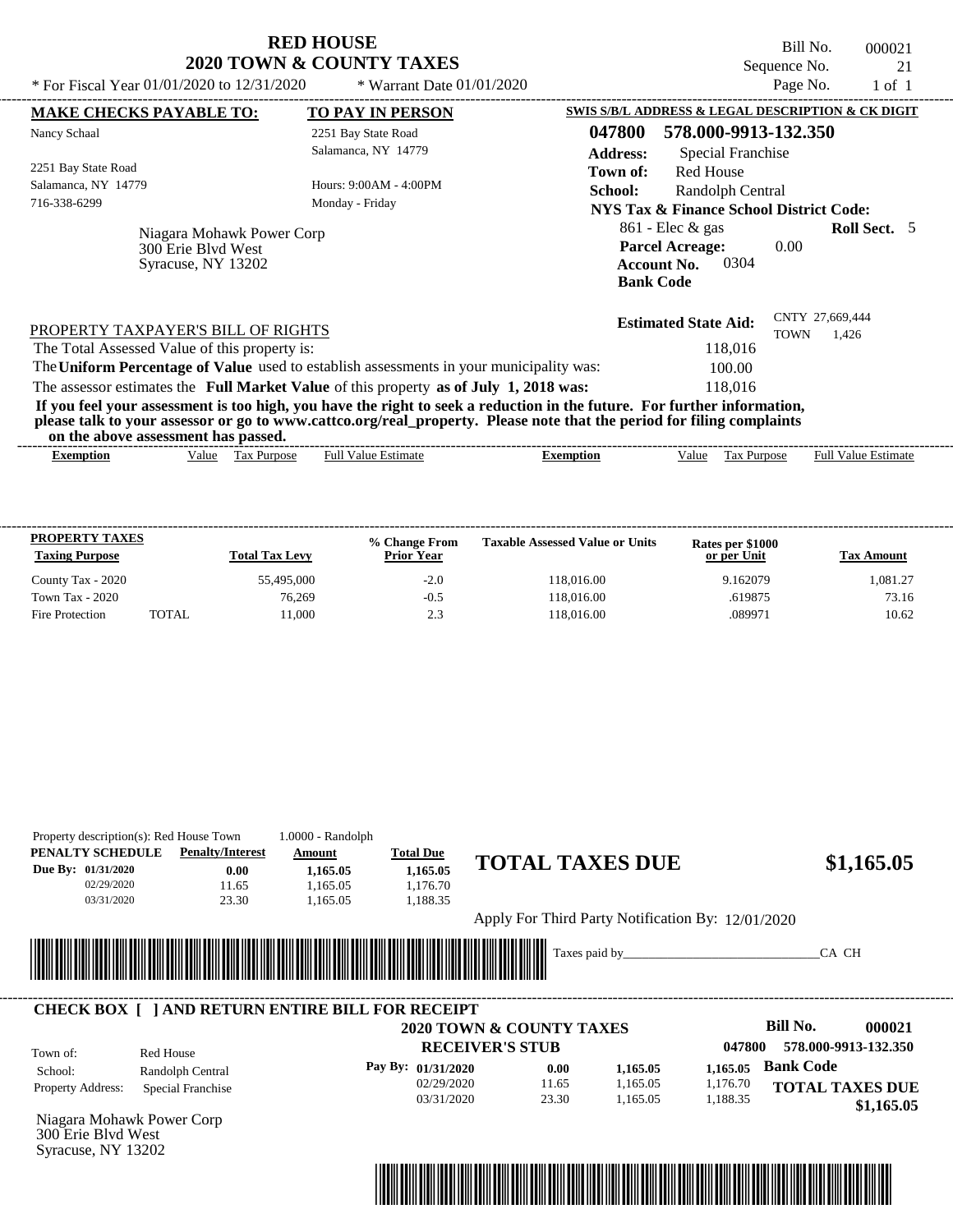Property description(s): Red House Town 1.0000 - Randolph

Addison, TX 75001

Bill No. 000022 Sequence No. 22<br>Page No. 22<br>1 of 1

| * For Fiscal Year $01/01/2020$ to $12/31/2020$                                      |                         | * Warrant Date $01/01/2020$                                                                                                                                                                                                                      |                           |                                                                                             | Page No.    | $1$ of $1$                 |  |
|-------------------------------------------------------------------------------------|-------------------------|--------------------------------------------------------------------------------------------------------------------------------------------------------------------------------------------------------------------------------------------------|---------------------------|---------------------------------------------------------------------------------------------|-------------|----------------------------|--|
| <b>MAKE CHECKS PAYABLE TO:</b>                                                      |                         | <b>TO PAY IN PERSON</b>                                                                                                                                                                                                                          |                           | SWIS S/B/L ADDRESS & LEGAL DESCRIPTION & CK DIGIT                                           |             |                            |  |
| Nancy Schaal                                                                        |                         | 2251 Bay State Road<br>Salamanca, NY 14779                                                                                                                                                                                                       | 047800<br><b>Address:</b> | 578.000-9913-629<br>Special Franchise                                                       |             |                            |  |
| 2251 Bay State Road<br>Salamanca, NY 14779<br>716-338-6299                          |                         | Hours: 9:00AM - 4:00PM<br>Monday - Friday                                                                                                                                                                                                        | Town of:<br>School:       | Red House<br>Randolph Central<br>NYS Tax & Finance School District Code:                    |             |                            |  |
| Duff & Phelps LLC<br>PO Box 2629<br>Addison, TX 75001                               | Windstream New York Inc |                                                                                                                                                                                                                                                  |                           | 866 - Telephone<br><b>Parcel Acreage:</b><br>0303<br><b>Account No.</b><br><b>Bank Code</b> | 0.00        | <b>Roll Sect.</b> 5        |  |
| PROPERTY TAXPAYER'S BILL OF RIGHTS<br>The Total Assessed Value of this property is: |                         |                                                                                                                                                                                                                                                  |                           | <b>Estimated State Aid:</b><br>9,633                                                        | <b>TOWN</b> | CNTY 27,669,444<br>1.426   |  |
|                                                                                     |                         | The Uniform Percentage of Value used to establish assessments in your municipality was:                                                                                                                                                          |                           | 100.00                                                                                      |             |                            |  |
|                                                                                     |                         | The assessor estimates the Full Market Value of this property as of July 1, 2018 was:                                                                                                                                                            |                           | 9.633                                                                                       |             |                            |  |
| on the above assessment has passed.                                                 |                         | If you feel your assessment is too high, you have the right to seek a reduction in the future. For further information,<br>please talk to your assessor or go to www.cattco.org/real_property. Please note that the period for filing complaints |                           |                                                                                             |             |                            |  |
| <b>Exemption</b>                                                                    | Value Tax Purpose       | <b>Full Value Estimate</b>                                                                                                                                                                                                                       | <b>Exemption</b>          | Value                                                                                       | Tax Purpose | <b>Full Value Estimate</b> |  |

| <b>PROPERTY TAXES</b><br><b>Taxing Purpose</b> |       | <b>Total Tax Levy</b> | % Change From<br><b>Prior Year</b> | <b>Taxable Assessed Value or Units</b> | Rates per \$1000<br>or per Unit | Tax Amount |
|------------------------------------------------|-------|-----------------------|------------------------------------|----------------------------------------|---------------------------------|------------|
| County Tax - 2020                              |       | 55,495,000            | $-2.0$                             | 9.633.00                               | 9.162079                        | 88.26      |
| Town Tax - 2020                                |       | 76.269                | $-0.5$                             | 9.633.00                               | .619875                         | 5.97       |
| Fire Protection                                | TOTAL | 11.000                | 2.3                                | 9.633.00                               | .089971                         | 0.87       |

| PENALTY SCHEDULE        | <b>Penalty/Interest</b>                                 | Amount                                                                                                               | <b>Total Due</b>   |                                                   |       |       |                            |
|-------------------------|---------------------------------------------------------|----------------------------------------------------------------------------------------------------------------------|--------------------|---------------------------------------------------|-------|-------|----------------------------|
| Due By: 01/31/2020      | 0.00                                                    | 95.10                                                                                                                | 95.10              | <b>TOTAL TAXES DUE</b>                            |       |       | \$95.10                    |
| 02/29/2020              | 0.95                                                    | 95.10                                                                                                                | 96.05              |                                                   |       |       |                            |
| 03/31/2020              | 1.90                                                    | 95.10                                                                                                                | 97.00              |                                                   |       |       |                            |
|                         |                                                         |                                                                                                                      |                    | Apply For Third Party Notification By: 12/01/2020 |       |       |                            |
|                         |                                                         |                                                                                                                      |                    |                                                   |       |       |                            |
| <u> Hilliam </u>        |                                                         | <u> 1989 - Andrew Maria Maria Maria Maria Maria Maria Maria Maria Maria Maria Maria Maria Maria Maria Maria Mari</u> |                    | Taxes paid by_                                    |       |       | CA CH                      |
|                         |                                                         |                                                                                                                      |                    |                                                   |       |       |                            |
|                         |                                                         |                                                                                                                      |                    |                                                   |       |       |                            |
|                         | <b>CHECK BOX     AND RETURN ENTIRE BILL FOR RECEIPT</b> |                                                                                                                      |                    |                                                   |       |       | <b>Bill No.</b><br>000022  |
|                         |                                                         |                                                                                                                      |                    | <b>2020 TOWN &amp; COUNTY TAXES</b>               |       |       |                            |
| Town of:                | Red House                                               |                                                                                                                      |                    | <b>RECEIVER'S STUB</b>                            |       |       | 047800<br>578.000-9913-629 |
| School:                 | Randolph Central                                        |                                                                                                                      | Pay By: 01/31/2020 | 0.00                                              | 95.10 | 95.10 | <b>Bank Code</b>           |
| Property Address:       | Special Franchise                                       |                                                                                                                      | 02/29/2020         | 0.95                                              | 95.10 | 96.05 | <b>TOTAL TAXES DUE</b>     |
|                         |                                                         |                                                                                                                      | 03/31/2020         | 1.90                                              | 95.10 | 97.00 | \$95.10                    |
| Windstream New York Inc |                                                         |                                                                                                                      |                    |                                                   |       |       |                            |
| Duff & Phelps LLC       |                                                         |                                                                                                                      |                    |                                                   |       |       |                            |
| PO Box 2629             |                                                         |                                                                                                                      |                    |                                                   |       |       |                            |

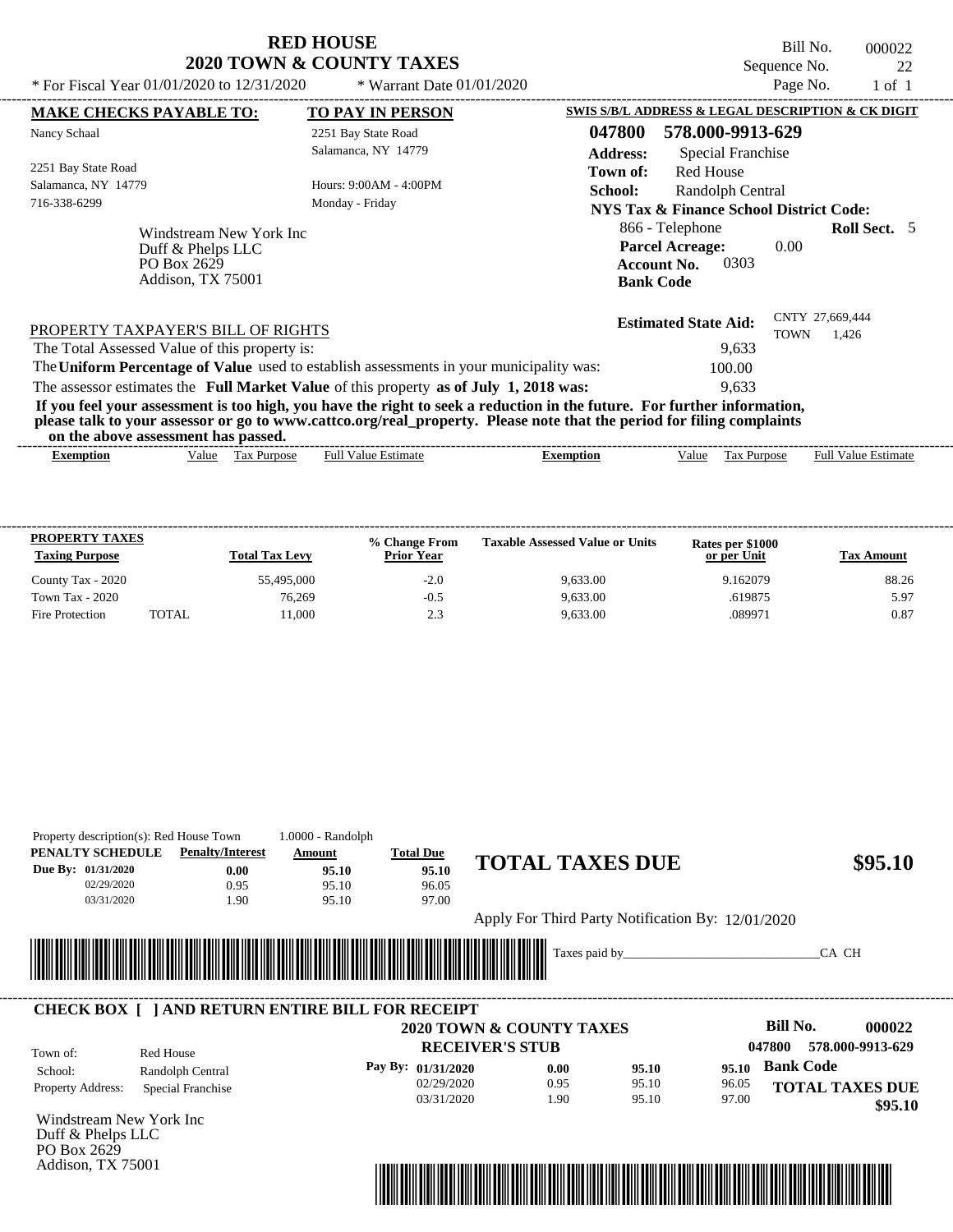|                                                                                         | <b>RED HOUSE</b>            | Bill No.<br>000023                                                                                                      |
|-----------------------------------------------------------------------------------------|-----------------------------|-------------------------------------------------------------------------------------------------------------------------|
|                                                                                         | 2020 TOWN & COUNTY TAXES    | Sequence No.<br>23                                                                                                      |
| * For Fiscal Year $01/01/2020$ to $12/31/2020$                                          | * Warrant Date $01/01/2020$ | Page No.<br>$1$ of $1$                                                                                                  |
| <u>MAKE CHECKS PAYABLE TO:</u>                                                          | <b>TO PAY IN PERSON</b>     | SWIS S/B/L ADDRESS & LEGAL DESCRIPTION & CK DIGIT                                                                       |
| Nancy Schaal                                                                            | 2251 Bay State Road         | 81.000-1-6./2<br>047800                                                                                                 |
|                                                                                         | Salamanca, NY 14779         | Sunfish Rd<br><b>Address:</b>                                                                                           |
| 2251 Bay State Road                                                                     |                             | <b>Red House</b><br>Town of:                                                                                            |
| Salamanca, NY 14779                                                                     | Hours: 9:00AM - 4:00PM      | School:<br>Randolph Central                                                                                             |
| 716-338-6299                                                                            | Monday - Friday             | <b>NYS Tax &amp; Finance School District Code:</b>                                                                      |
| Crown Communications Inc PMB                                                            |                             | 837 - Cell Tower<br><b>Roll Sect.</b> 6                                                                                 |
| 4017 Washington Rd                                                                      |                             | <b>Parcel Acreage:</b><br>0.01                                                                                          |
| McMurray, PA 15317                                                                      |                             | 0341<br>Account No.                                                                                                     |
|                                                                                         |                             | <b>Bank Code</b>                                                                                                        |
|                                                                                         |                             | CNTY 27,669,444<br><b>Estimated State Aid:</b>                                                                          |
| PROPERTY TAXPAYER'S BILL OF RIGHTS                                                      |                             | <b>TOWN</b><br>1.426                                                                                                    |
| The Total Assessed Value of this property is:                                           |                             | 156,000                                                                                                                 |
| The Uniform Percentage of Value used to establish assessments in your municipality was: |                             | 100.00                                                                                                                  |
| The assessor estimates the Full Market Value of this property as of July 1, 2018 was:   |                             | 156,000                                                                                                                 |
|                                                                                         |                             | If you feel your assessment is too high, you have the right to seek a reduction in the future. For further information, |
| on the above assessment has passed.                                                     |                             | please talk to your assessor or go to www.cattco.org/real_property. Please note that the period for filing complaints   |
| Tax Purpose<br>Value<br><b>Exemption</b>                                                | <b>Full Value Estimate</b>  | Full Value Estimate<br>Value<br>Tax Purpose<br><b>Exemption</b>                                                         |
|                                                                                         |                             |                                                                                                                         |

| <b>PROPERTY TAXES</b><br><b>Taxing Purpose</b> | <b>Total Tax Levy</b> | % Change From<br><b>Prior Year</b> | <b>Taxable Assessed Value or Units</b> | Rates per \$1000<br>or per Unit | Tax Amount |
|------------------------------------------------|-----------------------|------------------------------------|----------------------------------------|---------------------------------|------------|
| County Tax - 2020                              | 55,495,000            | $-2.0$                             | 156,000.00                             | 9.162079                        | .429.28    |
| Town Tax - 2020                                | 76.269                | $-0.5$                             | 156,000.00                             | .619875                         | 96.70      |

| <b>Penalty/Interest</b><br>PENALTY SCHEDULE | Amount                                                                          | <b>Total Due</b> |                        |                                                                                                                                     |                                                 |                                                   |
|---------------------------------------------|---------------------------------------------------------------------------------|------------------|------------------------|-------------------------------------------------------------------------------------------------------------------------------------|-------------------------------------------------|---------------------------------------------------|
| 0.00                                        | 1,525.98                                                                        | 1,525.98         | <b>TOTAL TAXES DUE</b> |                                                                                                                                     |                                                 | \$1,525.98                                        |
| 15.26                                       | 1,525.98                                                                        | 1,541.24         |                        |                                                                                                                                     |                                                 |                                                   |
| 30.52                                       | 1,525.98                                                                        | 1,556.50         |                        |                                                                                                                                     |                                                 |                                                   |
|                                             |                                                                                 |                  |                        |                                                                                                                                     |                                                 |                                                   |
|                                             |                                                                                 |                  |                        |                                                                                                                                     |                                                 | CA CH                                             |
|                                             |                                                                                 |                  |                        |                                                                                                                                     |                                                 |                                                   |
|                                             |                                                                                 |                  |                        |                                                                                                                                     |                                                 |                                                   |
|                                             |                                                                                 |                  |                        |                                                                                                                                     |                                                 | <b>Bill No.</b><br>000023                         |
|                                             |                                                                                 |                  |                        |                                                                                                                                     |                                                 | 047800<br>81.000-1-6./2                           |
|                                             |                                                                                 |                  | 0.00                   |                                                                                                                                     | 1,525.98                                        | <b>Bank Code</b>                                  |
|                                             |                                                                                 |                  | 15.26                  | 1,525.98                                                                                                                            | 1,541.24                                        | <b>TOTAL TAXES DUE</b>                            |
|                                             |                                                                                 |                  | 30.52                  | 1,525.98                                                                                                                            | 1,556.50                                        | \$1,525.98                                        |
| Crown Communications Inc PMB                |                                                                                 |                  |                        |                                                                                                                                     |                                                 |                                                   |
| 02/29/2020                                  | Due By: 01/31/2020<br>03/31/2020<br>Red House<br>Randolph Central<br>Sunfish Rd |                  | <u> Hillingan k</u>    | <b>CHECK BOX [ ] AND RETURN ENTIRE BILL FOR RECEIPT</b><br><b>RECEIVER'S STUB</b><br>Pay By: 01/31/2020<br>02/29/2020<br>03/31/2020 | <b>2020 TOWN &amp; COUNTY TAXES</b><br>1,525.98 | Apply For Third Party Notification By: 12/01/2020 |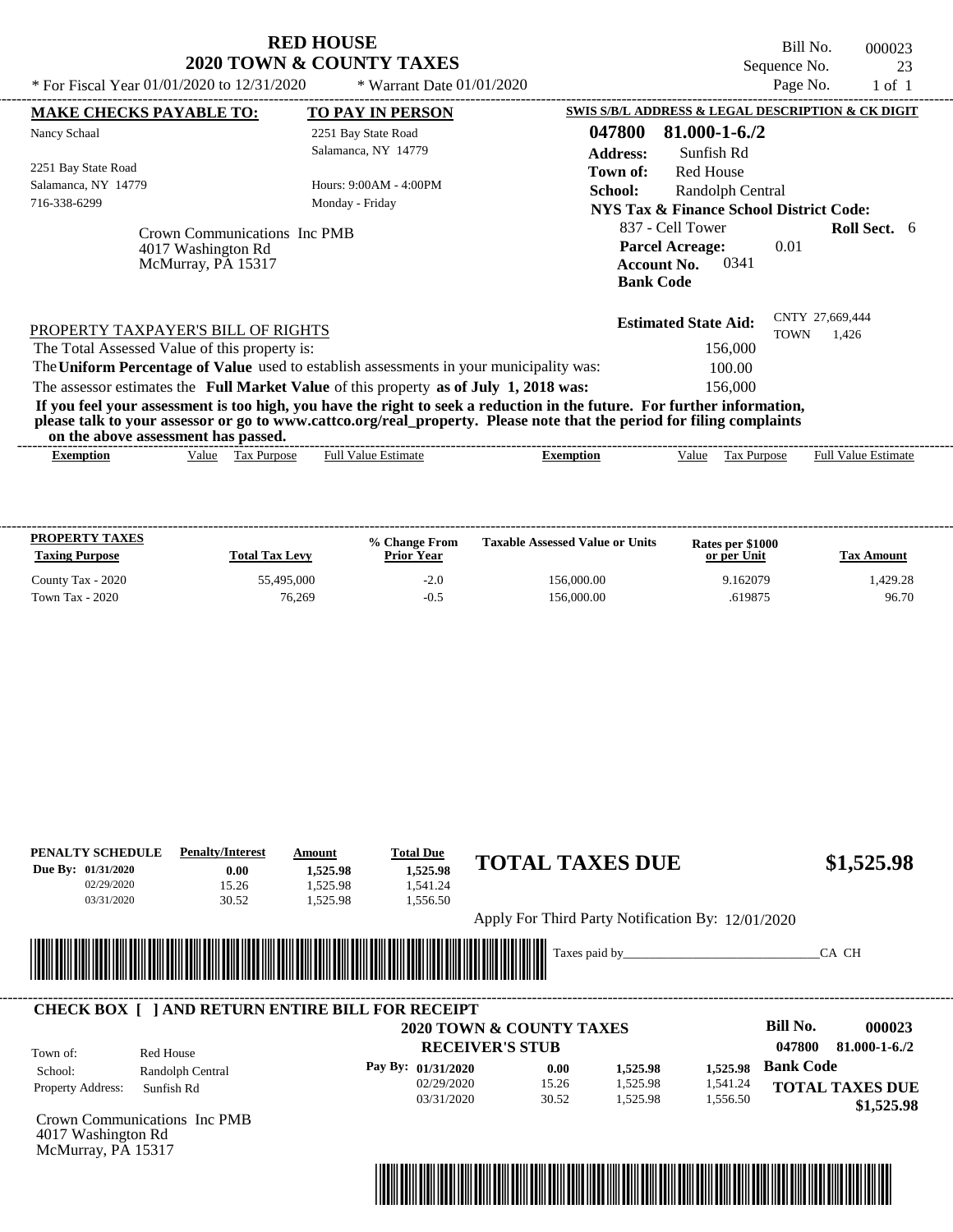| <b>RED HOUSE</b>                    |  |  |  |  |  |  |
|-------------------------------------|--|--|--|--|--|--|
| <b>2020 TOWN &amp; COUNTY TAXES</b> |  |  |  |  |  |  |

Bill No. 000024 Sequence No. 24

| * For Fiscal Year 01/01/2020 to 12/31/2020                                                                                             | * Warrant Date 01/01/2020                                                                                                                                                                                                                                                                                                                                                                                                            |                                           | Page No.                                                                                                                                                   | $1$ of $1$                 |
|----------------------------------------------------------------------------------------------------------------------------------------|--------------------------------------------------------------------------------------------------------------------------------------------------------------------------------------------------------------------------------------------------------------------------------------------------------------------------------------------------------------------------------------------------------------------------------------|-------------------------------------------|------------------------------------------------------------------------------------------------------------------------------------------------------------|----------------------------|
| <b>MAKE CHECKS PAYABLE TO:</b>                                                                                                         | <b>TO PAY IN PERSON</b>                                                                                                                                                                                                                                                                                                                                                                                                              |                                           | SWIS S/B/L ADDRESS & LEGAL DESCRIPTION & CK DIGIT                                                                                                          |                            |
| Nancy Schaal                                                                                                                           | 2251 Bay State Road<br>Salamanca, NY 14779                                                                                                                                                                                                                                                                                                                                                                                           | 047800<br><b>Address:</b>                 | 678.000-9913-123.710/200<br>Transmission                                                                                                                   |                            |
| 2251 Bay State Road<br>Salamanca, NY 14779<br>716-338-6299<br>National Fuel Gas Supply Co<br>Real Property Tax Service<br>6363 Main St | Hours: 9:00AM - 4:00PM<br>Monday - Friday                                                                                                                                                                                                                                                                                                                                                                                            | Town of:<br>School:<br><b>Account No.</b> | <b>Red House</b><br>Randolph Central<br><b>NYS Tax &amp; Finance School District Code:</b><br>883 - Gas Trans Im<br><b>Parcel Acreage:</b><br>0.01<br>0348 | <b>Roll Sect.</b> 6        |
| <b>Buffalo, NY 14221</b>                                                                                                               |                                                                                                                                                                                                                                                                                                                                                                                                                                      | <b>Bank Code</b>                          |                                                                                                                                                            |                            |
| PROPERTY TAXPAYER'S BILL OF RIGHTS<br>The Total Assessed Value of this property is:<br>on the above assessment has passed.             | The Uniform Percentage of Value used to establish assessments in your municipality was:<br>The assessor estimates the Full Market Value of this property as of July 1, 2018 was:<br>If you feel your assessment is too high, you have the right to seek a reduction in the future. For further information,<br>please talk to your assessor or go to www.cattco.org/real_property. Please note that the period for filing complaints |                                           | <b>Estimated State Aid:</b><br><b>TOWN</b><br>2,017,830<br>100.00<br>2,017,830                                                                             | CNTY 27,669,444<br>1,426   |
| Value Tax Purpose<br><b>Exemption</b>                                                                                                  | Full Value Estimate                                                                                                                                                                                                                                                                                                                                                                                                                  | <b>Exemption</b>                          | Tax Purpose<br>Value                                                                                                                                       | <b>Full Value Estimate</b> |
|                                                                                                                                        |                                                                                                                                                                                                                                                                                                                                                                                                                                      |                                           |                                                                                                                                                            |                            |
| PROPERTY TAXES<br><b>Taxing Purpose</b>                                                                                                | % Change From<br><b>Total Tax Levy</b><br><b>Prior Year</b>                                                                                                                                                                                                                                                                                                                                                                          | <b>Taxable Assessed Value or Units</b>    | Rates per \$1000<br>or per Unit                                                                                                                            | <b>Tax Amount</b>          |
| County Tax - 2020                                                                                                                      | 55,495,000<br>$-2.0$                                                                                                                                                                                                                                                                                                                                                                                                                 | 2017,830.00                               | 9.162079                                                                                                                                                   | 18,487.52                  |

Town Tax - 2020 76,269 76,269 -0.5 2017,830.00 .619875 .619875 1,250.80 Fire Protection TOTAL 11,000 2.3 2017,830.00 089971 181.55

| Property description(s): 888888                         |                                  |                         | 1.0000 Randolph | Gas transmission                                                                                                    |                                                   |           |           |                          |                        |
|---------------------------------------------------------|----------------------------------|-------------------------|-----------------|---------------------------------------------------------------------------------------------------------------------|---------------------------------------------------|-----------|-----------|--------------------------|------------------------|
| PENALTY SCHEDULE                                        |                                  | <b>Penalty/Interest</b> | Amount          | <b>Total Due</b>                                                                                                    |                                                   |           |           |                          |                        |
| Due By: 01/31/2020                                      |                                  | 0.00                    | 19.919.87       | 19.919.87                                                                                                           | <b>TOTAL TAXES DUE</b>                            |           |           |                          | \$19,919.87            |
| 02/29/2020                                              |                                  | 199.20                  | 19.919.87       | 20,119.07                                                                                                           |                                                   |           |           |                          |                        |
| 03/31/2020                                              |                                  | 398.40                  | 19.919.87       | 20,318.27                                                                                                           |                                                   |           |           |                          |                        |
|                                                         |                                  |                         |                 |                                                                                                                     | Apply For Third Party Notification By: 12/01/2020 |           |           |                          |                        |
|                                                         |                                  |                         |                 |                                                                                                                     | Taxes paid by                                     |           |           |                          | CA CH                  |
|                                                         |                                  |                         |                 |                                                                                                                     |                                                   |           |           |                          |                        |
|                                                         |                                  |                         |                 |                                                                                                                     |                                                   |           |           |                          |                        |
| <b>III</b> III                                          |                                  |                         |                 | <u> Andrew Maria (Andrew Maria (Andrew Maria (Andrew Maria (Andrew Maria (Andrew Maria (Andrew Maria (Andrew Ma</u> |                                                   |           |           |                          |                        |
|                                                         |                                  |                         |                 |                                                                                                                     |                                                   |           |           |                          |                        |
| <b>CHECK BOX     AND RETURN ENTIRE BILL FOR RECEIPT</b> |                                  |                         |                 |                                                                                                                     | <b>2020 TOWN &amp; COUNTY TAXES</b>               |           |           | <b>Bill No.</b>          | 000024                 |
|                                                         |                                  |                         |                 |                                                                                                                     | <b>RECEIVER'S STUB</b>                            |           | 047800    | 678.000-9913-123.710/200 |                        |
| Town of:<br>School:                                     | Red House                        |                         |                 | Pay By: $01/31/2020$                                                                                                | 0.00                                              | 19,919.87 | 19,919.87 | <b>Bank Code</b>         |                        |
| Property Address:                                       | Randolph Central<br>Transmission |                         |                 | 02/29/2020                                                                                                          | 199.20                                            | 19,919.87 | 20,119.07 |                          | <b>TOTAL TAXES DUE</b> |

National Fuel Gas Supply Co Real Property Tax Service 6363 Main St Buffalo, NY 14221

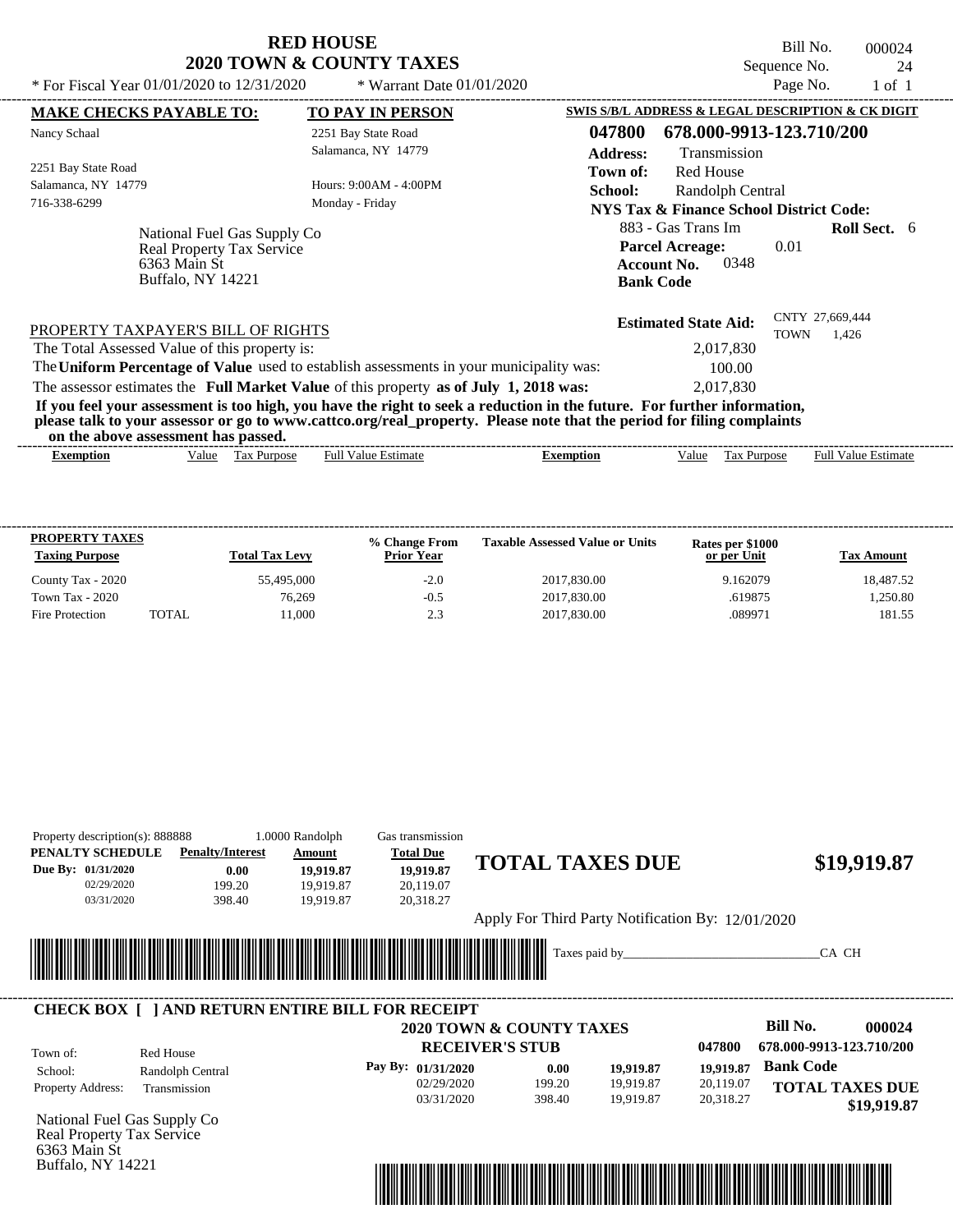| <b>RED HOUSE</b>                    |  |  |  |  |  |  |  |
|-------------------------------------|--|--|--|--|--|--|--|
| <b>2020 TOWN &amp; COUNTY TAXES</b> |  |  |  |  |  |  |  |

Bill No. 000025 Sequence No. 25<br>Page No. 25<br>1 of 1 \* For Fiscal Year  $01/01/2020$  to  $12/31/2020$  \* Warrant Date  $01/01/2020$  Page No. 1 of 1

| <b>MAKE CHECKS PAYABLE TO:</b><br>Nancy Schaal                                                                                                                                                                                                                                          | <b>TO PAY IN PERSON</b><br>2251 Bay State Road | 047800           | SWIS S/B/L ADDRESS & LEGAL DESCRIPTION & CK DIGIT<br>678.000-9913-123.710/201                  |             |                            |  |
|-----------------------------------------------------------------------------------------------------------------------------------------------------------------------------------------------------------------------------------------------------------------------------------------|------------------------------------------------|------------------|------------------------------------------------------------------------------------------------|-------------|----------------------------|--|
|                                                                                                                                                                                                                                                                                         |                                                |                  |                                                                                                |             |                            |  |
|                                                                                                                                                                                                                                                                                         |                                                |                  |                                                                                                |             |                            |  |
|                                                                                                                                                                                                                                                                                         | Salamanca, NY 14779                            | <b>Address:</b>  | <b>Outside Plant</b>                                                                           |             |                            |  |
| 2251 Bay State Road                                                                                                                                                                                                                                                                     |                                                | Town of:         | <b>Red House</b>                                                                               |             |                            |  |
| Salamanca, NY 14779<br>716-338-6299                                                                                                                                                                                                                                                     | Hours: 9:00AM - 4:00PM                         | School:          | Randolph Central                                                                               |             |                            |  |
|                                                                                                                                                                                                                                                                                         | Monday - Friday                                |                  | <b>NYS Tax &amp; Finance School District Code:</b>                                             |             |                            |  |
| National Fuel Gas Supply Co<br>Real Property Tax Service<br>6363 Main St<br><b>Buffalo, NY 14221</b>                                                                                                                                                                                    |                                                |                  | 873 - Gas Meas Sta<br><b>Parcel Acreage:</b><br>0347<br><b>Account No.</b><br><b>Bank Code</b> | 0.01        | <b>Roll Sect.</b> 6        |  |
| PROPERTY TAXPAYER'S BILL OF RIGHTS<br>The Total Assessed Value of this property is:                                                                                                                                                                                                     |                                                |                  | <b>Estimated State Aid:</b><br>130,377                                                         | <b>TOWN</b> | CNTY 27,669,444<br>1,426   |  |
| The Uniform Percentage of Value used to establish assessments in your municipality was:                                                                                                                                                                                                 |                                                |                  | 100.00                                                                                         |             |                            |  |
| The assessor estimates the Full Market Value of this property as of July 1, 2018 was:                                                                                                                                                                                                   |                                                |                  | 130,377                                                                                        |             |                            |  |
| If you feel your assessment is too high, you have the right to seek a reduction in the future. For further information,<br>please talk to your assessor or go to www.cattco.org/real_property. Please note that the period for filing complaints<br>on the above assessment has passed. |                                                |                  |                                                                                                |             |                            |  |
| Value Tax Purpose<br><b>Exemption</b>                                                                                                                                                                                                                                                   | <b>Full Value Estimate</b>                     | <b>Exemption</b> | Tax Purpose<br>Value                                                                           |             | <b>Full Value Estimate</b> |  |
|                                                                                                                                                                                                                                                                                         |                                                |                  |                                                                                                |             |                            |  |

| I NUI ENTITAAE O<br><b>Taxing Purpose</b> |       | <b>Total Tax Levy</b> | % Change From<br><b>Prior Year</b> | <b>Taxable Assessed Value or Units</b> | Rates per \$1000<br>or per Unit | Tax Amount |
|-------------------------------------------|-------|-----------------------|------------------------------------|----------------------------------------|---------------------------------|------------|
| County Tax - 2020                         |       | 55,495,000            | $-2.0$                             | 130,377.00                             | 9.162079                        | 1.194.52   |
| <b>Town Tax - 2020</b>                    |       | 76.269                | -0.5                               | 130.377.00                             | .619875                         | 80.82      |
| <b>Fire Protection</b>                    | TOTAL | 11.000                | 2.3                                | 130.377.00                             | .089971                         | 11.73      |
|                                           |       |                       |                                    |                                        |                                 |            |

| Property description(s): 888888                        |                               |       |                                                      |                    |                                                   |          |          |                          |            |
|--------------------------------------------------------|-------------------------------|-------|------------------------------------------------------|--------------------|---------------------------------------------------|----------|----------|--------------------------|------------|
| PENALTY SCHEDULE                                       | <b>Penalty/Interest</b>       |       | Amount                                               | <b>Total Due</b>   | <b>TOTAL TAXES DUE</b>                            |          |          |                          |            |
| Due By: 01/31/2020                                     |                               | 0.00  | 1,287.07                                             | 1,287.07           |                                                   |          |          |                          | \$1,287.07 |
| 02/29/2020                                             |                               | 12.87 | 1,287.07                                             | 1,299.94           |                                                   |          |          |                          |            |
| 03/31/2020                                             |                               | 25.74 | 1.287.07                                             | 1,312.81           |                                                   |          |          |                          |            |
|                                                        |                               |       |                                                      |                    | Apply For Third Party Notification By: 12/01/2020 |          |          |                          |            |
|                                                        |                               |       |                                                      |                    |                                                   |          |          |                          |            |
| <b>III</b> III                                         |                               |       | <u> 1989 - Johann Stoff, Amerikaansk politiker (</u> |                    |                                                   |          |          | CA CH                    |            |
|                                                        |                               |       |                                                      |                    |                                                   |          |          |                          |            |
|                                                        |                               |       |                                                      |                    |                                                   |          |          |                          |            |
|                                                        |                               |       |                                                      |                    |                                                   |          |          |                          |            |
|                                                        |                               |       |                                                      |                    |                                                   |          |          |                          |            |
| <b>CHECK BOX   JAND RETURN ENTIRE BILL FOR RECEIPT</b> |                               |       |                                                      |                    | <b>2020 TOWN &amp; COUNTY TAXES</b>               |          |          | <b>Bill No.</b>          | 000025     |
|                                                        |                               |       |                                                      |                    | <b>RECEIVER'S STUB</b>                            |          | 047800   | 678.000-9913-123.710/201 |            |
| Town of:<br>School:                                    | Red House<br>Randolph Central |       |                                                      | Pay By: 01/31/2020 | 0.00                                              | 1,287.07 | 1,287.07 | <b>Bank Code</b>         |            |
| Property Address:                                      | <b>Outside Plant</b>          |       |                                                      | 02/29/2020         | 12.87                                             | 1,287.07 | 1,299.94 | <b>TOTAL TAXES DUE</b>   |            |

6363 Main St Buffalo, NY 14221

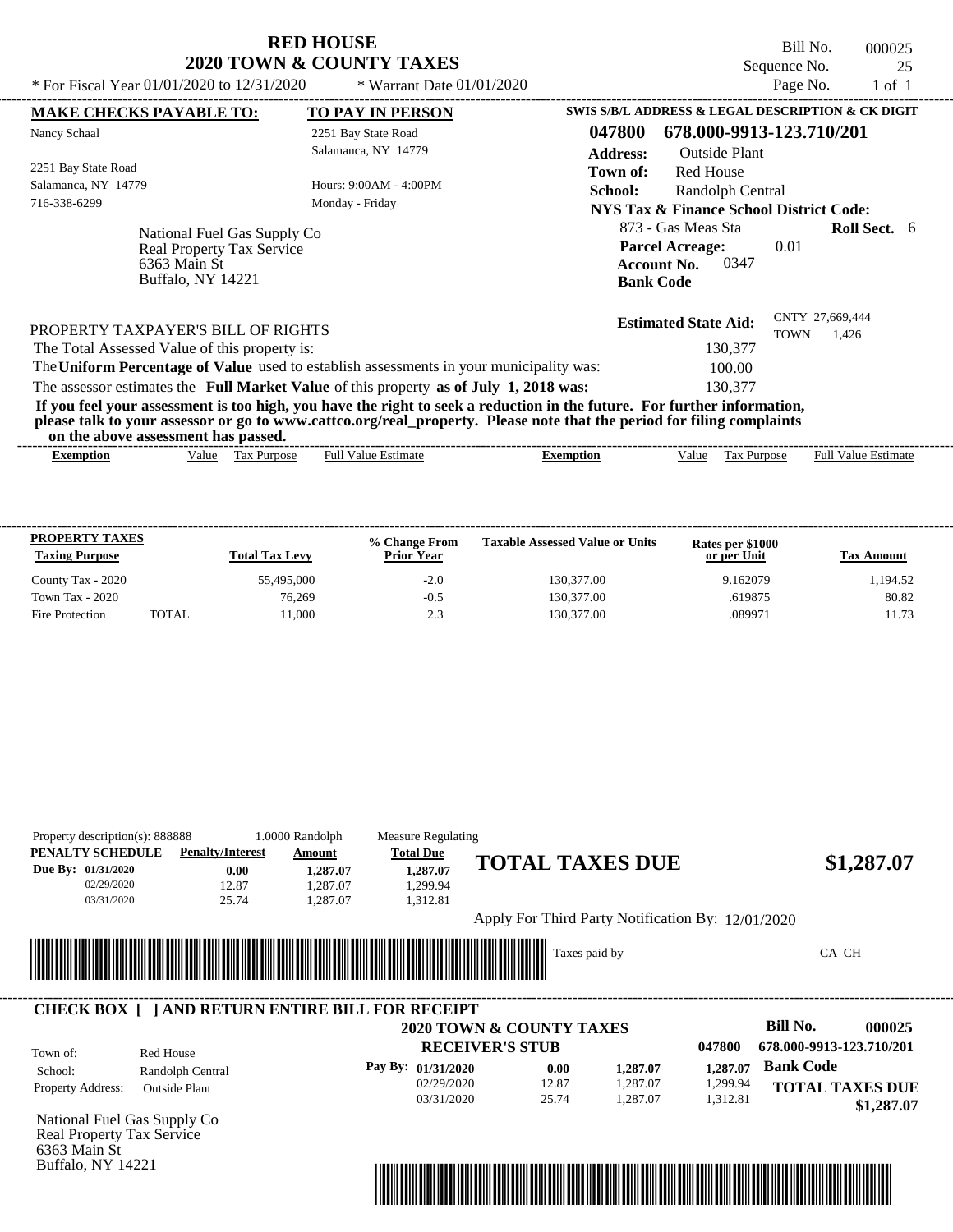|                                                                                         | RED IRZUƏL<br>2020 TOWN & COUNTY TAXES |                                                                                                                                                                                                                                                  | Bill No.                                | 000026                     |
|-----------------------------------------------------------------------------------------|----------------------------------------|--------------------------------------------------------------------------------------------------------------------------------------------------------------------------------------------------------------------------------------------------|-----------------------------------------|----------------------------|
|                                                                                         |                                        | Sequence No.                                                                                                                                                                                                                                     | 26                                      |                            |
| * For Fiscal Year $01/01/2020$ to $12/31/2020$                                          | * Warrant Date $01/01/2020$            |                                                                                                                                                                                                                                                  | Page No.                                | $1$ of $1$                 |
| <b>MAKE CHECKS PAYABLE TO:</b>                                                          | <b>TO PAY IN PERSON</b>                | SWIS S/B/L ADDRESS & LEGAL DESCRIPTION & CK DIGIT                                                                                                                                                                                                |                                         |                            |
| Nancy Schaal                                                                            | 2251 Bay State Road                    | 678.000-9913-132.350/100<br>047800                                                                                                                                                                                                               |                                         |                            |
|                                                                                         | Salamanca, NY 14779                    | Elec Tran Lines<br><b>Address:</b>                                                                                                                                                                                                               |                                         |                            |
| 2251 Bay State Road                                                                     |                                        | <b>Red House</b><br>Town of:                                                                                                                                                                                                                     |                                         |                            |
| Salamanca, NY 14779                                                                     | Hours: 9:00AM - 4:00PM                 | School:<br>Randolph Central                                                                                                                                                                                                                      |                                         |                            |
| 716-338-6299                                                                            | Monday - Friday                        | NYS Tax & Finance School District Code:                                                                                                                                                                                                          |                                         |                            |
| Niagara Mohawk Power Corp<br>300 Erie Blyd West<br>Syracuse, NY 13202                   |                                        | 884 - Elec Dist Ou<br><b>Parcel Acreage:</b><br>0336<br><b>Account No.</b><br><b>Bank Code</b>                                                                                                                                                   | 0.01                                    | <b>Roll Sect.</b> 6        |
| PROPERTY TAXPAYER'S BILL OF RIGHTS                                                      |                                        | <b>Estimated State Aid:</b>                                                                                                                                                                                                                      | CNTY 27,669,444<br><b>TOWN</b><br>1.426 |                            |
| The Total Assessed Value of this property is:                                           |                                        | 120,142                                                                                                                                                                                                                                          |                                         |                            |
| The Uniform Percentage of Value used to establish assessments in your municipality was: |                                        | 100.00                                                                                                                                                                                                                                           |                                         |                            |
| The assessor estimates the Full Market Value of this property as of July 1, 2018 was:   |                                        | 120,142                                                                                                                                                                                                                                          |                                         |                            |
|                                                                                         |                                        | If you feel your assessment is too high, you have the right to seek a reduction in the future. For further information,<br>please talk to your assessor or go to www.cattco.org/real_property. Please note that the period for filing complaints |                                         |                            |
| on the above assessment has passed.                                                     |                                        |                                                                                                                                                                                                                                                  |                                         |                            |
| Value Tax Purpose<br><b>Exemption</b>                                                   | <b>Full Value Estimate</b>             | <b>Exemption</b><br>Tax Purpose<br>Value                                                                                                                                                                                                         |                                         | <b>Full Value Estimate</b> |

| <b>PROPERTY TAXES</b><br><b>Taxing Purpose</b> |       | <b>Total Tax Levy</b> | % Change From<br><b>Prior Year</b> | <b>Taxable Assessed Value or Units</b> | Rates per \$1000<br>or per Unit | Tax Amount |
|------------------------------------------------|-------|-----------------------|------------------------------------|----------------------------------------|---------------------------------|------------|
| County Tax - 2020                              |       | 55,495,000            | $-2.0$                             | 120.142.00                             | 9.162079                        | 1.100.75   |
| Town Tax - 2020                                |       | 76.269                | $-0.5$                             | 120,142.00                             | .619875                         | 74.47      |
| Fire Protection                                | TOTAL | 11.000                | 2.3                                | 120.142.00                             | .089971                         | 10.81      |

| PENALTY SCHEDULE<br>Due By: 01/31/2020<br>02/29/2020<br>03/31/2020 | <b>Penalty/Interest</b><br>0.00<br>11.86<br>23.72       | Amount<br>1,186.03<br>1,186.03<br>1,186.03 | <b>Total Due</b><br>1,186.03<br>1,197.89<br>1,209.75 | <b>TOTAL TAXES DUE</b>                            |                      |                      | \$1,186.03                           |
|--------------------------------------------------------------------|---------------------------------------------------------|--------------------------------------------|------------------------------------------------------|---------------------------------------------------|----------------------|----------------------|--------------------------------------|
|                                                                    |                                                         |                                            |                                                      | Apply For Third Party Notification By: 12/01/2020 |                      |                      |                                      |
|                                                                    |                                                         |                                            |                                                      | <u> Hill Milligan</u><br>Taxes paid by_           |                      |                      | CA CH                                |
|                                                                    |                                                         |                                            |                                                      |                                                   |                      |                      |                                      |
|                                                                    | <b>CHECK BOX [ ] AND RETURN ENTIRE BILL FOR RECEIPT</b> |                                            |                                                      |                                                   |                      |                      | Bill No.                             |
|                                                                    |                                                         |                                            | <b>RECEIVER'S STUB</b>                               | <b>2020 TOWN &amp; COUNTY TAXES</b>               |                      | 047800               | 000026<br>678.000-9913-132.350/100   |
| School:                                                            | Red House<br>Randolph Central                           |                                            | Pay By: 01/31/2020                                   | 0.00                                              | 1,186.03             | 1,186.03             | <b>Bank Code</b>                     |
| Town of:<br>Property Address:                                      | Elec Tran Lines                                         |                                            | 02/29/2020<br>03/31/2020                             | 11.86<br>23.72                                    | 1,186.03<br>1,186.03 | 1,197.89<br>1,209.75 | <b>TOTAL TAXES DUE</b><br>\$1,186.03 |



# **RED HOUSE**

Bill No. 000026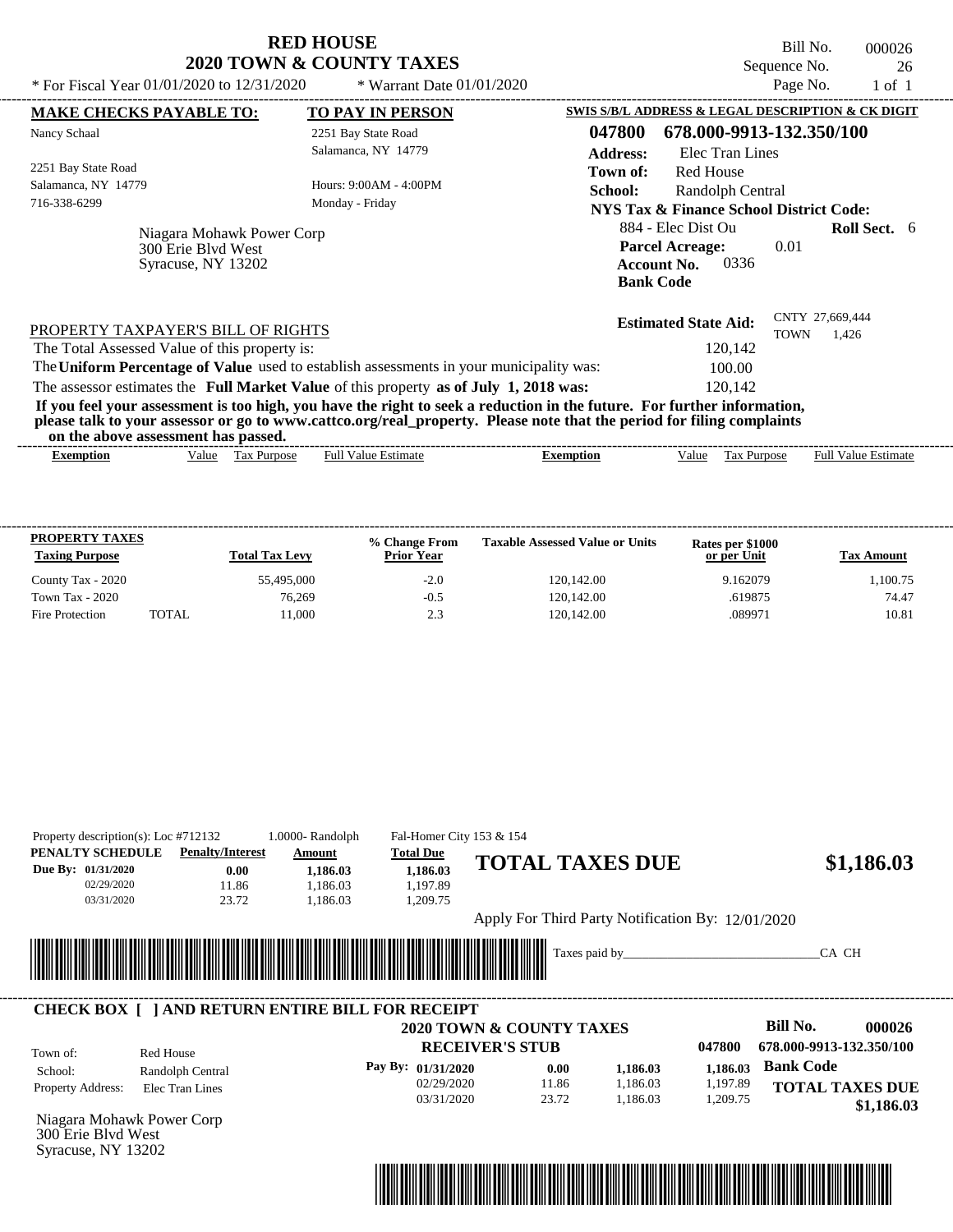| KED HOUSE<br><b>2020 TOWN &amp; COUNTY TAXES</b>                      | Bill No.<br>000027<br>Sequence No.<br>27                                                                                      |                                                                                                                                                                                                                                                  |
|-----------------------------------------------------------------------|-------------------------------------------------------------------------------------------------------------------------------|--------------------------------------------------------------------------------------------------------------------------------------------------------------------------------------------------------------------------------------------------|
| * For Fiscal Year $01/01/2020$ to $12/31/2020$                        | * Warrant Date $01/01/2020$                                                                                                   | Page No.<br>$1$ of $1$                                                                                                                                                                                                                           |
| <b>MAKE CHECKS PAYABLE TO:</b>                                        | <b>TO PAY IN PERSON</b>                                                                                                       | SWIS S/B/L ADDRESS & LEGAL DESCRIPTION & CK DIGIT                                                                                                                                                                                                |
| Nancy Schaal                                                          | 2251 Bay State Road                                                                                                           | 678.000-9913-132.350/101<br>047800                                                                                                                                                                                                               |
|                                                                       | Salamanca, NY 14779                                                                                                           | <b>Address:</b><br>Elec Tran Line                                                                                                                                                                                                                |
| 2251 Bay State Road<br>Salamanca, NY 14779<br>716-338-6299            | Hours: 9:00AM - 4:00PM<br>Monday - Friday                                                                                     | Town of:<br>Red House<br>School:<br>Randolph Central<br><b>NYS Tax &amp; Finance School District Code:</b>                                                                                                                                       |
| Niagara Mohawk Power Corp<br>300 Erie Blyd West<br>Syracuse, NY 13202 | 884 - Elec Dist Ou<br><b>Roll Sect.</b> 6<br><b>Parcel Acreage:</b><br>0.00<br>0337<br><b>Account No.</b><br><b>Bank Code</b> |                                                                                                                                                                                                                                                  |
| PROPERTY TAXPAYER'S BILL OF RIGHTS                                    |                                                                                                                               | CNTY 27,669,444<br><b>Estimated State Aid:</b><br><b>TOWN</b><br>1,426                                                                                                                                                                           |
| The Total Assessed Value of this property is:                         |                                                                                                                               | 70,476                                                                                                                                                                                                                                           |
|                                                                       | The Uniform Percentage of Value used to establish assessments in your municipality was:                                       | 100.00                                                                                                                                                                                                                                           |
|                                                                       | The assessor estimates the Full Market Value of this property as of July 1, 2018 was:                                         | 70,476                                                                                                                                                                                                                                           |
| on the above assessment has passed.                                   |                                                                                                                               | If you feel your assessment is too high, you have the right to seek a reduction in the future. For further information,<br>please talk to your assessor or go to www.cattco.org/real_property. Please note that the period for filing complaints |

**RED HOUSE** 

| ww<br>. азэсээнісні наз базэса.                                                                                                 |          |
|---------------------------------------------------------------------------------------------------------------------------------|----------|
| -<br>Full $V$<br>√alue<br>'alue<br>Estimate<br><b>Purpose</b><br>lax<br>, alue<br>Ful<br><b>Purpose</b><br>Exemption<br>emption | Estimate |

| <b>PROPERTY TAXES</b><br><b>Taxing Purpose</b> |       | <b>Total Tax Levy</b> | % Change From<br><b>Prior Year</b> | <b>Taxable Assessed Value or Units</b> | Rates per \$1000<br>or per Unit | <b>Tax Amount</b> |
|------------------------------------------------|-------|-----------------------|------------------------------------|----------------------------------------|---------------------------------|-------------------|
| County Tax - 2020                              |       | 55,495,000            | $-2.0$                             | 70.476.00                              | 9.162079                        | 645.71            |
| Town Tax - 2020                                |       | 76.269                | $-0.5$                             | 70,476.00                              | .619875                         | 43.69             |
| Fire Protection                                | TOTAL | 11.000                | 2.3                                | 70,476.00                              | .089971                         | 6.34              |

| PENALTY SCHEDULE   | <b>Penalty/Interest</b>                                | Amount | <b>Total Due</b>         |                                                   |                  |                  |                          |                        |
|--------------------|--------------------------------------------------------|--------|--------------------------|---------------------------------------------------|------------------|------------------|--------------------------|------------------------|
| Due By: 01/31/2020 | 0.00                                                   | 695.74 | 695.74                   | <b>TOTAL TAXES DUE</b>                            |                  |                  |                          | \$695.74               |
| 02/29/2020         | 6.96                                                   | 695.74 | 702.70                   |                                                   |                  |                  |                          |                        |
| 03/31/2020         | 13.91                                                  | 695.74 | 709.65                   |                                                   |                  |                  |                          |                        |
|                    |                                                        |        |                          | Apply For Third Party Notification By: 12/01/2020 |                  |                  |                          |                        |
|                    |                                                        |        |                          | ⊪                                                 |                  |                  |                          |                        |
|                    |                                                        |        |                          |                                                   |                  |                  |                          |                        |
|                    |                                                        |        |                          | Taxes paid by                                     |                  |                  |                          | CA CH                  |
|                    |                                                        |        |                          |                                                   |                  |                  |                          |                        |
|                    |                                                        |        |                          |                                                   |                  |                  |                          |                        |
|                    | <b>CHECK BOX   JAND RETURN ENTIRE BILL FOR RECEIPT</b> |        |                          |                                                   |                  |                  | Bill No.                 | 000027                 |
|                    |                                                        |        |                          | <b>2020 TOWN &amp; COUNTY TAXES</b>               |                  |                  |                          |                        |
| Town of:           | Red House                                              |        |                          | <b>RECEIVER'S STUB</b>                            |                  | 047800           | 678.000-9913-132.350/101 |                        |
| School:            | Randolph Central                                       |        | Pay By: 01/31/2020       | 0.00                                              | 695.74           | 695.74           | <b>Bank Code</b>         |                        |
| Property Address:  | Elec Tran Line                                         |        | 02/29/2020<br>03/31/2020 | 6.96<br>13.91                                     | 695.74<br>695.74 | 702.70<br>709.65 |                          | <b>TOTAL TAXES DUE</b> |

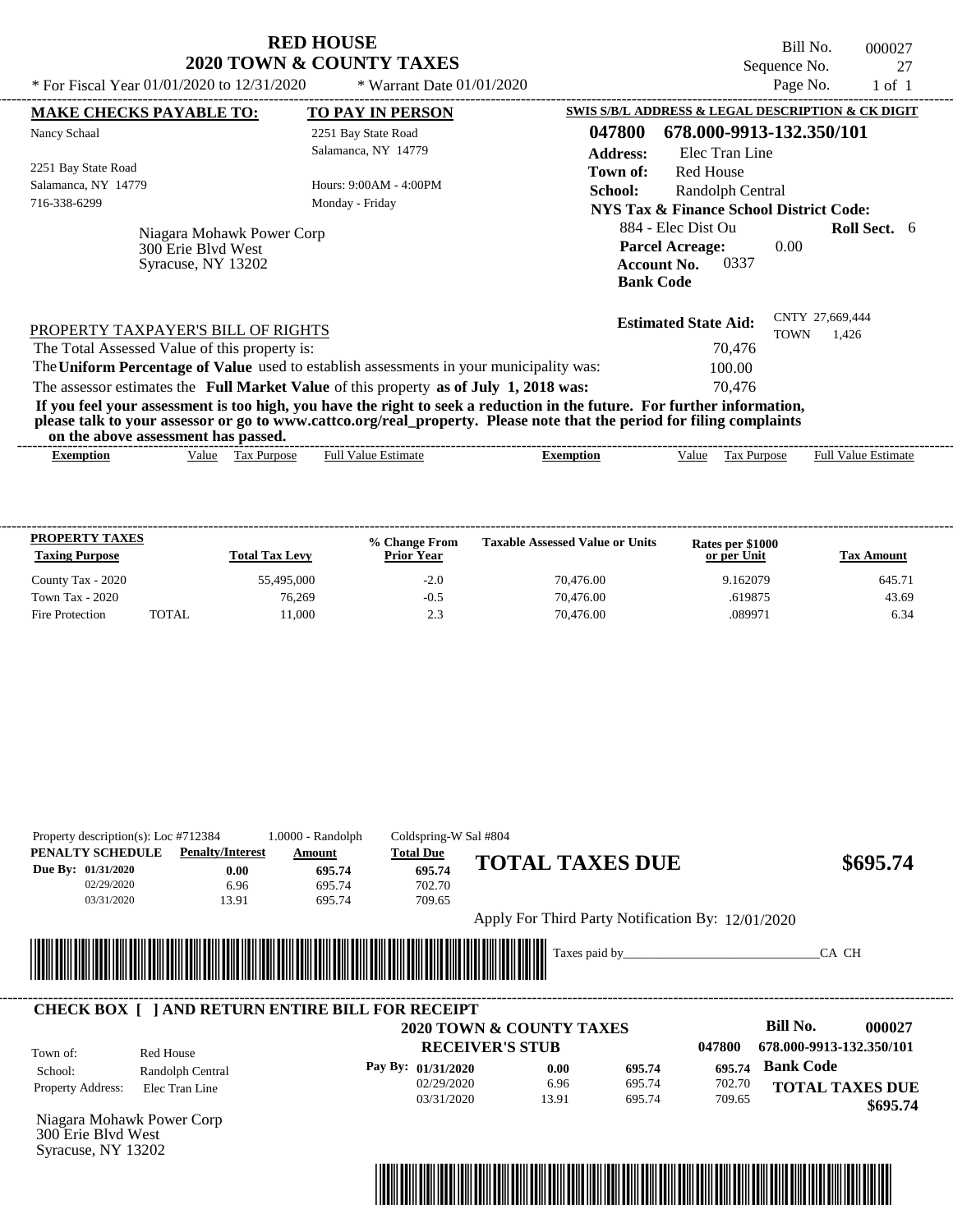| * For Fiscal Year 01/01/2020 to 12/31/2020                                          | <b>RED HOUSE</b><br><b>2020 TOWN &amp; COUNTY TAXES</b><br>* Warrant Date $01/01/2020$                                | Bill No.<br>000028<br>Sequence No.<br>28<br>Page No.<br>$1$ of $1$                                                            |
|-------------------------------------------------------------------------------------|-----------------------------------------------------------------------------------------------------------------------|-------------------------------------------------------------------------------------------------------------------------------|
| <b>MAKE CHECKS PAYABLE TO:</b>                                                      | <b>TO PAY IN PERSON</b>                                                                                               | <b>SWIS S/B/L ADDRESS &amp; LEGAL DESCRIPTION &amp; CK DIGIT</b>                                                              |
| Nancy Schaal                                                                        | 2251 Bay State Road                                                                                                   | 678.000-9913-132.350/188<br>047800                                                                                            |
|                                                                                     | Salamanca, NY 14779                                                                                                   | <b>Address:</b><br><b>Outside Plant</b>                                                                                       |
| 2251 Bay State Road                                                                 |                                                                                                                       | <b>Red House</b><br>Town of:                                                                                                  |
| Salamanca, NY 14779                                                                 | Hours: $9:00AM - 4:00PM$                                                                                              | School:<br>Randolph Central                                                                                                   |
| 716-338-6299                                                                        | Monday - Friday                                                                                                       | <b>NYS Tax &amp; Finance School District Code:</b>                                                                            |
| Niagara Mohawk Power Corp<br>300 Erie Blyd West<br>Syracuse, NY 13202               |                                                                                                                       | 882 - Elec Trans I<br><b>Roll Sect.</b> 6<br><b>Parcel Acreage:</b><br>0.00<br>0299<br><b>Account No.</b><br><b>Bank Code</b> |
| PROPERTY TAXPAYER'S BILL OF RIGHTS<br>The Total Assessed Value of this property is: |                                                                                                                       | CNTY 27,669,444<br><b>Estimated State Aid:</b><br><b>TOWN</b><br>1,426<br>161,172                                             |
|                                                                                     | The Uniform Percentage of Value used to establish assessments in your municipality was:                               | 100.00                                                                                                                        |
|                                                                                     | The assessor estimates the Full Market Value of this property as of July 1, 2018 was:                                 | 161,172                                                                                                                       |
| on the above assessment has passed.                                                 | please talk to your assessor or go to www.cattco.org/real_property. Please note that the period for filing complaints | If you feel your assessment is too high, you have the right to seek a reduction in the future. For further information,       |

| - Full <sup>V</sup><br>√alue<br>alue<br>Estimate<br><b>Estimate</b><br><b>Purpose</b><br>lax<br>alu⁄<br>Purpose<br>Ful<br>Exemption<br>$\Box$ xemption<br>__ |
|--------------------------------------------------------------------------------------------------------------------------------------------------------------|
|                                                                                                                                                              |

| <b>PROPERTY TAXES</b><br><b>Taxing Purpose</b> |              | <b>Total Tax Levy</b> | % Change From<br><b>Prior Year</b> | <b>Taxable Assessed Value or Units</b> | Rates per \$1000<br>or per Unit | <b>Tax Amount</b> |
|------------------------------------------------|--------------|-----------------------|------------------------------------|----------------------------------------|---------------------------------|-------------------|
| County Tax - 2020                              |              | 55,495,000            | $-2.0$                             | 161.172.00                             | 9.162079                        | 1.476.67          |
| Town Tax - 2020                                |              | 76.269                | $-0.5$                             | 161.172.00                             | .619875                         | 99.91             |
| Fire Protection                                | <b>TOTAL</b> | 11.000                | 2.3                                | 161.172.00                             | .089971                         | 14.50             |

|                                          | Property description(s): 888888                         | $1.0000 - Random$                                             | Elect Dist         |                                                   |               |          |                                      |
|------------------------------------------|---------------------------------------------------------|---------------------------------------------------------------|--------------------|---------------------------------------------------|---------------|----------|--------------------------------------|
| PENALTY SCHEDULE                         | <b>Penalty/Interest</b>                                 | Amount                                                        | <b>Total Due</b>   |                                                   |               |          |                                      |
| Due By: 01/31/2020                       | 0.00                                                    | 1,591.08                                                      | 1,591.08           | <b>TOTAL TAXES DUE</b>                            |               |          | \$1,591.08                           |
| 02/29/2020                               | 15.91                                                   | 1,591.08                                                      | 1,606.99           |                                                   |               |          |                                      |
| 03/31/2020                               | 31.82                                                   | 1,591.08                                                      | 1,622.90           |                                                   |               |          |                                      |
|                                          |                                                         |                                                               |                    | Apply For Third Party Notification By: 12/01/2020 |               |          |                                      |
|                                          |                                                         |                                                               |                    |                                                   |               |          |                                      |
|                                          |                                                         | <u> 1989 - Andrea Stadt British, fransk politik (d. 1989)</u> |                    |                                                   | Taxes paid by |          | CA CH                                |
|                                          |                                                         |                                                               |                    |                                                   |               |          |                                      |
|                                          |                                                         |                                                               |                    |                                                   |               |          |                                      |
|                                          |                                                         |                                                               |                    |                                                   |               |          |                                      |
|                                          |                                                         |                                                               |                    |                                                   |               |          |                                      |
|                                          | <b>CHECK BOX     AND RETURN ENTIRE BILL FOR RECEIPT</b> |                                                               |                    |                                                   |               |          | <b>Bill No.</b><br>000028            |
|                                          |                                                         |                                                               |                    | <b>2020 TOWN &amp; COUNTY TAXES</b>               |               |          |                                      |
|                                          | Red House                                               |                                                               |                    | <b>RECEIVER'S STUB</b>                            |               | 047800   | 678.000-9913-132.350/188             |
| Town of:<br>School:                      | Randolph Central                                        |                                                               | Pay By: 01/31/2020 | 0.00                                              | 1,591.08      | 1.591.08 | <b>Bank Code</b>                     |
| Property Address:                        | <b>Outside Plant</b>                                    |                                                               | 02/29/2020         | 15.91                                             | 1,591.08      | 1,606.99 |                                      |
|                                          |                                                         |                                                               | 03/31/2020         | 31.82                                             | 1,591.08      | 1,622.90 |                                      |
|                                          |                                                         |                                                               |                    |                                                   |               |          |                                      |
| Niagara Mohawk Power Corp                |                                                         |                                                               |                    |                                                   |               |          | <b>TOTAL TAXES DUE</b><br>\$1,591.08 |
| 300 Erie Blvd West<br>Syracuse, NY 13202 |                                                         |                                                               |                    |                                                   |               |          |                                      |

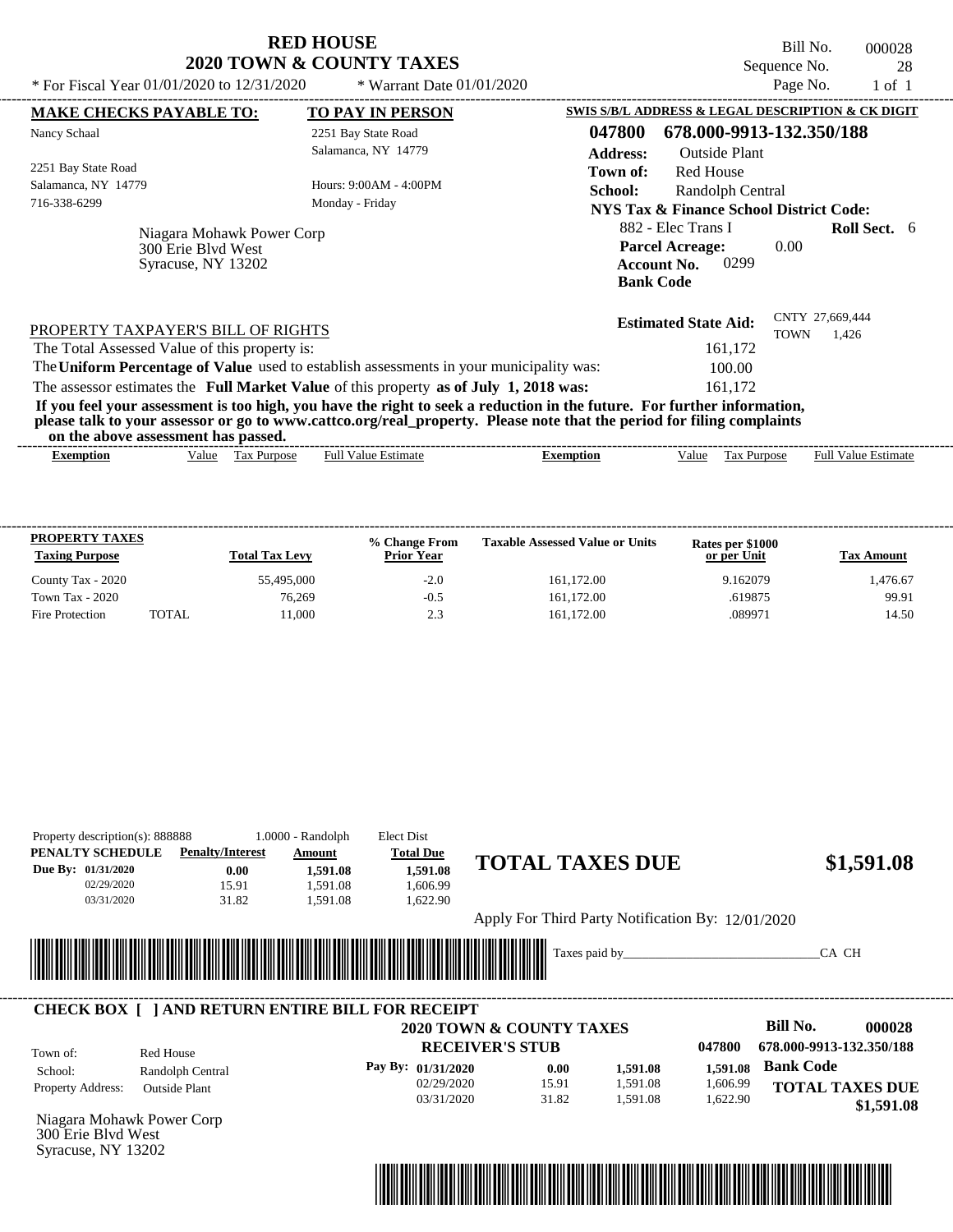| <b>RED HOUSE</b>                    |  |  |  |  |  |
|-------------------------------------|--|--|--|--|--|
| <b>2020 TOWN &amp; COUNTY TAXES</b> |  |  |  |  |  |

Bill No. 000029 Sequence No. 29<br>Page No. 29<br>Page No. 1 of 1

| * For Fiscal Year 01/01/2020 to 12/31/2020            | * Warrant Date $01/01/2020$                                                                                                                                                                                                                      |                 |                                                                          | Page No.    | $1$ of $1$               |  |
|-------------------------------------------------------|--------------------------------------------------------------------------------------------------------------------------------------------------------------------------------------------------------------------------------------------------|-----------------|--------------------------------------------------------------------------|-------------|--------------------------|--|
| <b>MAKE CHECKS PAYABLE TO:</b>                        | <b>TO PAY IN PERSON</b>                                                                                                                                                                                                                          |                 | <b>SWIS S/B/L ADDRESS &amp; LEGAL DESCRIPTION &amp; CK DIGIT</b>         |             |                          |  |
| Nancy Schaal                                          | 2251 Bay State Road                                                                                                                                                                                                                              | 047800          | 678.000-9913-629./188                                                    |             |                          |  |
|                                                       | Salamanca, NY 14779                                                                                                                                                                                                                              | <b>Address:</b> | <b>Outside Plant</b>                                                     |             |                          |  |
| 2251 Bay State Road                                   |                                                                                                                                                                                                                                                  | Town of:        | <b>Red House</b>                                                         |             |                          |  |
| Salamanca, NY 14779                                   | Hours: 9:00AM - 4:00PM                                                                                                                                                                                                                           | School:         | Randolph Central                                                         |             |                          |  |
| 716-338-6299                                          | Monday - Friday                                                                                                                                                                                                                                  |                 | NYS Tax & Finance School District Code:                                  |             |                          |  |
| Windstream New York Inc.                              |                                                                                                                                                                                                                                                  |                 | 836 - Telecom. eq.                                                       |             | <b>Roll Sect.</b> 6      |  |
| Deff & Phelpe LLC<br>PO Box 260888<br>Plano, TX 75026 |                                                                                                                                                                                                                                                  |                 | <b>Parcel Acreage:</b><br>0302<br><b>Account No.</b><br><b>Bank Code</b> | 0.01        |                          |  |
| PROPERTY TAXPAYER'S BILL OF RIGHTS                    |                                                                                                                                                                                                                                                  |                 | <b>Estimated State Aid:</b>                                              | <b>TOWN</b> | CNTY 27,669,444<br>1.426 |  |
| The Total Assessed Value of this property is:         |                                                                                                                                                                                                                                                  |                 | 38,139                                                                   |             |                          |  |
|                                                       | The Uniform Percentage of Value used to establish assessments in your municipality was:                                                                                                                                                          |                 | 100.00                                                                   |             |                          |  |
|                                                       | The assessor estimates the Full Market Value of this property as of July 1, 2018 was:                                                                                                                                                            |                 | 38.139                                                                   |             |                          |  |
|                                                       | If you feel your assessment is too high, you have the right to seek a reduction in the future. For further information,<br>please talk to your assessor or go to www.cattco.org/real_property. Please note that the period for filing complaints |                 |                                                                          |             |                          |  |
| on the above assessment has passed.                   |                                                                                                                                                                                                                                                  |                 |                                                                          |             |                          |  |

| <b>PROPERTY TAXES</b><br><b>Taxing Purpose</b> |        | <b>Total Tax Levy</b> | % Change From<br><b>Prior Year</b> | <b>Taxable Assessed Value or Units</b> | Rates per \$1000<br>or per Unit | <b>Tax Amount</b> |
|------------------------------------------------|--------|-----------------------|------------------------------------|----------------------------------------|---------------------------------|-------------------|
| County Tax - 2020                              |        | 55,495,000            | $-2.0$                             | 38.139.00                              | 9.162079                        | 349.43            |
| <b>Town Tax - 2020</b>                         |        | 76.269                | -0.5                               | 38.139.00                              | .619875                         | 23.64             |
| Fire Protection                                | TOTAL. | 11.000                | 2.3                                | 38.139.00                              | .089971                         | 3.43              |

| PENALTY SCHEDULE                   | <b>Penalty/Interest</b>                                 | Amount | <b>Total Due</b>       |                                                   |        |        |                        |
|------------------------------------|---------------------------------------------------------|--------|------------------------|---------------------------------------------------|--------|--------|------------------------|
| Due By: 01/31/2020                 | 0.00                                                    | 376.50 | 376.50                 | <b>TOTAL TAXES DUE</b>                            |        |        | \$376.50               |
| 02/29/2020                         | 3.77                                                    | 376.50 | 380.27                 |                                                   |        |        |                        |
| 03/31/2020                         | 7.53                                                    | 376.50 | 384.03                 |                                                   |        |        |                        |
|                                    |                                                         |        |                        | Apply For Third Party Notification By: 12/01/2020 |        |        |                        |
|                                    |                                                         |        |                        |                                                   |        |        |                        |
|                                    |                                                         |        |                        | Taxes paid by_                                    |        |        | CA CH                  |
|                                    |                                                         |        |                        |                                                   |        |        |                        |
|                                    |                                                         |        |                        |                                                   |        |        |                        |
|                                    |                                                         |        |                        |                                                   |        |        |                        |
|                                    | <b>CHECK BOX [ ] AND RETURN ENTIRE BILL FOR RECEIPT</b> |        |                        |                                                   |        |        |                        |
|                                    |                                                         |        |                        | <b>2020 TOWN &amp; COUNTY TAXES</b>               |        |        | Bill No.<br>000029     |
| Town of:                           | Red House                                               |        | <b>RECEIVER'S STUB</b> |                                                   |        | 047800 | 678.000-9913-629./188  |
|                                    |                                                         |        | Pay By: 01/31/2020     | 0.00                                              | 376.50 | 376.50 | <b>Bank Code</b>       |
| School:                            | Randolph Central                                        |        | 02/29/2020             | 3.77                                              | 376.50 | 380.27 |                        |
| Property Address:                  | <b>Outside Plant</b>                                    |        | 03/31/2020             | 7.53                                              | 376.50 | 384.03 | <b>TOTAL TAXES DUE</b> |
| Windstream New York Inc            |                                                         |        |                        |                                                   |        |        | \$376.50               |
|                                    |                                                         |        |                        |                                                   |        |        |                        |
| Deff & Phelpe LLC<br>PO Box 260888 |                                                         |        |                        |                                                   |        |        |                        |

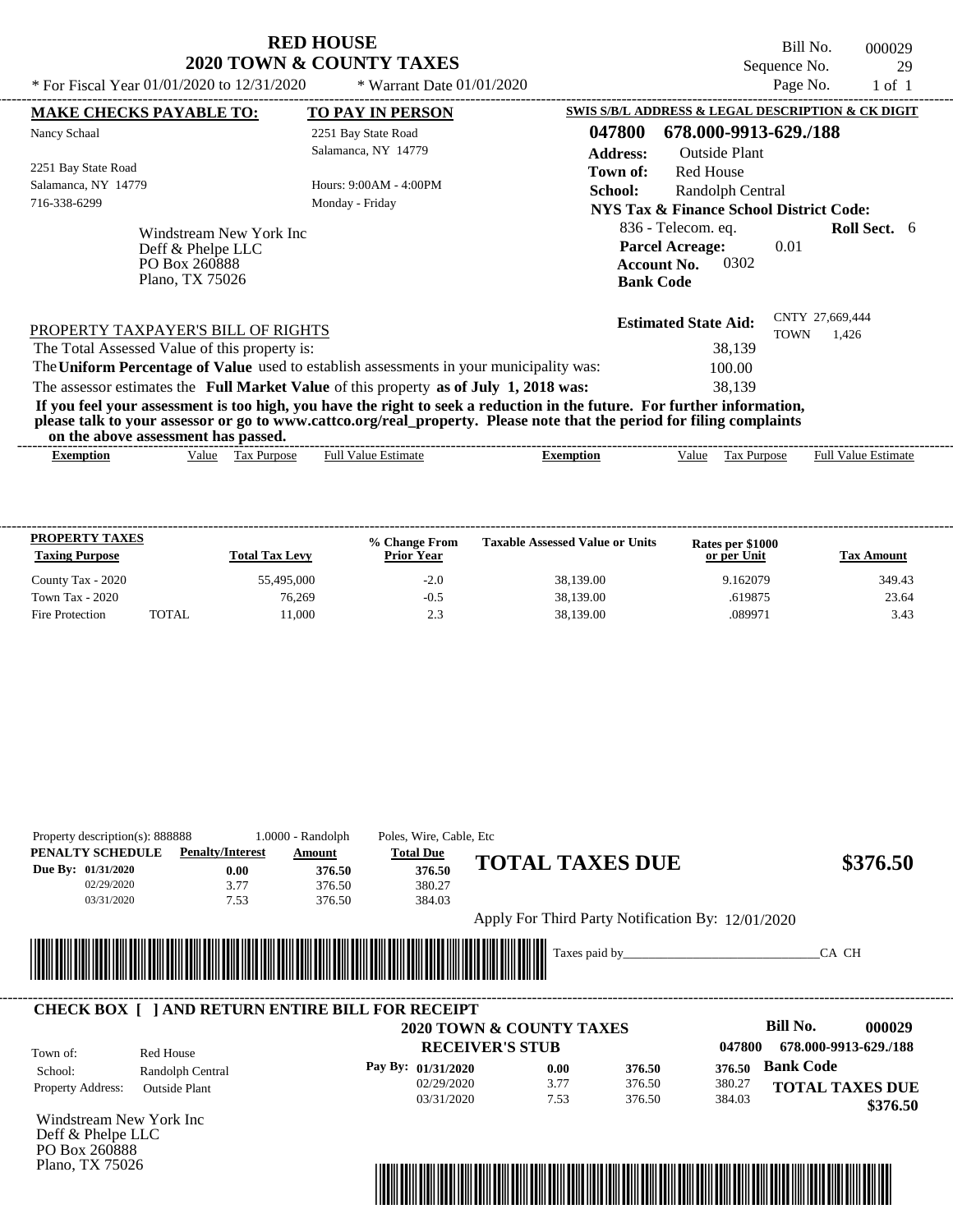| <b>RED HOUSE</b>                    |  |  |  |  |  |
|-------------------------------------|--|--|--|--|--|
| <b>2020 TOWN &amp; COUNTY TAXES</b> |  |  |  |  |  |

Bill No. 000030 Sequence No. 30

|                                               |                          | * For Fiscal Year $01/01/2020$ to $12/31/2020$ |                                                                                         | * Warrant Date $01/01/2020$                                                                                                                                                                                                                      |                                                    | Page No.                   | $1$ of $1$ |
|-----------------------------------------------|--------------------------|------------------------------------------------|-----------------------------------------------------------------------------------------|--------------------------------------------------------------------------------------------------------------------------------------------------------------------------------------------------------------------------------------------------|----------------------------------------------------|----------------------------|------------|
| <b>MAKE CHECKS PAYABLE TO:</b>                |                          |                                                | TO PAY IN PERSON                                                                        |                                                                                                                                                                                                                                                  | SWIS S/B/L ADDRESS & LEGAL DESCRIPTION & CK DIGIT  |                            |            |
| Nancy Schaal                                  |                          |                                                | 2251 Bay State Road                                                                     | 047800                                                                                                                                                                                                                                           | 91.000-2-12./9                                     |                            |            |
|                                               |                          |                                                | Salamanca, NY 14779                                                                     | <b>Address:</b>                                                                                                                                                                                                                                  | Asp $2$                                            |                            |            |
| 2251 Bay State Road                           |                          |                                                |                                                                                         | Town of:                                                                                                                                                                                                                                         | <b>Red House</b>                                   |                            |            |
| Salamanca, NY 14779                           |                          |                                                | Hours: $9:00AM - 4:00PM$                                                                | School:                                                                                                                                                                                                                                          | Randolph Central                                   |                            |            |
| 716-338-6299                                  |                          |                                                | Monday - Friday                                                                         |                                                                                                                                                                                                                                                  | <b>NYS Tax &amp; Finance School District Code:</b> |                            |            |
|                                               |                          | National Fuel Gas Supply Co                    |                                                                                         |                                                                                                                                                                                                                                                  | 736 - Storage well                                 | Roll Sect. 6               |            |
|                                               |                          | Attn: Real Property Tax Servic                 |                                                                                         |                                                                                                                                                                                                                                                  | <b>Parcel Acreage:</b>                             | 0.01                       |            |
|                                               | 6363 Main St             |                                                |                                                                                         |                                                                                                                                                                                                                                                  | 0014<br><b>Account No.</b>                         |                            |            |
|                                               | <b>Buffalo, NY 14221</b> |                                                |                                                                                         |                                                                                                                                                                                                                                                  | <b>Bank Code</b>                                   |                            |            |
|                                               |                          |                                                |                                                                                         |                                                                                                                                                                                                                                                  |                                                    |                            |            |
|                                               |                          |                                                |                                                                                         |                                                                                                                                                                                                                                                  |                                                    | CNTY 27,669,444            |            |
| PROPERTY TAXPAYER'S BILL OF RIGHTS            |                          |                                                |                                                                                         |                                                                                                                                                                                                                                                  | <b>Estimated State Aid:</b>                        | <b>TOWN</b><br>1,426       |            |
| The Total Assessed Value of this property is: |                          |                                                |                                                                                         |                                                                                                                                                                                                                                                  | 1,723,134                                          |                            |            |
|                                               |                          |                                                | The Uniform Percentage of Value used to establish assessments in your municipality was: |                                                                                                                                                                                                                                                  | 100.00                                             |                            |            |
|                                               |                          |                                                | The assessor estimates the Full Market Value of this property as of July 1, 2018 was:   |                                                                                                                                                                                                                                                  | 1,723,134                                          |                            |            |
| on the above assessment has passed.           |                          |                                                |                                                                                         | If you feel your assessment is too high, you have the right to seek a reduction in the future. For further information,<br>please talk to your assessor or go to www.cattco.org/real_property. Please note that the period for filing complaints |                                                    |                            |            |
| <b>Exemption</b>                              | Value                    | Tax Purpose                                    | <b>Full Value Estimate</b>                                                              | <b>Exemption</b>                                                                                                                                                                                                                                 | Tax Purpose<br>Value                               | <b>Full Value Estimate</b> |            |
| PROPERTY TAXES<br><b>Taxing Purpose</b>       |                          | <b>Total Tax Levy</b>                          | % Change From<br>Prior Year                                                             | <b>Taxable Assessed Value or Units</b>                                                                                                                                                                                                           | Rates per \$1000<br>or per Unit                    | <b>Tax Amount</b>          |            |
| County Tax - 2020                             |                          | 55,495,000                                     | $-2.0$                                                                                  | 1723,134.00                                                                                                                                                                                                                                      | 9.162079                                           |                            | 15,787.49  |
| <b>Town Tax - 2020</b>                        |                          | 76,269                                         | $-0.5$                                                                                  | 1723,134.00                                                                                                                                                                                                                                      | .619875                                            |                            | 1,068.13   |

| Due By: 01/31/2020<br>02/29/2020<br>03/31/2020 | 0.00<br>170.11<br>340.21                                | Amount<br>17,010.65<br>17,010.65<br>17,010.65 | <b>Total Due</b><br>17,010.65<br>17,180.76<br>17,350.86 | <b>TOTAL TAXES DUE</b>                            |                        |                        | \$17,010.65                    |
|------------------------------------------------|---------------------------------------------------------|-----------------------------------------------|---------------------------------------------------------|---------------------------------------------------|------------------------|------------------------|--------------------------------|
|                                                |                                                         |                                               |                                                         | Apply For Third Party Notification By: 12/01/2020 |                        |                        |                                |
|                                                |                                                         |                                               |                                                         |                                                   | Taxes paid by_________ |                        | CA CH                          |
|                                                |                                                         |                                               |                                                         |                                                   |                        |                        |                                |
|                                                |                                                         |                                               |                                                         |                                                   |                        |                        |                                |
|                                                |                                                         |                                               |                                                         |                                                   |                        |                        |                                |
|                                                | <b>CHECK BOX [ ] AND RETURN ENTIRE BILL FOR RECEIPT</b> |                                               | <b>2020 TOWN &amp; COUNTY TAXES</b>                     |                                                   |                        |                        | <b>Bill No.</b><br>000030      |
|                                                |                                                         |                                               | <b>RECEIVER'S STUB</b>                                  |                                                   |                        |                        | 047800<br>$91.000 - 2 - 12.79$ |
| Town of:<br>School:                            | Red House<br>Randolph Central                           |                                               | Pay By: 01/31/2020                                      | 0.00                                              | 17,010.65              | 17,010.65              | <b>Bank Code</b>               |
| Property Address:                              | Asp $2$                                                 |                                               | 02/29/2020<br>03/31/2020                                | 170.11<br>340.21                                  | 17,010.65<br>17,010.65 | 17,180.76<br>17,350.86 | <b>TOTAL TAXES DUE</b>         |